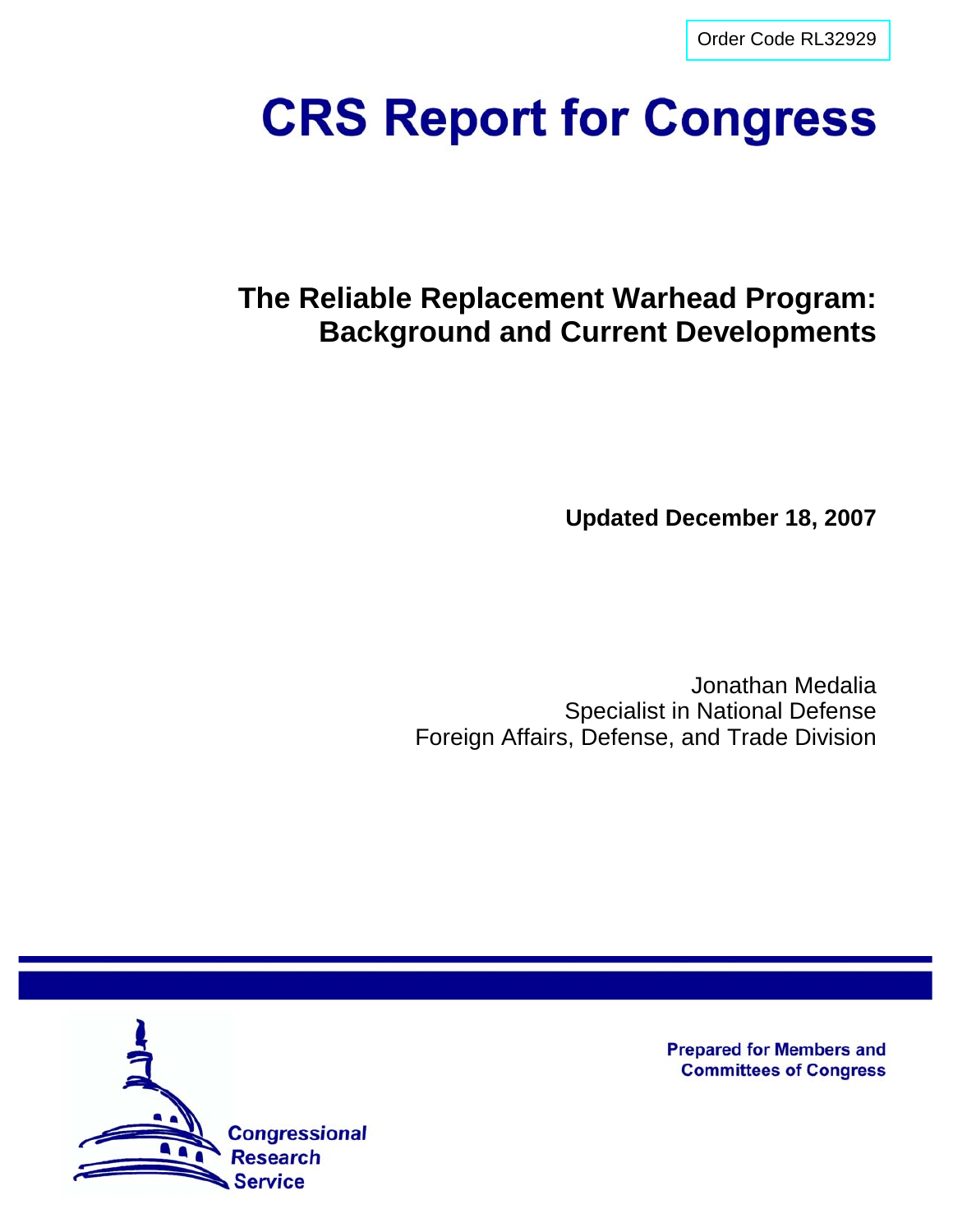# The Reliable Replacement Warhead Program: Background and Current Developments

### **Summary**

Most current U.S. nuclear warheads were built in the 1970s and 1980s and are being retained longer than was planned. Yet they deteriorate and must be maintained. To correct problems, a Life Extension Program (LEP), part of a larger Stockpile Stewardship Program (SSP), replaces components. Modifying some components would require a nuclear test, but the United States has observed a test moratorium since 1992, because Congress and the Administration prefer to avoid a return to testing, so LEP rebuilds these components as closely as possible to original specifications. With this approach, the Secretaries of Defense and Energy have certified stockpile safety and reliability for the past 11 years without nuclear testing.

The National Nuclear Security Administration (NNSA), which operates the U.S. nuclear weapons program, is developing the Reliable Replacement Warhead (RRW). It expects that RRW would, among other things, make nuclear testing less likely and increase long-term confidence in the U.S. nuclear force. For FY2005, Congress provided an unrequested \$9.0 million to start RRW. The FY2006 RRW appropriation was \$24.8 million, the FY2007 operating plan has \$35.8 million, and the FY2008 request is \$88.8 million for NNSA and \$30.0 million for the Navy. The conference version of H.R. 1585, the FY2008 defense authorization bill, reduces NNSA and Navy RRW funds to \$66.0 million and \$15.0 million, respectively; bars RRW from moving from a design and cost study to development engineering in FY2008; and calls for studies on strategic policy and on using existing pits in RRWs. The Department of Defense Appropriations Act, P.L. 110-116, includes \$15.0 million for the Navy for RRW. The FY2008 consolidated appropriations bill provides no NNSA funds for RRW.

NNSA argues it will become harder to certify current warheads with LEP because small changes may undermine confidence in warheads, perhaps leading to nuclear testing, whereas new-design replacement warheads created by the RRW program will be easier to certify without testing. Critics believe LEP and SSP can maintain the stockpile indefinitely. They worry that untested RRWs may make testing more likely and question cost savings, given high investment cost. They note that there are no military requirements for new weapons. Others feel that neither LEP nor RRW can provide high confidence over the long term, and would resume testing. Another point of view is that either LEP or RRW will work without nuclear testing.

Issues facing the  $110<sup>th</sup>$  Congress include how best to maintain the nuclear stockpile, whether to continue RRW or cancel it in favor of LEP, and how RRW might link to the Comprehensive Test Ban Treaty and nuclear nonproliferation. This report provides background and tracks legislation. It will be updated often. CRS Report RL33748, *Nuclear Warheads: The Reliable Replacement Warhead Program and the Life Extension Program,* compares these two programs in detail.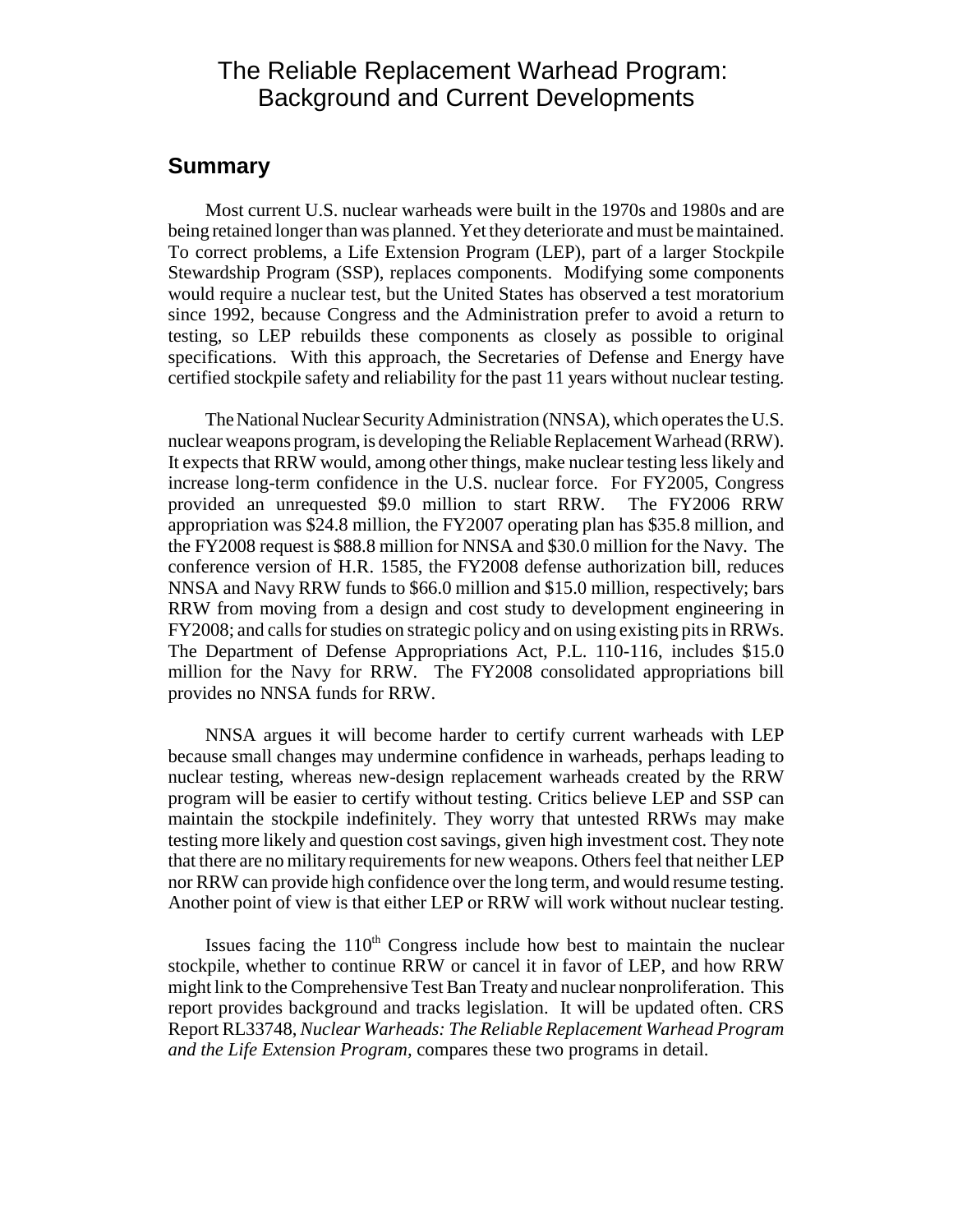# **Contents**

| The Need to Maintain Nuclear Warheads for the Long Term  4                                                     |
|----------------------------------------------------------------------------------------------------------------|
|                                                                                                                |
|                                                                                                                |
| RRW and the Transformation of Nuclear Warheads  11                                                             |
| Yield-to-Weight Ratio $\ldots \ldots \ldots \ldots \ldots \ldots \ldots \ldots \ldots \ldots \ldots \ldots 11$ |
| Performance, Schedule, and Cost Tradeoffs  13                                                                  |
|                                                                                                                |
|                                                                                                                |
|                                                                                                                |
|                                                                                                                |
|                                                                                                                |
|                                                                                                                |
|                                                                                                                |
|                                                                                                                |
|                                                                                                                |
|                                                                                                                |
|                                                                                                                |
| Examine the Link Between RRW and a Reconfigured Complex  40                                                    |
| Consider the Scheduling of a Second RRW Design Competition 40                                                  |
| Consider How to Handle Moving WR1 to a More Advanced Phase of                                                  |
|                                                                                                                |
| Should RRW Be Linked to the Comprehensive Test Ban Treaty                                                      |
|                                                                                                                |
| Will RRW Weaken U.S. Nuclear Nonproliferation Efforts? 42                                                      |
|                                                                                                                |
|                                                                                                                |
| Appendix. Nuclear Weapons, Nuclear Weapons Complex, and Stockpile                                              |
|                                                                                                                |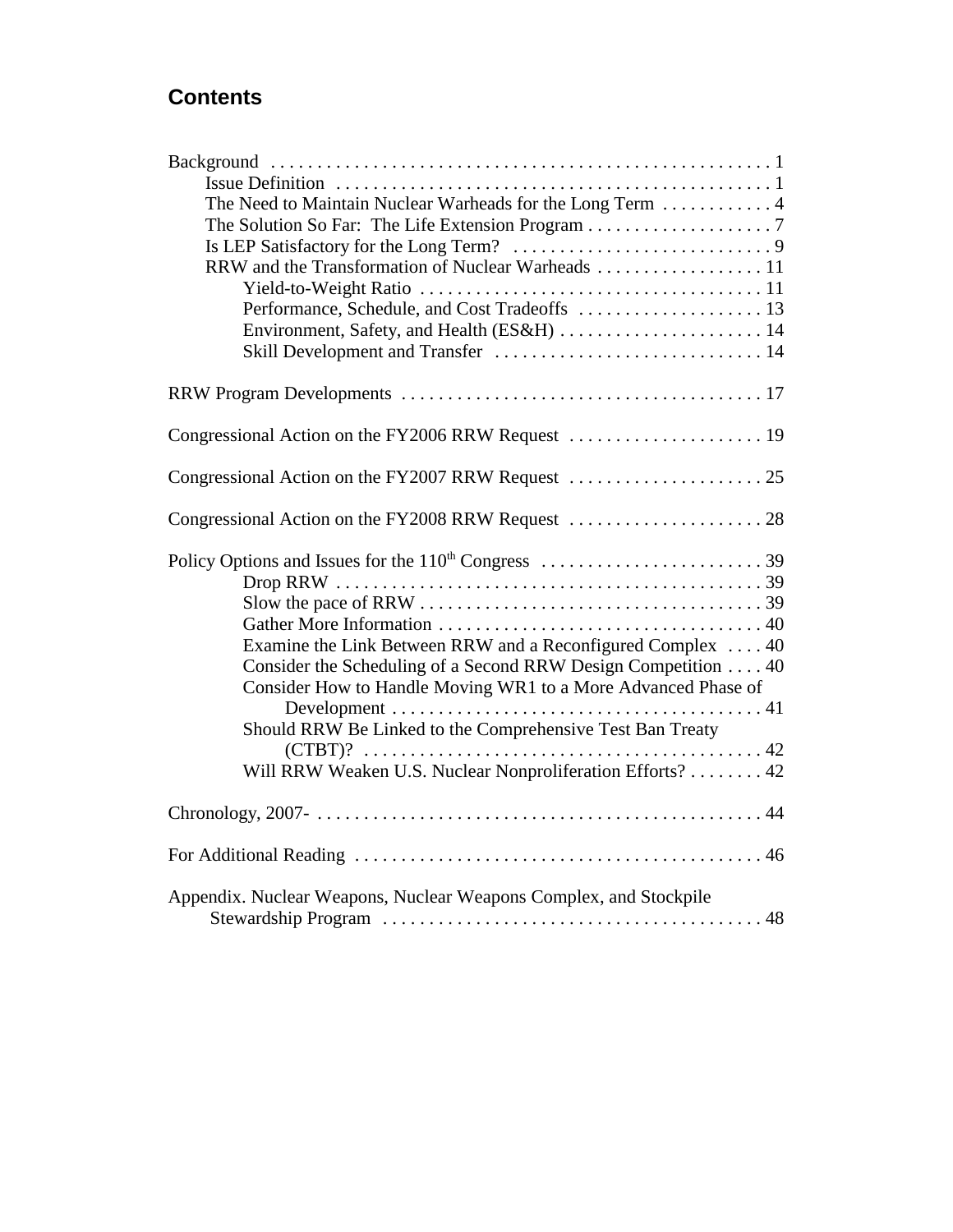# The Reliable Replacement Warhead Program: Background and Current **Developments**

## **Background**

### **Issue Definition**

Nuclear warheads must be maintained so the United States and its friends, allies, and adversaries will be confident about the safety and effectiveness of U.S. nuclear forces. Yet warheads deteriorate with age. The current Life Extension Program (LEP) maintains them by replacing deteriorated components. The National Nuclear Security Administration (NNSA), the Department of Energy (DOE) agency in charge of the nuclear weapons program, however, expresses concerns that LEP might be unable to maintain warheads for the long term on grounds that the accumulation of minor but inevitable variations between certain original and replacement components may reduce confidence that life-extended warheads remain safe and effective. It recommends a new approach, the Reliable Replacement Warhead (RRW), described below. On the other hand, a study released in November 2006 estimates that pits, a key warhead component (see **Appendix**), should have a service life of 85 to 100 years or more,<sup>1</sup> which some argue makes it unnecessary to replace current warheads for decades by extending the time for which confidence in them should remain high.

Reflecting NNSA's concern, Congress first funded the Reliable Replacement Warhead (RRW) program in the FY2005 Consolidated Appropriations Act, P.L. 108- 447. The entire description of RRW in the conference report was a "program to improve the reliability, longevity, and certifiability of existing weapons and their components."2 No committee report earlier in the FY2005 budget cycle had mentioned RRW. Congress authorized the program in the FY2006 National Defense Authorization Act, P.L. 109-163, Section 3111. An issue facing Congress is how best to maintain the nuclear stockpile and the nuclear weapons complex ("the Complex") for whatever term is desired. Through a decision on this issue, Congress may affect the capabilities of U.S. nuclear forces.

<sup>&</sup>lt;sup>1</sup> R.J. Hemley et al., Pit Lifetime, JSR-06-335, MITRE Corp., November 20, 2006, available at [http://www.nukewatch.org/facts/nwd/JASON\_ReportPuAging.pdf].

<sup>2</sup> U.S. Congress, Committee of Conference, *Making Appropriations for Foreign Operations, Export Financing, and Related Programs for the Fiscal Year Ending September 30, 2005, and For Other Purposes,* report to accompany H.R. 4818, 108<sup>th</sup> Cong., 2<sup>nd</sup> sess., 2004, H.Rept. 108-792, reprinted in U.S. Congress, *Congressional Record*, November 19, 2004, Book II, p. H10556.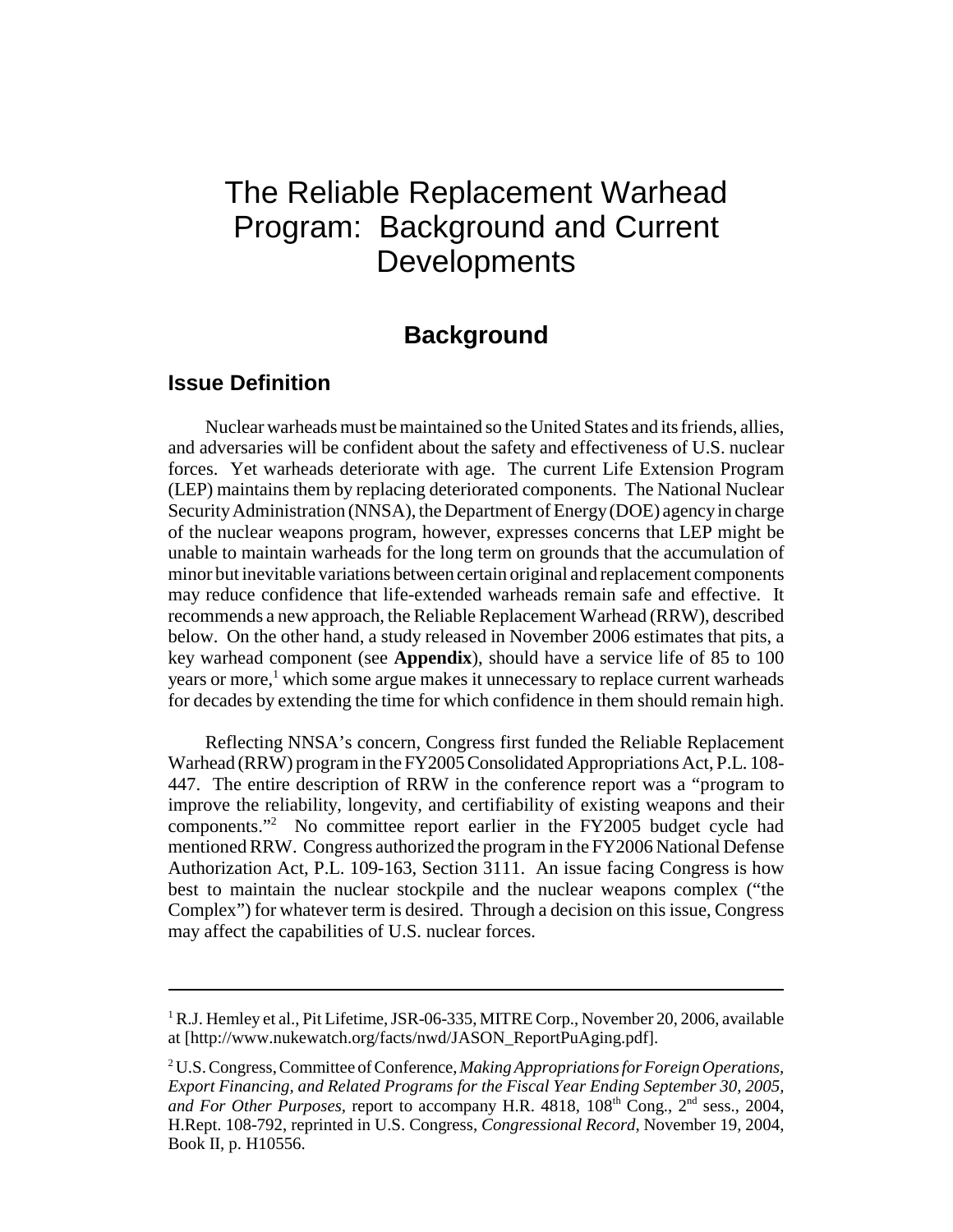Congress has spelled out dozens of goals for the RRW program. A key goal is to increase confidence, without nuclear testing, that warheads will perform as intended over the long term. Other goals are to increase ease of manufacture and certification, reduce life cycle cost, increase weapon safety and use control, and reduce environmental burden. CRS Report RL33748, *Nuclear Warheads: The Reliable Replacement Warhead Program and the Life Extension Program*, by Jonathan Medalia details 20 such goals. To achieve them, RRW would trade characteristics important during the Cold War for those of current importance, as described below. The Department of Defense (DOD) has approved this tradeoff. It would be impossible to meet all the goals simultaneously by modifying existing warheads, in part because their designs are so "tight" that NNSA is concerned that even minor changes might reduce confidence in the reliability of these warheads over the long term. As such, the RRW program would design new warheads to replace existing ones. In contrast, LEP makes changes chiefly to maintain weapons, and in particular minimizes changes to the nuclear explosive package (see **Appendix**).

RRW is sharply debated. Supporters anticipate that RRW will permit replacing a large stockpile of nondeployed nuclear warheads with fewer warheads in which DOD can have greater confidence over the long term, and restructuring the Complex to be smaller, safer, more efficient, and less costly. A Defense Science Board task force finds that LEP "is clearly not a sustainable approach" and recommended proceeding with RRW.<sup>3</sup> NNSA argued that RRWs "will be re-designed for longterm confidence in reliability and greater security, and ease of production and maintenance.<sup>4</sup> Critics question whether some of the tradeoffs and goals are feasible, necessary, or worth potential costs and risks. For example, one commenter argued, "The plutonium research results [see footnote 1] obliterate the chief rationale for NNSA's emerging strategy" of RRW,<sup>5</sup> while the *New York Times* opined that RRW "is a public-relations disaster in the making overseas" and "a make-work program championed by the weapons laboratories and belatedly by the Pentagon."6

Several external reviews of the program have been released or are forthcoming. The House Appropriations Committee directed NNSA to have the JASONs, a group of scientists who advise the government on defense matters, conduct an independent peer review

to evaluate the competing RRW designs. The JASONs should evaluate the RRW design recommended by the POG [the RRW Project Officers Group] against the requirements defined by congressional legislative actions to date and the elements defined in the Department of Defense's military characteristics for a reliable replacement warhead requirements document. The JASON review

<sup>3</sup> U.S. Department of Defense. Defense Science Board. *Report of the Defense Science Board Task Force on Nuclear Capabilities: Report Summary,* December 2006, p. 39, 41.

<sup>4</sup> U.S. Department of Energy. National Nuclear Security Administration. Office of Defense Programs. *Complex 2030: An Infrastructure Planning Scenario for a Nuclear Weapons Complex Able to Meet the Threats of the 21st Century,* DOE/NA-0013, October 2006, p. 1.

<sup>5</sup> Daryl Kimball, "New Reasons to Reject New Warheads," *Arms Control Today,* January/February 2007.

<sup>6</sup> "Busywork for Nuclear Scientists," *New York Times,* January 15, 2007, p. 18.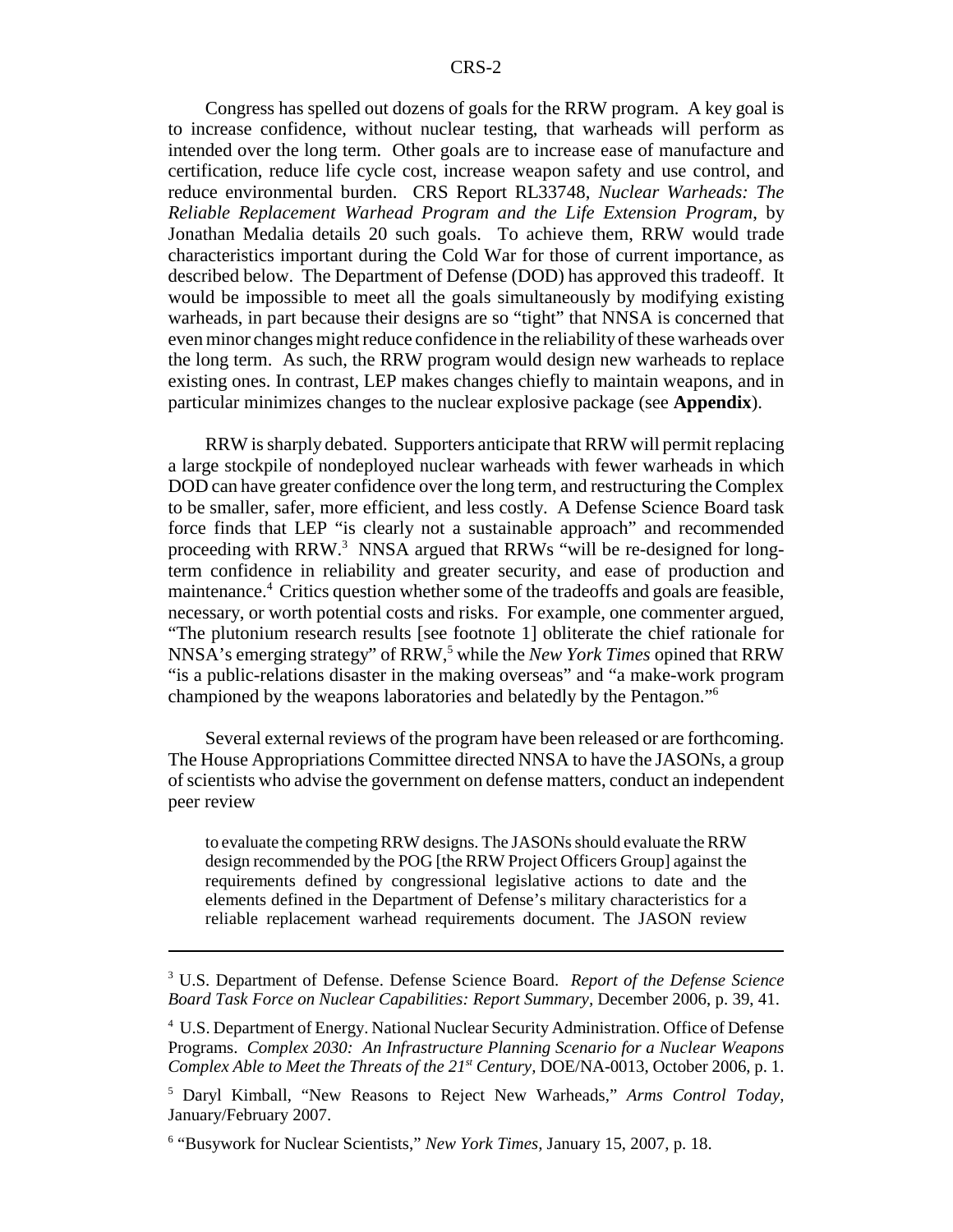should also include an analysis on the feasibility of the fundamental premise of the RRW initiative that a new nuclear warhead can be designed and produced and certified for use and deployed as an operationally-deployed nuclear weapon without undergoing an underground nuclear explosion test.<sup>7</sup>

The report was due March 31, 2007. $8$  In accordance with a schedule decided by the JASONs, NNSA, and the House Appropriations Committee, NNSA transmitted the report to Congress on September  $28$ , and JASON transmitted the final report, in classified form, to NNSA by October  $1.^{10}$  (See "Congressional Action on the FY2008 RRW Request," below, for details.) The Nuclear Weapons Complex Assessment Committee of the American Association for the Advancement of Science studied whether RRW is the best path for addressing certain potential risks of SSP and LEP and for developing a responsive infrastructure in a report released April 24, 2007.11 A third report, mandated by the FY2006 National Defense Authorization Act, P.L. 109-163, Section 3111, is to discuss RRW's "feasibility and implementation." It was due March 1, 2007. It will "discuss the relationship of the Reliable Replacement Warhead program within the Stockpile Stewardship Program (SSP) and its impact on the current Stockpile Life Extension Programs." As of December 3, the report was in interagency coordination.<sup>12</sup>

As discussed under "Congressional Action on the FY2008 RRW Request," below, several FY2008 reports on defense authorizations and energy-water appropriations have called for other reports related to RRW, such as linking RRW to broader issues of strategy, nuclear nonproliferation, and stockpile size.

This report (1) describes the LEP, difficulties ascribed to it by its critics, and their responses; (2) shows how changed post-Cold War constraints might open opportunities to improve long-term warhead maintenance and reach other goals; (3) describes RRW and its pros and cons; (5) tracks RRW program developments and

<sup>7</sup> U.S. Congress. House. Committee on Appropriations. *Energy and Water Development Appropriations Bill, 2007, H.Rept. 109-474 to accompany H.R. 5427, 109<sup>th</sup> Cong., 2<sup>nd</sup> sess.,* 2006, p. 110.

<sup>8</sup> Ibid.

<sup>&</sup>lt;sup>9</sup> Letter of transmittal from Thomas P. D'Agostino, Administrator, National Nuclear Security Administration, to The Honorable Bill Nelson, Chairman, Subcommittee on Strategic Forces, Committee on Armed Services, United States Senate, September 28, 2007. See also The MITRE Corporation, JASON, "Reliable Replacement Warhead Executive Summary," JSR-07-336E, September 7, 2007, 8 p., available at [http://www.fas.org/ irp/agency/dod/jason/rrw.pdf].

<sup>&</sup>lt;sup>10</sup> Information provided by Professor Roy Schwitters, Chair of the JASON Steering Committee, email, December 1, 2007.

 $11$  American Association for the Advancement of Science. Center for Science, Technology and Security Policy. Nuclear Weapons Complex Assessment Committee. C. Bruce Tarter, Chair. "The United States Nuclear Weapons Program: The Role of the Reliable Replacement Warhead." April 2007, 34 p. Available at [http://cstsp.aaas.org/files/ AAAS%20RRW%20Report.pdf].

 $12$  Information provided by National Nuclear Security Administration, December 3, 2007.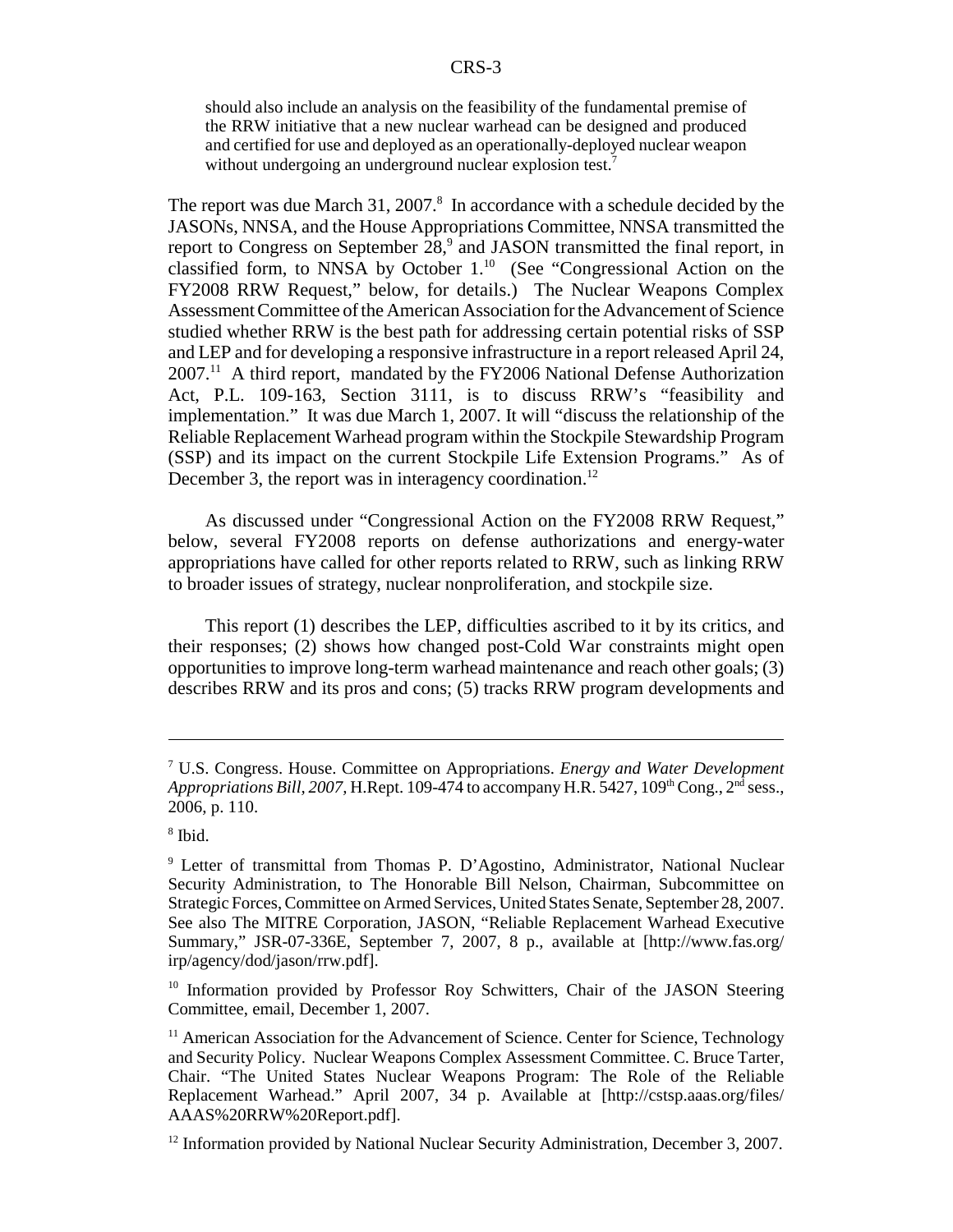congressional action on budget requests; and (6) presents options and issues for Congress. An **Appendix** describes nuclear weapons, the SSP, and the Complex.

### **The Need to Maintain Nuclear Warheads for the Long Term**

Nuclear warheads must be maintained because they contain thousands of parts that deteriorate at different rates. Some parts and materials have well-known limits on service life, $^{13}$  while the service life of other parts may be unknown or revealed only by multiple inspections of a warhead type over time. A 1983 report argued that maintenance requires nuclear testing:

Certain chemically reactive materials are inherently required in nuclear weapons, such as uranium or plutonium, high explosives, and plastics. The fissile materials, both plutonium and uranium, are subject to corrosion. Plastic-bonded high explosives and other plastics tend to decompose over extended periods of time.... portions of materials can dissociate into simpler substances. Vapors given off by one material can migrate to another region of the weapon and react chemically there.... Materials in the warhead electrical systems ... can produce effluents that can migrate to regions in the nuclear explosive portion of the weapon.... The characteristics of high explosives can change with time.... Vital electrical components can change in character....<sup>14</sup>

A 1987 report, written to rebut the contention of the foregoing report that nuclear testing is needed to maintain warheads, agreed that aging affects components:

It should also be noted that nuclear weapons engineering has benefitted from a quarter century of experience in dealing with corrosion, deterioration, and creep since the time that the W45, W47, and W52 [warheads] entered the stockpile in the early sixties (just after the test moratorium of 1958-1961).... Most of the reliability problems in the past have resulted from either an incomplete testing program during the development phase of a weapon or the aging and deterioration of weapon components during deployment.<sup>15</sup>

Some feel that deterioration, while a potential problem, has been overstated. A scientific panel writing in 1999 stated,

there is no such thing as a "design life." The designers were not asked or permitted to design a nuclear weapon that would go bad after 20 years. They did their best on a combination of performance and endurance, and after experience

<sup>13</sup> U.S. General Accounting Office, *Nuclear Weapons: Capabilities of DOE's Limited Life Component Program to Meet Operational Needs,* GAO/RCED-97-52, March 5, 1997, available at [http://www.globalsecurity.org/wmd/library/report/gao/rced97052.htm].

<sup>&</sup>lt;sup>14</sup> "Some Little-Publicized Difficulties with a Nuclear Freeze," prepared by Dr. J.W. Rosengren, R&D Associates, under Contract to the Office of International Security Affairs, U.S. Department of Energy, October 1983, p. 5-6; reprinted in U.S. Congress. Senate. Committee on Foreign Relations. *Nuclear Testing Issues*. 99<sup>th</sup> Cong., 2<sup>nd</sup> sess., Senate Hearing 99-937, 1986, pp. 167-168.

<sup>15</sup> Ray Kidder, *Stockpile Reliability and Nuclear Test Bans: Response to J.W. Rosengren's Defense of His 1983 Report*, Lawrence Livermore National Laboratory, UCID-20990, February 1987, pp. 4-5.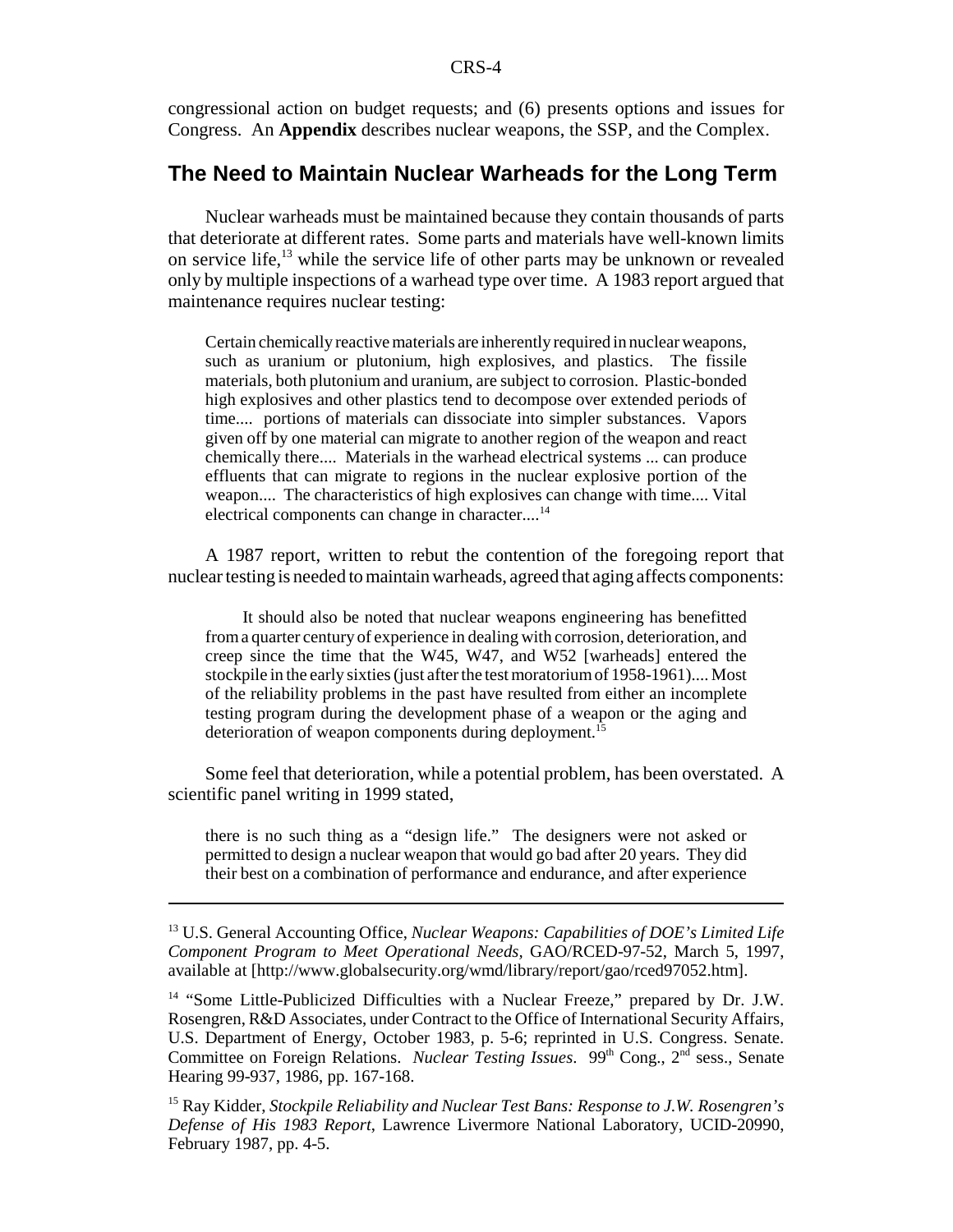with the weapon in storage there is certainly no reason to expect all of the nuclear weapons of a given type to become unusable after 20 or 25 years. In fact, one of the main goals of SBSS [Science-Based Stockpile Stewardship, an earlier term for the Stockpile Stewardship Program, discussed below] is to predict the life of the components so that remanufacture may be scheduled, and results to date indicate a margin of surety extending for decades.... Until now, clear evidence of warhead deterioration has not been seen in the enduring stockpile, but the plans for remanufacture still assume that deterioration is inevitable on the timescale of the old, arbitrarily defined "design lives."16

The deterioration noted above pertained to warheads designed in the 1950s and early 1960s that are no longer deployed. Newer warheads correct some of these problems. As knowledge of warhead performance, materials, and deterioration increases, the labs can correct some problems and forestall others. Still other aging problems have turned out to occur more slowly than was feared. In particular, it was long recognized that plutonium would deteriorate as it aged, but it was not known how long it would take for deterioration to impair performance of the pit, the fissile core of a nuclear weapon's primary stage (see Appendix). NNSA had estimated that that would take at least 45 to 60 years, but a November 2006 study found

there is no degradation in performance of primaries of stockpile systems [i.e., warheads] due to plutonium aging that would be cause for near-term concern regarding their safety and reliability. Most primary types have credible minimum lifetimes in excess of 100 years as regards aging of plutonium; those with assessed minimum lifetimes of 100 years or less have clear mitigation paths that are proposed and/or being implemented.17

During the Cold War, any deterioration problems were limited in their duration because this nation introduced generations of long-range nuclear-armed bombers and ballistic missiles, each of which would typically carry a new warhead tailored to its mission. New warheads were usually introduced long before the warheads they replaced reached the end of their service lives. Three trends concerning deterioration have emerged since the end of the Cold War: (1) SSP and other tools, described below, have greatly increased NNSA's understanding of warhead deterioration and how to deal with or prevent it. (2) By maintaining the current set of warhead designs for many years, design and production errors have been subjected to systematic identification and elimination. (3) Nuclear warheads have much more time to age, as warheads that were expected to remain in the stockpile for at most 20 years are now being retained indefinitely. The net of these trends is that understanding of deterioration, while improving, is not perfect, so deterioration remains a concern.

Current warheads were designed to meet an exacting set of constraints, such as safety parameters, yield, and conditions (such as temperature) that they would encounter in their lifetimes. Design compromises were made to meet these constraints. Ambassador Linton Brooks, NNSA Administrator, said that to meet

<sup>&</sup>lt;sup>16</sup> Sidney Drell, Raymond Jeanloz, et al., *Remanufacture*, MITRE Corporation, JASON Program Office, JSR-99-300, October 1999, pp. 4, 8.

<sup>17</sup> R.J. Hemley et al., *Pit Lifetime,* JSR-06-335, MITRE Corp., November 20, 2006, p. 1, available at [http://www.nukewatch.org/facts/nwd/JASON\_ReportPuAging.pdf].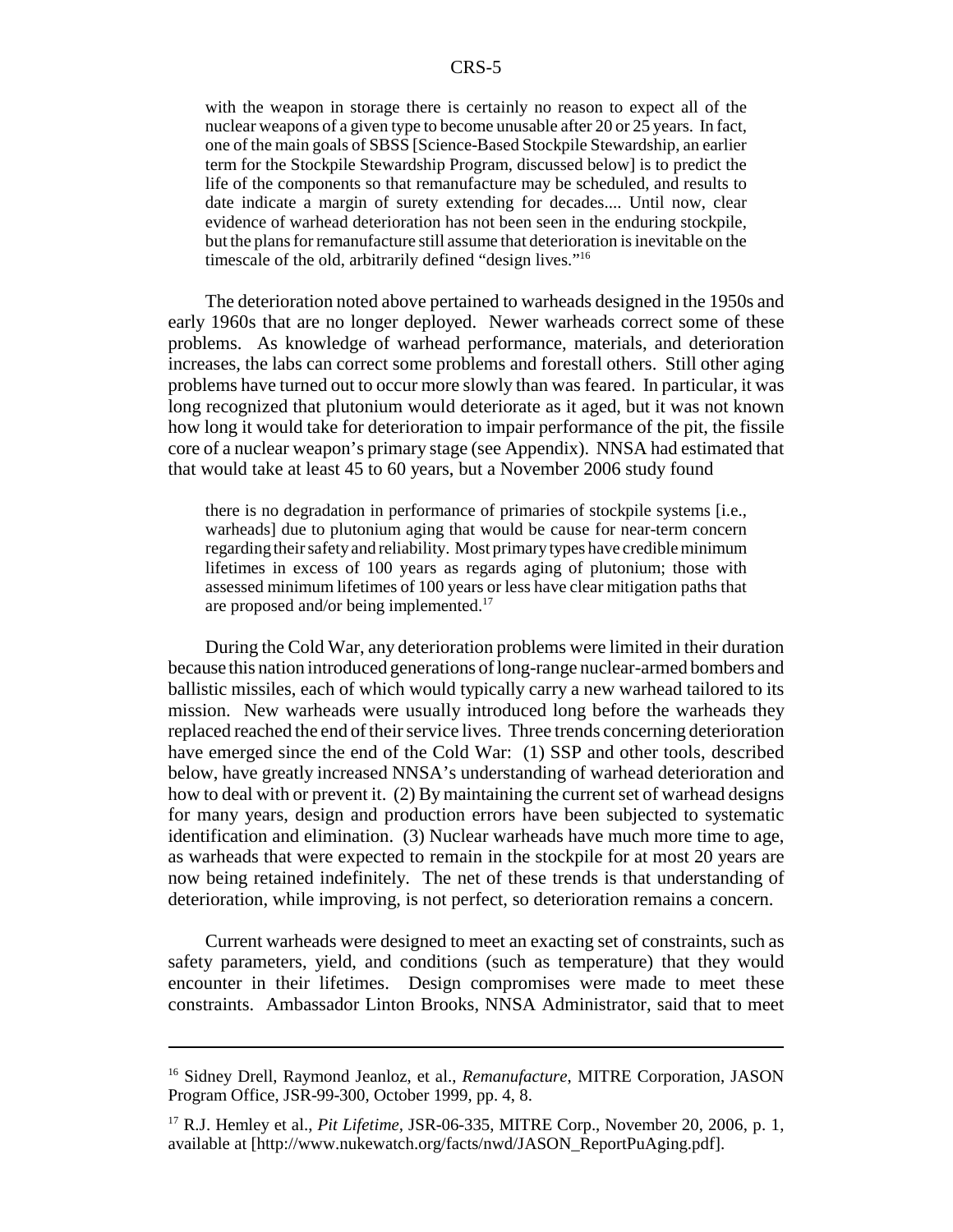requirements, "we designed these systems very close to performance cliffs."18 That is, designs approached points at which warheads would fail.<sup>19</sup> Many parts were hard to produce or used hazardous materials. Warheads were often hard to assemble. This approach increased the difficulty of replicating some components and of maintaining warheads. Ambassador Brooks said, "it is becoming more difficult and costly to certify warhead remanufacture. The evolution away from tested designs resulting from the inevitable accumulations of small changes over the extended lifetimes of these systems means that we can count on increasing uncertainty in the long-term certification of warheads in the stockpile."20

At issue is whether warheads can be maintained despite the absence of nuclear testing by replacing deteriorated components with newly-made ones built as close as possible to the original specifications. This debate has been going on for decades. In a 1978 letter to President Carter, three weapons scientists argued that the United States could go to great lengths in remanufacturing weapon components:

it is sometimes claimed that remanufacture may become impossible because of increasingly severe restrictions by EPA or OSHA to protect the environment of the worker ... if the worker's environment acceptable until now for the use of asbestos, spray adhesives, or beryllium should be forbidden by OSHA regulations, those few workers needed to continue operations with such material could wear plastic-film suits.... It would be wise also to stockpile in appropriate storage facilities certain commercial materials used in weapons manufacture which might in the future disappear from the commercial scene. $21$ 

However, in a 1987 report, three scientists at Lawrence Livermore National Laboratory stated:

- ! *Exact replication, especially of older systems, is impossible.* Material batches are never quite the same, some materials become unavailable, and equivalent materials are never exactly equivalent. "Improved" parts often have new, unexpected failure modes. Vendors go out of business...
- ! *Documentation has never been sufficiently exact to ensure replication.*... We have never known enough about every detail to specify everything that may be important....

<sup>&</sup>lt;sup>18</sup> U.S. Congress, Senate Committee on Armed Services, Subcommittee on Strategic Forces, *Strategic Forces/Nuclear Weapons Fiscal Year 2006 Budget*, hearing, April 4, 2005.

 $19$  For example, if designers calculated that a certain amount of plutonium was the minimum at which the warhead would work, they might add only a small extra amount as a margin of assurance.

<sup>&</sup>lt;sup>20</sup> Brooks statement to Senate Armed Services Committee, April 4, 2005, p. 3.

 $21$  Letter from Norris Bradbury, J. Carson Mark, and Richard Garwin to President Jimmy Carter, August 15, 1978, reprinted in U.S. Congress, House Committee on Foreign Affairs and Its Subcommittee on Arms Control, International Security and Science, *Proposals to* Ban Nuclear Testing, H.J.Res. 3, 99<sup>th</sup> Cong., 1<sup>st</sup> Sess., hearings, (Washington: GPO, 1985), p. 215.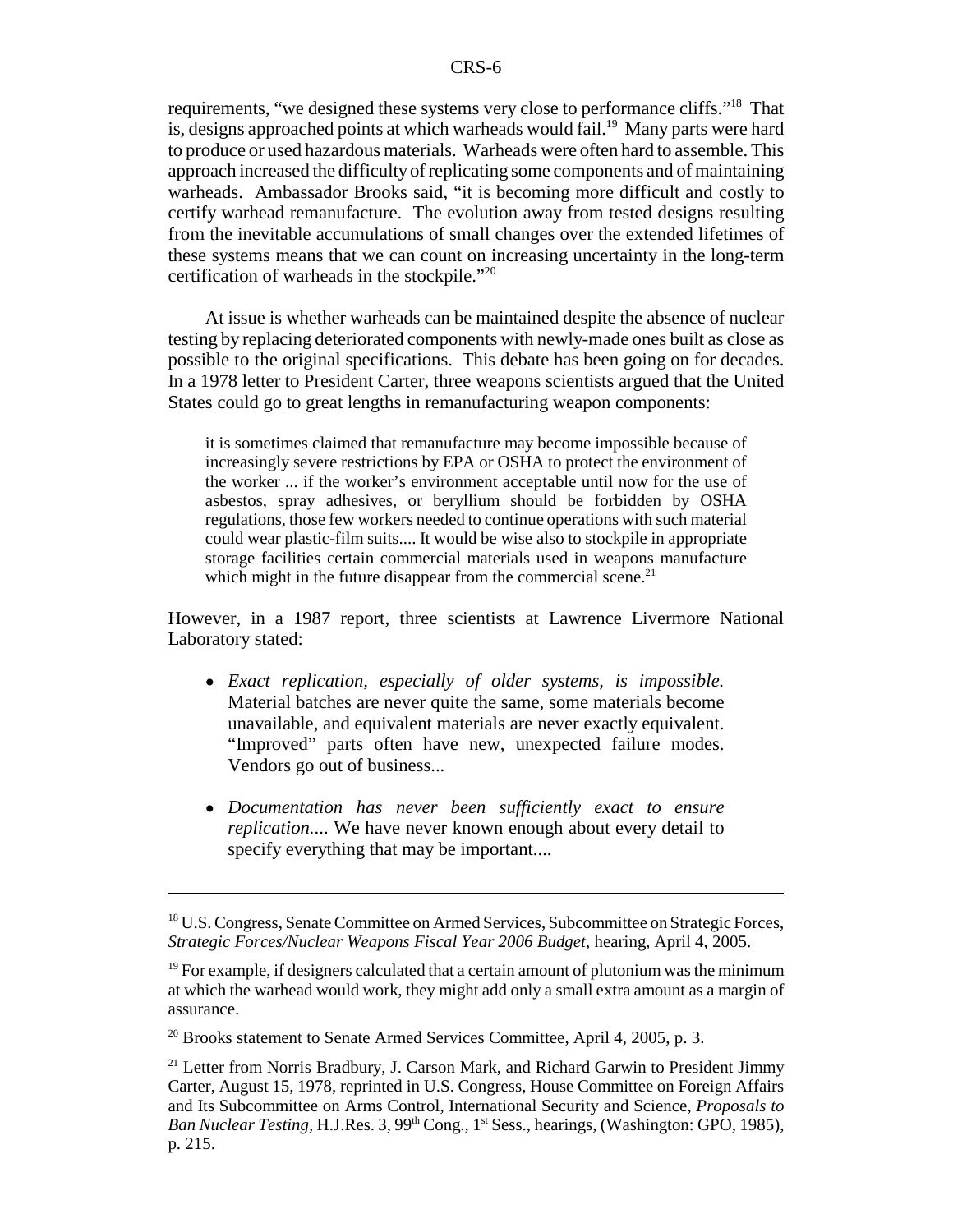! *The most important aspect of any product certification is testing; it provides the data for valid certification.*<sup>22</sup>

### **The Solution So Far: The Life Extension Program**

With the end of the Cold War, the Complex, like the rest of the defense establishment, faced turmoil. Budgets and personnel were reduced, design of new weapons ended, and a test moratorium began. For a time, the chief concern of DOE's nuclear weapons management was survival of the Complex.

To address this concern and set a course for the nuclear weapons enterprise, Congress, in the FY1994 National Defense Authorization Act (P.L. 103-160), Section 3138, directed the Secretary of Energy to "establish a stewardship program to ensure the preservation of the core intellectual and technical competencies of the United States in nuclear weapons, including weapons design, system integration, manufacturing, security, use control, reliability assessment, and certification." Since then, the Clinton and Bush Administrations have requested, and Congress has approved, tens of billions of dollars for this Stockpile Stewardship Program (SSP), which is presented in NNSA's budget as "Weapons Activities."<sup>23</sup>

SSP uses data from past nuclear tests, small-scale laboratory experiments, largescale experimental facilities, examination of warheads, and the like to better understand nuclear weapon science. It uses this knowledge to improve computer codes that simulate aspects of weapons performance to aid the nuclear weapons laboratories' understanding of it. Such advances help scientists analyze data from past nuclear tests more thoroughly, mining it to extract still more information. Theory, simulation, and data reinforce each other: theory refines simulation, simulation helps check theory, theory and simulation guide researchers to look for certain types of data, and data help check simulation and theory.

A key task of the Complex is to monitor warheads for signs of actual or future deterioration. This work is done through a program that conducts routine surveillance of warheads in the stockpile by closely examining 11 warheads of each type per year to search for corrosion, gases, and other evidence of deterioration. Of the 11, one is taken apart for destructive evaluation, while the other 10 are evaluated nondestructively and returned to the stockpile.24 In addition, an Enhanced Surveillance Program supports surveillance; its goal "is to develop diagnostic tools

<sup>22</sup> George Miller, Paul Brown, and Carol Alonso, *Report to Congress on Stockpile Reliability, Weapon Remanufacture, and the Role of Nuclear Testing,* Lawrence Livermore National Laboratory, UCRL-53822, October 1987, p. 25. For an opposing view, see R.E. Kidder, *Maintaining the U.S. Stockpile of Nuclear Weapons During a Low-Threshold or Comprehensive Test Ban*, Lawrence Livermore National Laboratory, UCRL-53820, October 1987, esp. pp. 6-9.

<sup>23</sup> See CRS Report RL32852, *Energy and Water Development: FY2006 Appropriations*, coordinated by Carl Behrens, section on Nuclear Weapons Stockpile Stewardship.

 $24$  Information provided by NNSA, May 9, 2005.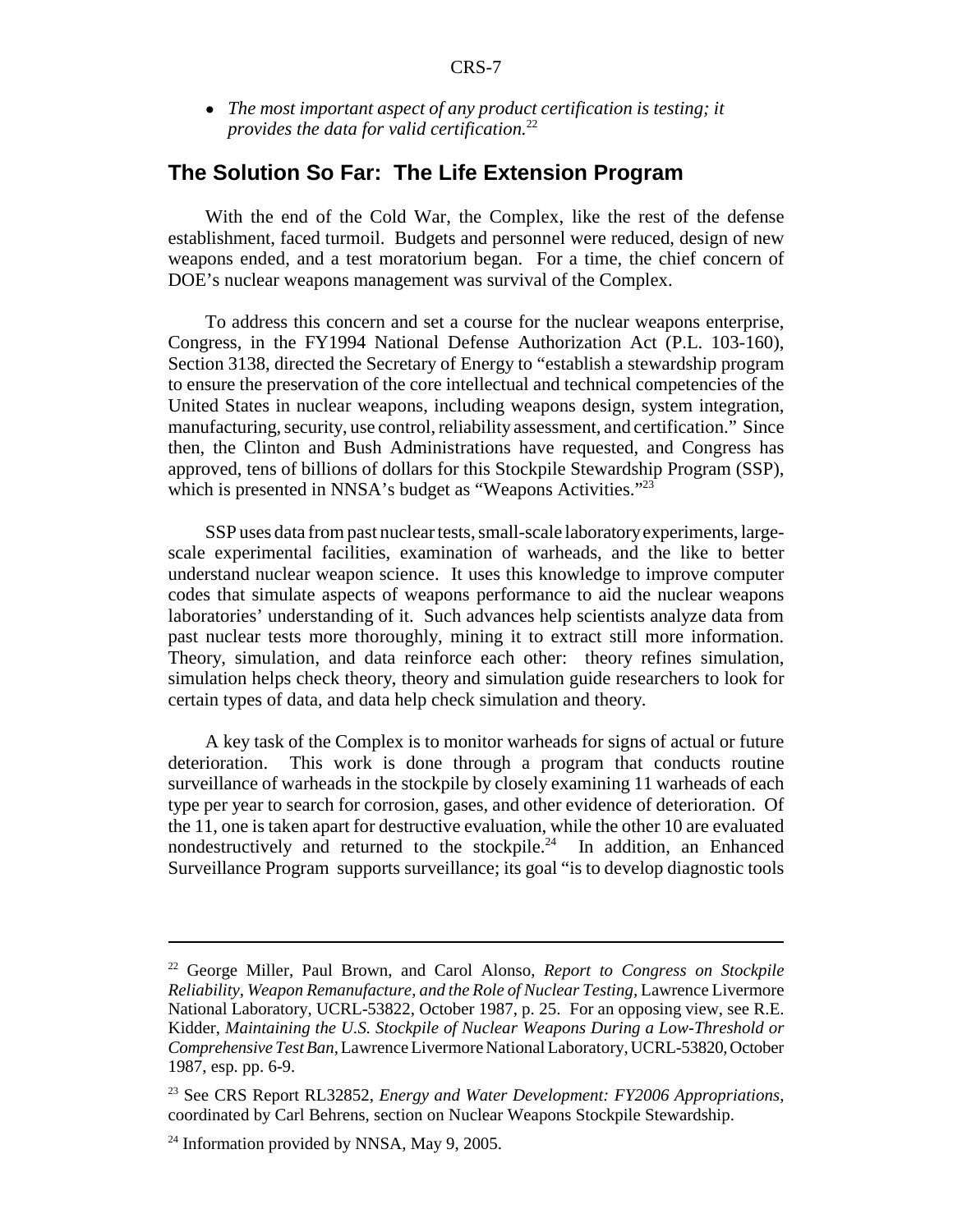and predictive models that will make it possible to analyze and predict the effects that aging may have on weapon materials, components, and systems."25

When routine surveillance detects warhead problems, the Complex applies knowledge gained through SSP to fix problems through the Life Extension Program (LEP), which attempts "to extend the stockpile lifetime of a warhead or warhead components at least 20 years with a goal of 30 years"26 beyond the originallyanticipated service life.

A warhead's components may be divided into two categories: those that are part of the nuclear explosive package (NEP), and those that are not. As described in the **Appendix**, the NEP is the part of the warhead that explodes, as distinct from the more numerous components like the outer case or arming system. Because non-NEP components can be subjected to extensive experiments and nonnuclear laboratory tests, they can be modified as needed under LEP to incorporate more advanced electronics or safer materials. In contrast, NEP components cannot be subjected to nuclear tests because the United States has observed a moratorium on nuclear testing since 1992. As a result, LEP seeks to replicate these components using original designs and, insofar as possible, original materials. In this way, it is hoped, components will be close to the originals so that they can be qualified for use in warheads. Because NEP components cannot be tested while other components can be, long-term concern focuses on the former.

Warheads contain several thousand components. While not all need to be refurbished in an LEP, some are difficult to fabricate, and assembly may be difficult, as discussed earlier. As a result, the LEP for an individual warhead type is a major campaign requiring extensive preparatory analysis and detailed work on many components that can take many years. For example, NNSA describes the LEP for the W76 warhead for Trident submarine-launched ballistic missiles as follows:

The W76 LEP will extend the life of the W76 for an additional 30 years with the FPU [first production unit] in FY 2007. Activities include design, qualification, certification, production plant Process Prove-In (PPI), and Pilot Production. The pre-production activities will ensure the design of refurbished warheads meets all required military characteristics. Additional activities include work associated with the manufacturability of the components including the nuclear explosive package; the Arming, Firing, and Fuzing (AF&F) system; gas transfer system; and associated cables, elastomers, valves, pads, cushions, foam supports, telemetries, and miscellaneous parts.<sup>27</sup>

Stockpile stewardship has made great strides in understanding weapons science, in predicting how weapons will age, and in predicting how they will fail. Most

<sup>25</sup> Katie Walter, "Enhanced Surveillance of Aging Weapons," *Science & Technology Review*, January/February 1998, p. 21.

<sup>26</sup> U.S. Department of Energy. Office of Chief Financial Officer. *FY2007 Congressional Budget Request*, COE/CF-002, February 2006, vol. I, p. 79. Also, see ibid., pp. 79-80, for a weapon-by-weapon description of LEP activities planned for FY2007.

<sup>27</sup> Department of Energy, *FY2007 Congressional Budget Request*, vol. 1, p. 79.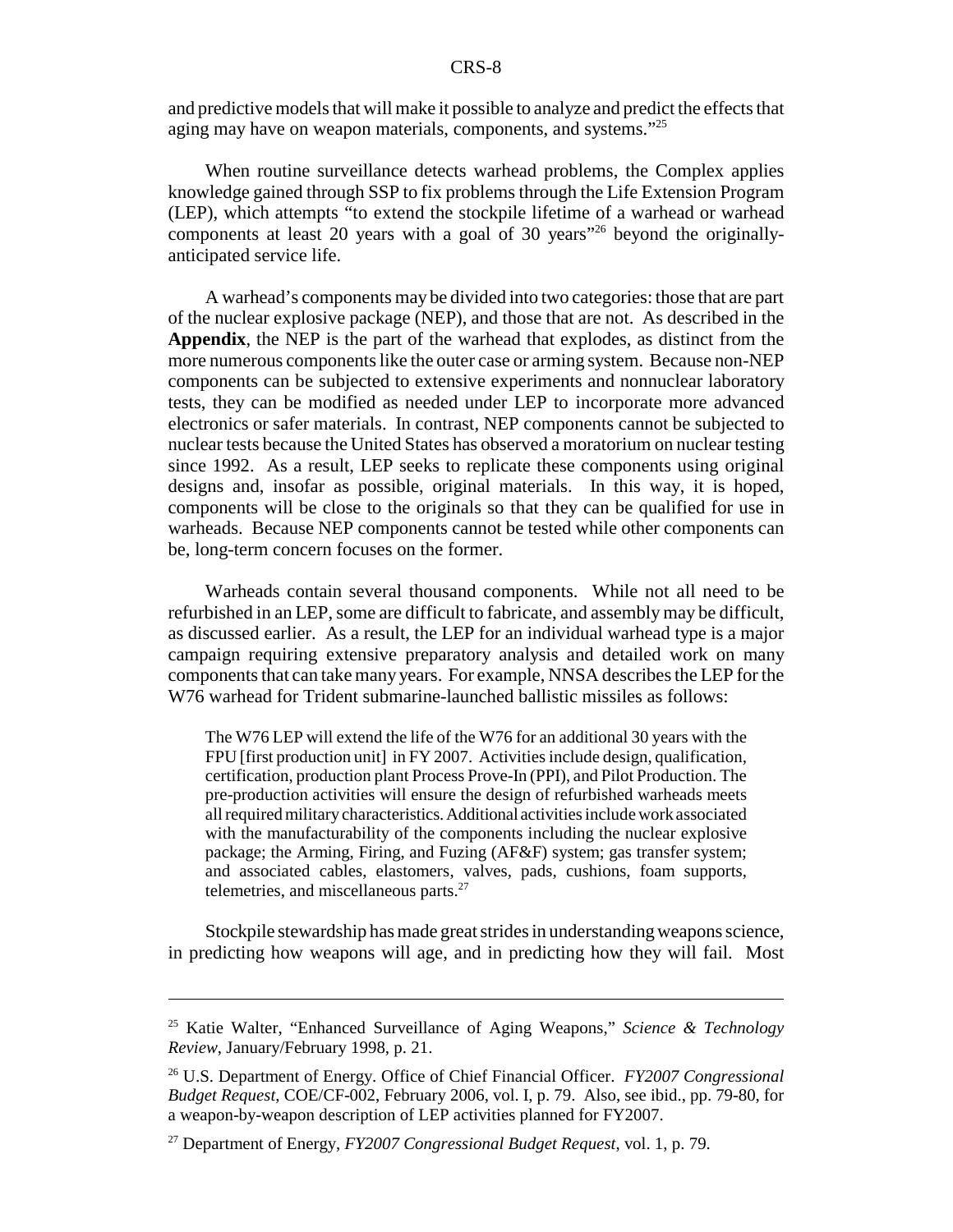observers agree with the following assessment by Ambassador Brooks in congressional testimony of April 2005:

today *stockpile stewardship is working*, we are confident that the stockpile is safe and reliable, and there is no requirement at this time for nuclear tests. Indeed, just last month, the Secretary of Energy and Secretary of Defense reaffirmed this judgment in reporting to the President their ninth annual assessment of the safety and reliability of the U.S. nuclear weapons stockpile.... Our assessment derives from ten years of experience with science-based stockpile stewardship, from extensive surveillance, from the use of both experiments and computation, and from professional judgment.<sup>28</sup> [original emphasis]

### **Is LEP Satisfactory for the Long Term?**

In the turmoil following the end of the Cold War, it is scarcely surprising that the method chosen to maintain the stockpile — a task that had to be performed in the face of the many changes affecting the Complex and the many unknowns about its future — was to minimize changes. Now, with SSP well established, NNSA feels that it is appropriate to use a different approach to warhead maintenance, one that builds on the success of SSP and challenges the notion underlying LEP that changes must be held to a minimum.

Advocates of RRW recognize that LEP has worked well and concede that it can probably maintain warheads over the short term. Their concern is with maintaining reliability of warheads over the long term. They assert that LEP is not suited to the task because it will become harder to make it work as the technology under which current warheads were created becomes increasingly archaic and as materials, equipment, processes, and skills become unavailable. They maintain that if the labs were to lose confidence that they could replicate NEP components to near-original designs using near-original materials and processes, the United States could ultimately face a choice between resuming nuclear tests or accepting reduced confidence in reliability. Instead, for example, the three nuclear weapons laboratories (Los Alamos, Livermore, and Sandia) argue that a "vision of sustainable warheads with a sustainable [nuclear] enterprise can best be achieved by shifting from a program of warhead refurbishment to one of warhead replacement."29

Advocates of RRW note further that while the current stockpile — most units of which were manufactured between 1979 and 1989 — was designed to deter and, if necessary, defeat the Soviet Union, the threat, strategy and missions have changed, leaving the United States with the wrong stockpile for current circumstances. Ambassador Brooks said that current warheads are wrong technically because "we would [now] manage technical risk differently, for example, by 'trading' [warhead] size and weight for increased performance margins, system longevity, and ease of manufacture." These warheads were not "designed for longevity" or to minimize

<sup>&</sup>lt;sup>28</sup> Brooks statement to Senate Armed Services Committee, April 4, 2005, p. 2.

<sup>29</sup> K. Henry O'Brien et al., *Sustaining the Nuclear Enterprise — A New Approach,* published jointly by Lawrence Livermore, Los Alamos, and Sandia National Laboratories, UCRL-AR-212442, May 20, 2005, p. 3.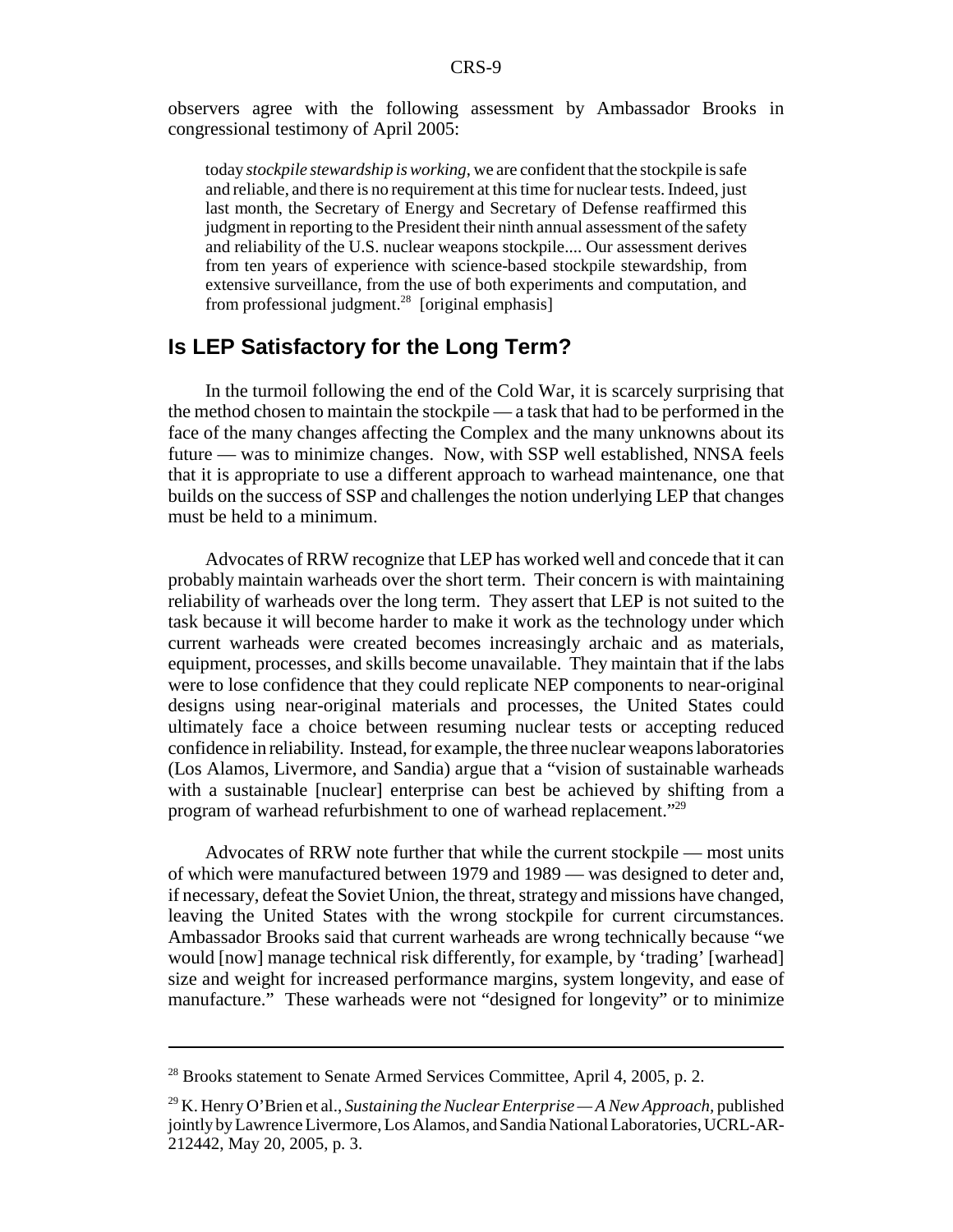cost, and may be wrong militarily because yields are too high and "do not lend themselves to reduced collateral damage." They also lack capabilities against buried targets or biological and chemical munitions, and they do not take full advantage of precision guidance.<sup>30</sup> Furthermore, LEP's critics believe the stockpile is wrong politically because it is too large:

We retain "hedge" warheads in large part due to the inability of either today's nuclear infrastructure, or the infrastructure we expect to have when the stockpile reductions are fully implemented in 2012, to manufacture, in a timely way, warheads for replacement or for force augmentation, or to act to correct unexpected technical problems.<sup>31</sup>

Finally, they believe the stockpile is wrong in terms of physical security because it was not designed for a scenario in which terrorists seize control of a nuclear weapon and try to detonate it in place. According to Brooks, "If we were designing the stockpile today, we would apply new technologies and approaches to warhead-level use control as a means to reduce physical security costs."32

Advocates of LEP challenge each assertion. They believe that LEP can continue to maintain warheads. They note that criticisms of LEP are vague: not that LEPs will fail, but that life-extended warheads might at some future point lead to a reduction in confidence. LEP supporters do not accept even that criticism. As Richard Garwin, IBM Fellow emeritus said,

I don't agree with the generally stated assumption that confidence and the reliability of our existing nuclear weapons will inevitably decline with time as the weapons age ... the Science-Based Stockpile Stewardship Program and, in particular, the advanced scientific computing capabilities that have been procured at great cost over the last 15 years for the Stockpile Stewardship Program, have paid off handsomely, as indicated in confidence in increased pit longevity. Thus, in the case of the essential and sensitive thermonuclear weapon primaries, the passage of time has brought greater, not lesser, confidence in pit longevity.... And with the passage of time and the improvement in computing tools, I believe that confidence in the reliability of the existing legacy weapons will increase rather than diminish, just as has been the case with the nuclear weapon pits. $33$ 

They challenge the assertion that RRW would improve the current stockpile. In this view, new weapons may not offer much new capability: earth penetrators could not destroy hardened facilities buried very deeply or at imprecisely-known locations, and nuclear weapons are of questionable effectiveness against chemical

<sup>30</sup> Ibid., pp. 2-3.

<sup>31</sup> Ibid., p. 3.

 $32$  Ibid., p. 4.

<sup>&</sup>lt;sup>33</sup> U.S. Congress. House. Committee on Appropriations. Subcommittee on Energy and Water Development. Hearing on nuclear weapon activities.  $109<sup>th</sup> Congress, 1<sup>st</sup> Session, March 29,$ 2007.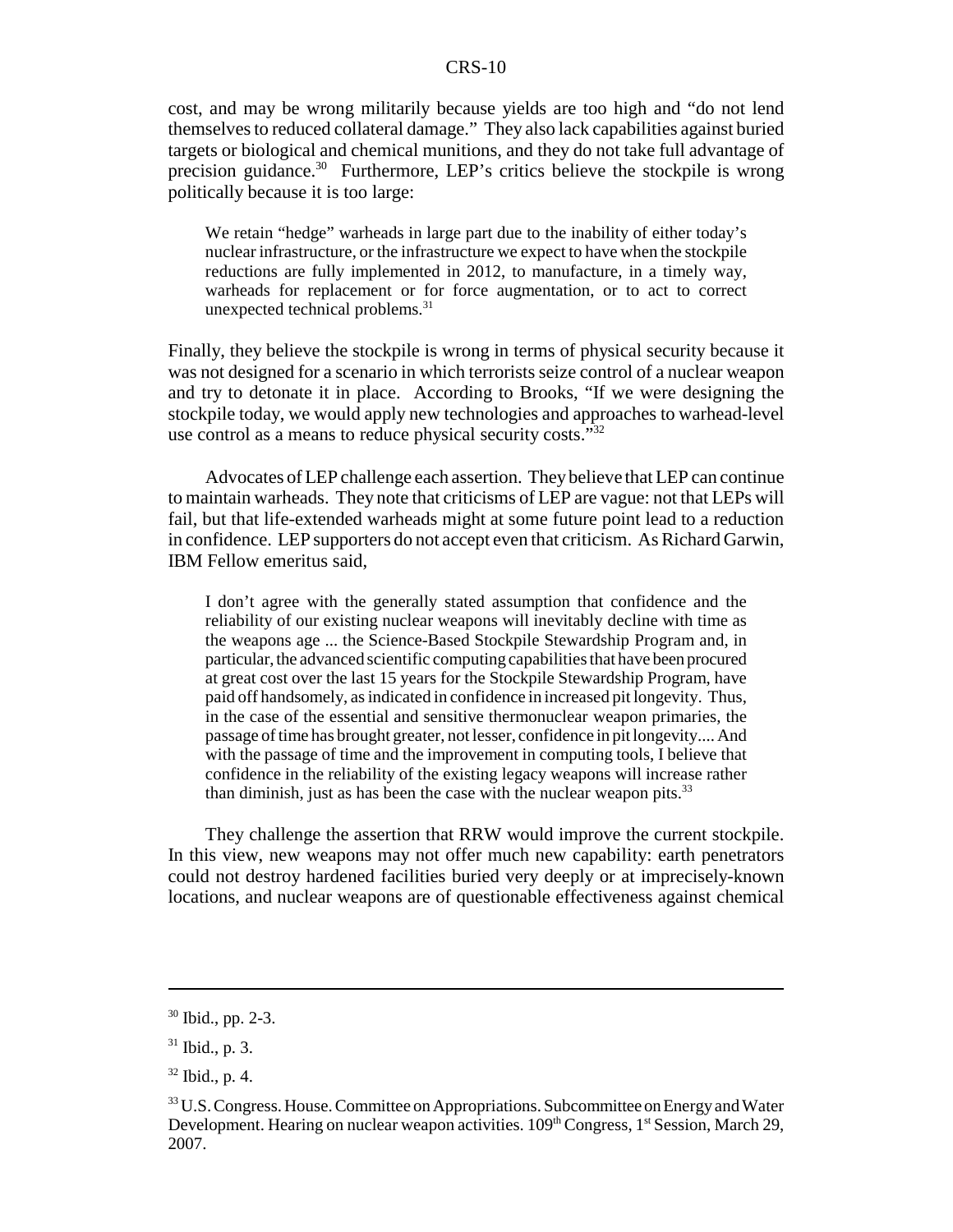and biological agents. $34$  They note that Congress rejected funds for the Robust Nuclear Earth Penetrator, which many Members perceived as being a new nuclear weapon, and that the FY2006 National Defense Authorization Act, P.L. 109-163, Section 3111, set "fulfill[ing] current mission requirements of the existing stockpile" as an objective for the RRW program. They anticipate that RRWs, like any other product, would have "birth defects," whereas such defects have been wrung out of existing warheads, and believe that such defects could require a larger stockpile. They state that performance margins of current warheads are adequate and can be improved somewhat if needed, such as by new systems to deliver boost gas. They question the argument that RRW would reduce physical security costs on grounds that a terrorist attempt to seize and detonate a nuclear warhead in place is most unlikely given the high level of security currently in place, and doubt that Congress or NNSA would reduce the guard force because of RRW.

### **RRW and the Transformation of Nuclear Warheads**

The nuclear stockpile was designed to meet Cold War requirements. For example, high explosive yield per unit of warhead weight (the "yield-to-weight ratio") was critically important while cost, ease of manufacture, and reduction of hazardous material were less so. Now, yield-to-weight has become less important, the others just mentioned have become more important, new constraints have appeared in the wake of 9/11, and warheads must continue to be safe and reliable. As a result, RRW advocates claim, it is possible and necessary to transform the stockpile to reflect these changes.

With RRW, NNSA and DOD are revisiting tradeoffs underlying the current stockpile in order to adapt to post-Cold War changes and meet possible future requirements. NNSA and DOD assert RRW would trade negligible sacrifices to secure major gains. This section presents some Cold War warhead requirements, how they have changed, and implications of these changes for RRW and LEP.

**Yield-to-Weight Ratio.** A major characteristic of warheads for ballistic missiles was a high yield-to-weight ratio.<sup>35</sup> Lower weight let each missile carry more warheads to more distant targets; higher yield made each warhead better able to destroy its target; and high yield-to-weight enabled these goals to be met at the same time. For example, the W88 warhead for the Trident II (D5) submarine-launched ballistic missile uses a conventional high explosive (CHE) that is more sensitive to impact than insensitive high explosive (IHE) used on many other warhead types. IHE is safer to handle, but CHE packed more energy per unit weight. A missile could carry the lighter CHE warheads to a greater distance, so a submarine could stand off farther from its targets. Increased ocean patrol area forced the Soviet Union to spread out its antisubmarine assets, improving submarine survivability. Hard-to-

<sup>&</sup>lt;sup>34</sup> Roger Speed and Michael May, "Assessing the United States' Nuclear Posture," in George Bunn and Christopher Chyba, eds., *U.S. Nuclear Weapons Policy: Confronting Today's Threats,* Center for International Security and Cooperation, Stanford University, and Brookings Institution Press, Washington, 2006, pp. 256-264.

<sup>&</sup>lt;sup>35</sup> Bombs were less constrained in weight because bombers carry heavier loads than missiles.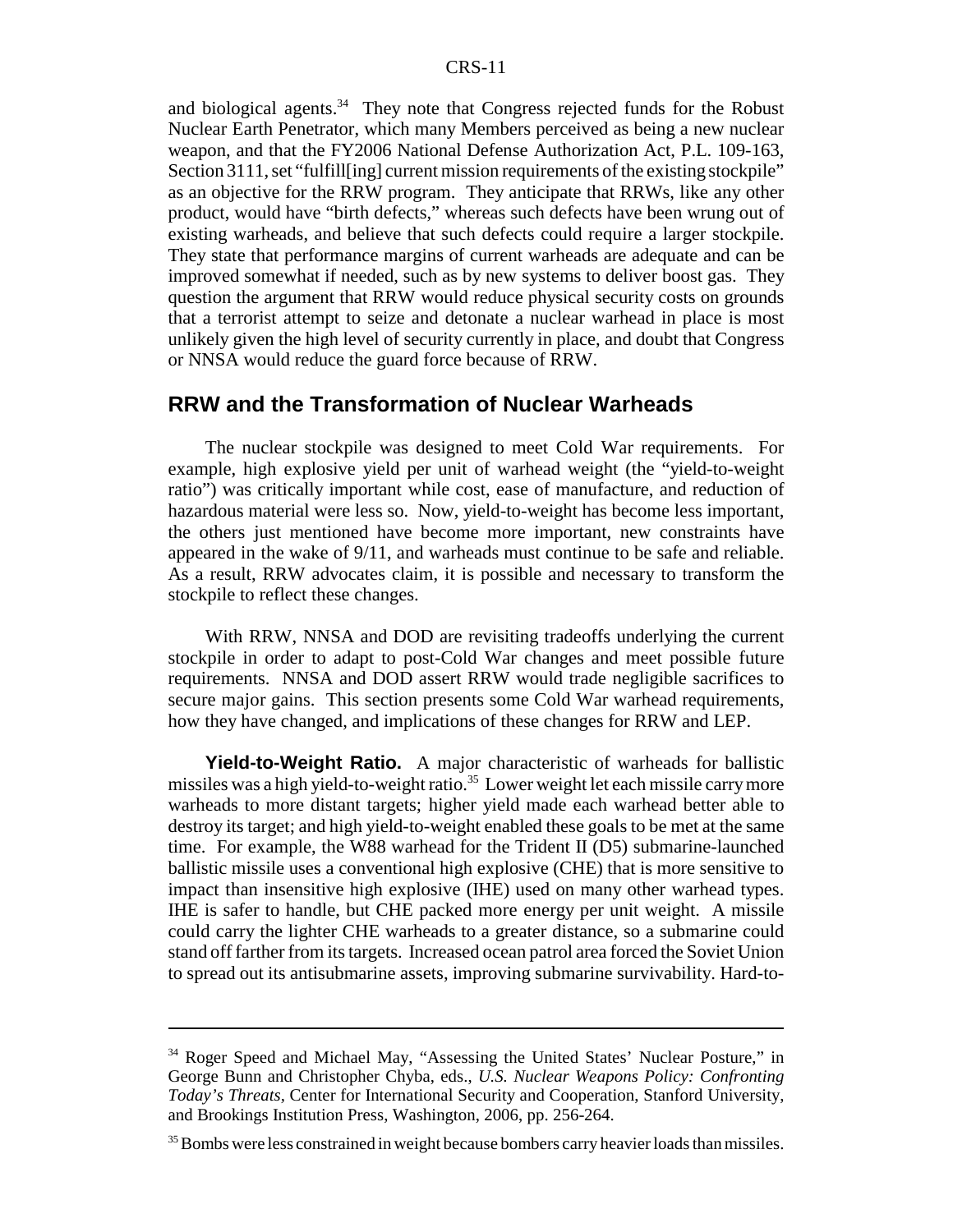manufacture designs, hazardous materials, and other undesirable features were deemed acceptable tradeoffs to maximize yield-to-weight.

Now, ballistic missiles carry fewer warheads than they did during the Cold War, so each warhead can be heavier.<sup>36</sup> In particular, the first RRW, "WR1," which is to replace some W76 warheads now on the Trident II submarine-launched ballistic missile, will have the yield of the W76 but the higher weight of the W88, resulting in less yield per unit weight. The added weight is allocated to design features to improve use control, margin (excess performance designed into a warhead beyond the minimum required for it to perform as intended), ease of production, and the like.

LEP advocates see current warheads as satisfactory. Barry Hannah, chairman of the RRW POG, said, "The W76 LEP that is currently underway is an excellent program in terms of technology, schedule, and cost. I believe it meets the Navy's needs."<sup>37</sup> They point to risks in RRW, such as defects in design or manufacturing, that are typical of most new products.

**Nuclear Testing.** Between 1945 and 1992, the United States conducted over 1,000 nuclear tests, mostly for weapons design.<sup>38</sup> These tests added confidence that a weapon incorporating hard-to-manufacture components was made correctly, that a weapon would work at the extremes of temperatures to which it might be exposed, and that the design was satisfactory in other ways. Testing also enabled the labs to validate changes to existing warhead designs. With a congressionally-imposed U.S. nuclear test moratorium that began in October 1992<sup>39</sup> and has since been extended, the United States can no longer rely on tests to validate designs. Instead, WR1 seeks to provide high confidence in the design without nuclear testing by being a "close neighbor" of previously-tested designs, staying within design parameters that past nuclear tests have validated, and building in high margins. RRW advocates express concern that current warheads were designed with "thin" margins, and that minor changes as a result of LEPs can erode these margins further, possibly reducing confidence in these warheads that could testing to restore.

<sup>&</sup>lt;sup>36</sup> Ballistic missiles carry warheads inside reentry vehicles (RVs). An RV is a streamlined shell that protects its warhead from the intense heat and other stresses of reentering the atmosphere at high speed. RVs are designed to carry a specific type of warhead on a specific missile; the maximum stress that the RV encounters is carefully studied. Increasing warhead weight significantly would increase these stresses, possibly causing the RV to fail and the warhead to burn up, fail, or miss its target by a wide margin.

<sup>&</sup>lt;sup>37</sup> Information provided by Dr. Barry Hannah, SES, Branch Head, Reentry Systems, Strategic Systems Program, U.S. Navy, telephone conversation with the author, October 23, 2006.

 $38$  The United States conducted 1,030 tests. A total of 1,125 devices were detonated in those tests, of which 891 were weapon related. (The United Kingdom conducted another 24 tests jointly with the United States at the Nevada Test Site.) U.S. Department of Energy, Nevada Operations Office, *United States Nuclear Tests, July 1945 through September 1992*, DOE/NV-209, rev. 15, December 2000, p. xvi.

<sup>&</sup>lt;sup>39</sup> The moratorium was begun pursuant to Section 507 of P.L. 102-377, FY1993 Energy and Water Development Appropriations Act, signed into law October 2, 1992.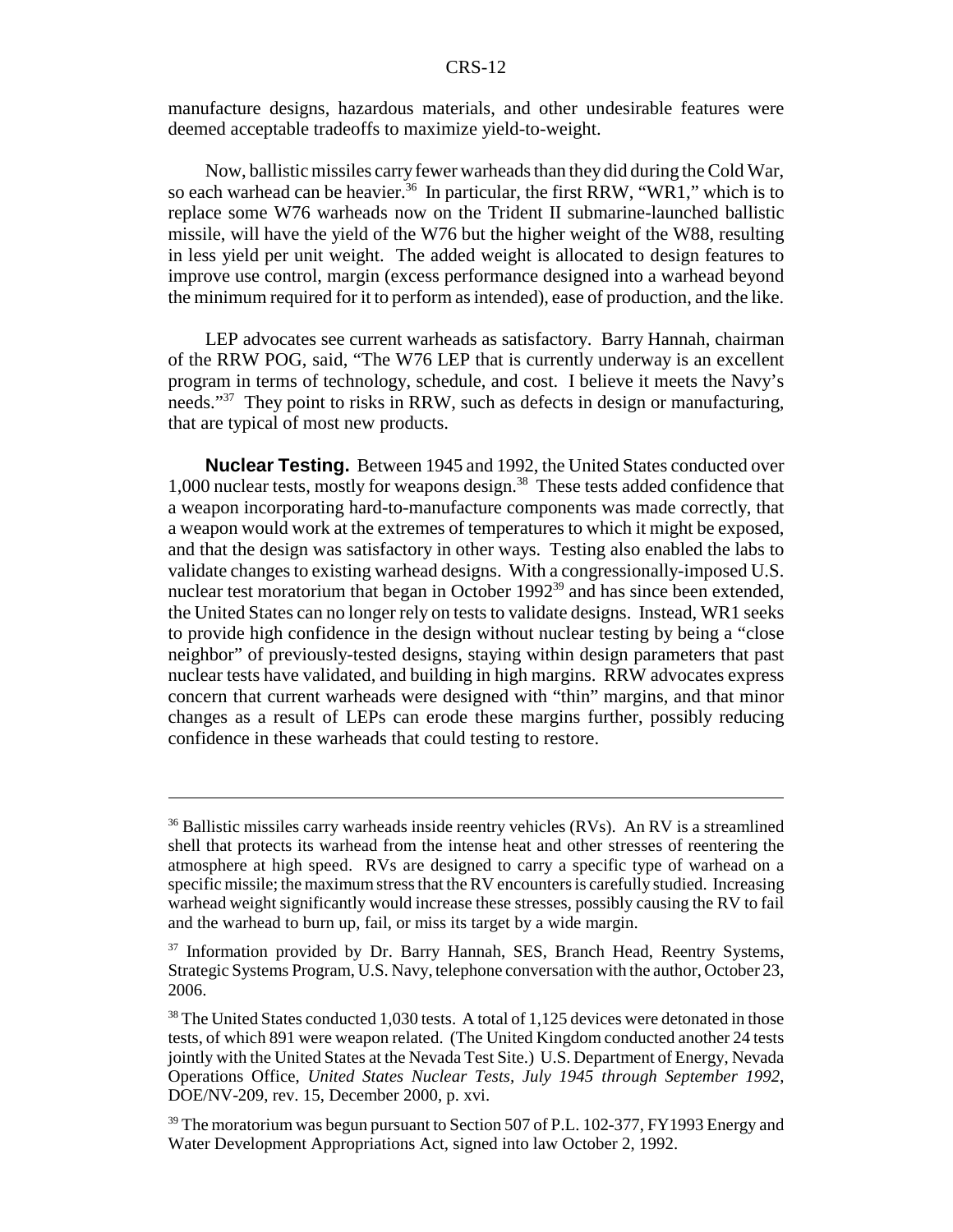Advocates of LEP have high confidence in current warheads, and believe that this confidence is growing despite the absence of testing, as noted earlier. The JASON study on pit aging, in this view, delays by decades the time when pits would have to be manufactured for current warheads, thus delaying a potentially large risk factor that could lead to testing. In contrast, RRW missile warheads, such as WR1, would require the manufacture of new pits, and any new product runs the risk of design or manufacturing defects, which in this case could lead to testing.

Others hold that neither RRW nor LEP provides confidence in the stockpile. In this view, RRW uses untested designs, while the many changes introduced by LEPs move current warheads away from tested designs, so the only way to restore confidence is to resume a nuclear test program that would meet current needs with a much lower rate and yield of testing than during the Cold War.

**Performance, Schedule, and Cost Tradeoffs.** Performance has always been the dominant consideration for nuclear weapons. Weapons must meet standards for safety and reliability, and meet other military characteristics. During the Cold War, schedule was also critical. With new missiles and nuclear-capable aircraft entering the force at a sustained pace, warheads and bombs had to be ready on a schedule dictated by their delivery systems. As a result, "our nuclear warheads were not designed ... to minimize DOE and DOD costs."40 Now, reducing cost has a higher priority. Cost reduction is also more feasible: performance is still dominant, but no imminent external threat drives the schedule.

WR1 offers many features that, its backers claim, will reduce costs over its life cycle. It will be designed for ease of manufacture and reduce use of hazardous material, lowering manufacturing cost. Enhanced use-control and use-denial features may slow the growth of physical security costs. Reduced use of hazardous materials and a design that permits easier disassembly will lower dismantlement cost. RRW's proponents also raise concerns that it is becoming more costly to maintain existing warheads; for example, plants to make certain materials used in current warheads but that are no longer commercially available may cost millions of dollars to build.

LEP supporters state that delaying pit manufacture for decades by continuing to use existing pits in current warheads will save many billions of dollars. They note that RRW is linked to a major upgrade of the nuclear weapons complex, which would be costly, and that the RRW program may involve manufacture of thousands of new warheads and dismantlement of thousands of old ones, adding costs. A study by the American Association for the Advancement of Science found, "an RRW program would likely add to costs in the near term, and it is not yet possible to determine when (and whether) the RRW could lead to savings in the long term.<sup> $11$ </sup>

<sup>40</sup> Brooks statement to Senate Armed Services Committee, April 4, 2005, p. 3.

<sup>&</sup>lt;sup>41</sup> American Association for the Advancement of Science. Nuclear Weapons Complex Assessment Committee. *The United States Nuclear Weapons Program: The Role of the Reliable Replacement Warhead.* April 2007, p. 25. Available at [http://cstsp.aaas.org/files/ AAAS%20RRW%20Report.pdf].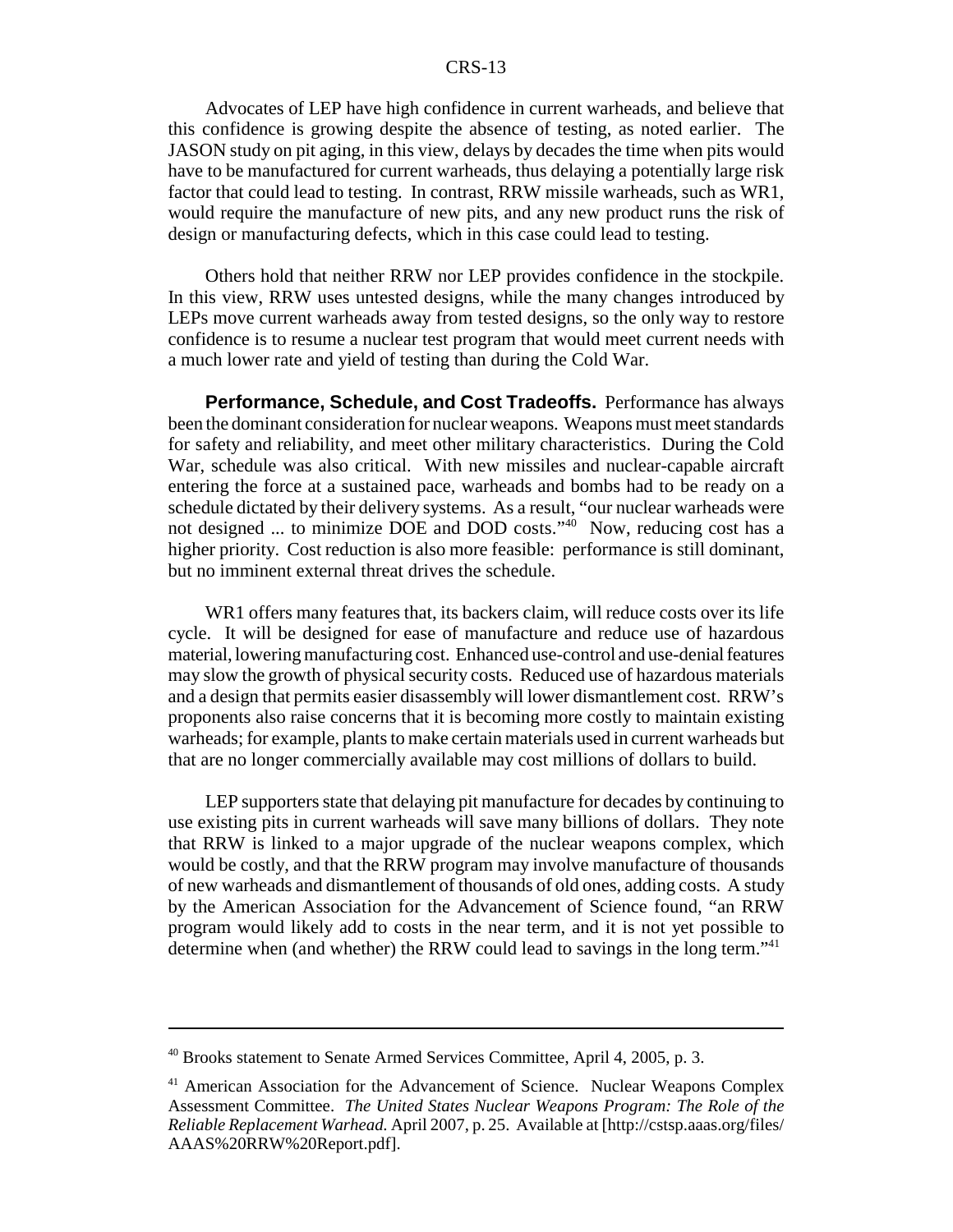**Environment, Safety, and Health (ES&H).** During the Cold War, the urgency of production and limited knowledge of the ES&H effects of materials used or created in the nuclear weapons enterprise led to the use of hazardous materials, dumping contaminants onto the ground or into rivers, exposing citizens to radioactive fallout from nuclear tests, and the like. Now, ES&H concerns have grown within the Complex, reflecting their rise in civil society at large, leading to a strong interest in minimizing the use of hazardous materials in warheads and their production.

RRW advocates note that reduction of hazardous materials is a design goal of RRW. A less stringent yield-to-weight requirement permits substitution of safer materials, even if they are somewhat heavier, for some hazardous materials. Manufacturing processes are simpler, reducing hazardous waste and increasing safety. Substitution of insensitive high explosive for conventional high explosive, it is argued, would increase worker safety. LEP supporters argue that the ability to defer pit manufacture for decades improves ES&H, and that existing manufacturing processes are well understood and have incorporated proper safety precautions.

**Skill Development and Transfer.** During the Cold War, the design of dozens of warhead types, the conduct of over 1,000 nuclear tests, and the production of thousands of warheads exercised the full range of nuclear weapon skills. Now, with no design or testing, no new-design warheads being produced, and with warheads being refurbished at a slower pace than that at which they were originally produced, some have raised concern that Complex personnel are not adequately challenged. In this view, skill development and transfer can no longer be simply a byproduct of the work, but must be an explicit goal of the nuclear weapons program.

RRW advocates state that since RRW is a new design, designers must confront the full range of tradeoffs simultaneously, balancing yield, weight, cost, safety, ease of manufacture, use control, reduction of hazardous material, etc. In contrast, in this view, LEP constrains choices for the nuclear explosive package because replication is required to minimize divergence from parameters validated by nuclear testing. LEP supporters cite the American Association for the Advancement of Science study: "Although life extension is not equivalent to executing a new design, it nonetheless employs many of the same tools, processes, and disciplines."<sup>42</sup>

#### **RRW and Nuclear Weapons Complex Transformation**

Supporters see RRW as the basis for addressing Complex transformation. Representative David Hobson, Chairman of the House Energy and Water Development Appropriations Subcommittee in the 108<sup>th</sup> and 109<sup>th</sup> Congresses, was RRW's prime sponsor. In introducing the FY2005 energy and water bill (H.R. 4614) to the House, he emphasized the need to redirect the Complex:

much of the DOE weapons complex is still sized to support a Cold War stockpile. The NNSA needs to take a 'time-out' on new initiatives until it

<sup>42</sup> American Association for the Advancement of Science, *The United States Nuclear Weapons Program: The Role of the Reliable Replacement Warhead,* p. 23.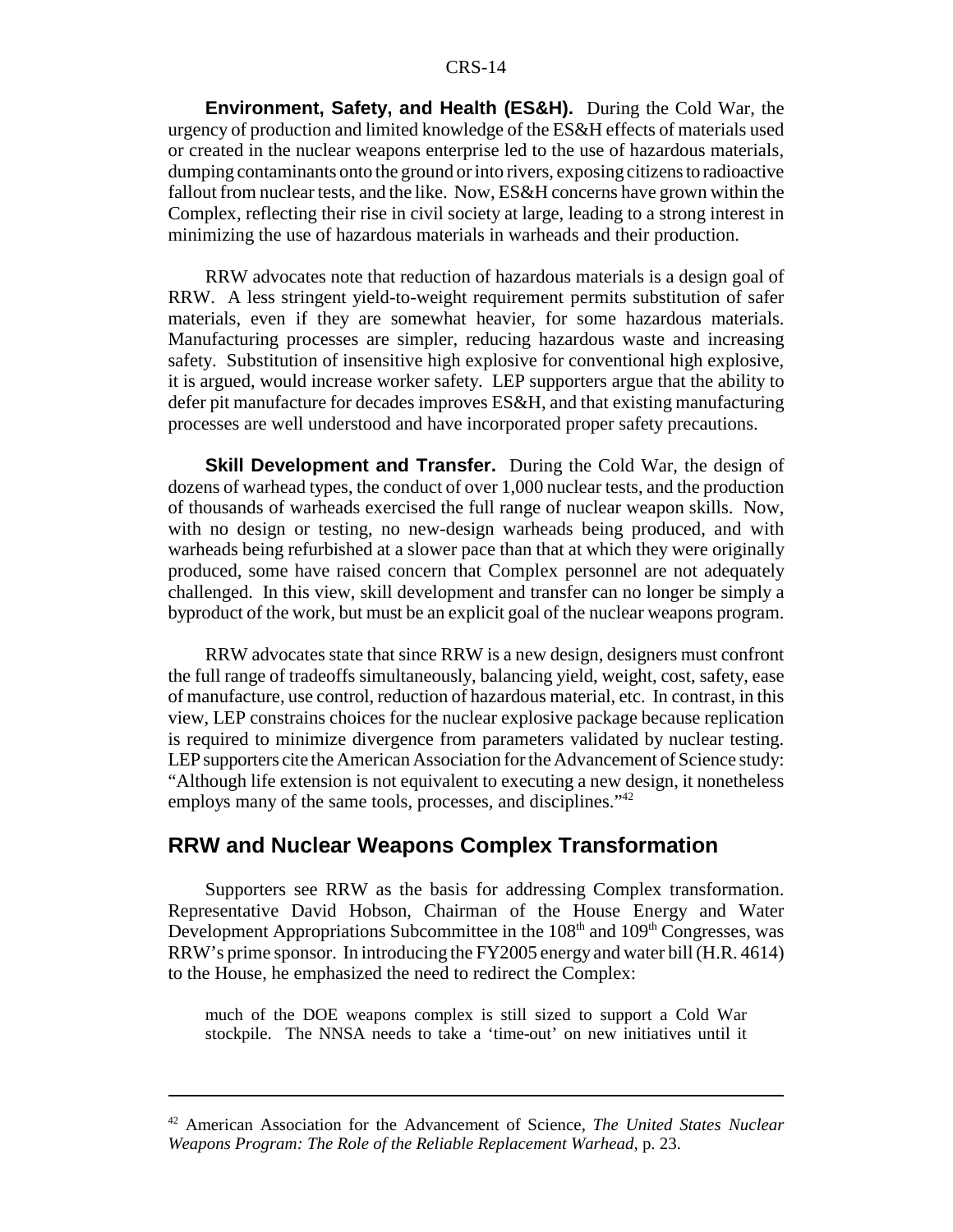completes a review of its weapons complex in relation to security needs, budget constraints, and [a] new stockpile plan.<sup>43</sup>

He saw RRW as a key part of his effort to redirect U.S. nuclear strategy, reshape the nuclear weapons stockpile and Complex to support that strategy, undertake weapons programs consistent with that strategy, and reject those inconsistent with it.<sup>44</sup>

Some see RRW as the key to transforming the Complex into the responsive infrastructure envisioned in the 2001 Nuclear Posture Review. Thomas D'Agostino, NNSA Deputy Administrator for Defense Programs, said,

By "responsive" we refer to the resilience of the nuclear enterprise to unanticipated events or emerging threats, and the ability to anticipate innovations by an adversary and to counter them before our deterrent is degraded.... much remains to be done to achieve stockpile and infrastructure transformation.... The "enabler" for transformation is our concept for the RRW. The RRW will benefit from relaxed Cold War design constraints that maximized yield to weight ratios. This will allow us to design replacement components that are easier to manufacture; are safer and more secure; eliminate environmentally dangerous, reactive, and unstable materials.... RRW, we believe, will provide enormous leverage for a more efficient and responsive infrastructure and opportunities for a smaller stockpile.<sup>45</sup>

He also said, "We have worked closely with the DoD to establish goals for 'responsiveness,' that is, timelines to address stockpile problems or deal with new or emerging threats. For example, our goal is to understand and fix most problems in the stockpile within 12 months of their discovery."46

To meet these goals, NNSA has proposed a "Complex 2030" plan for restructuring the Complex.<sup>47</sup> It would consolidate fissile material, eliminate some redundancies in R&D facilities, and consolidate elements of the current Complex. It assumes Complex reconfiguration completed around 2030. As a result, even if the United States proceeds with RRW, the Complex would, for decades, need to support current warheads and RRWs simultaneously, so a Complex-in-transition would support a stockpile-in-transition. Because RRW would be designed in part for ease of manufacture, advocates claim it would permit a simpler a smaller and less costly Complex. In NNSA's view, Complex 2030, combined with easier-to-produce RRWs, would be more responsive to DOD's needs than the current Complex.

<sup>43</sup> *Congressional Record*, June 25, 2004, p. H5085.

<sup>&</sup>lt;sup>44</sup> Congressman David Hobson, "U.S. Nuclear Security in the  $21<sup>st</sup>$  Century," address to the Arms Control Association, Washington, DC, February 3, 2005. (Transcript as delivered.)

<sup>45 &</sup>quot;Statement of Thomas P. D'Agostino, Deputy Administrator for Defense Programs, National Nuclear Security Administration, Before the House Armed Services Committee, Subcommittee on Strategic Forces," April 5, 2006, p. 3, 6.

<sup>46 &</sup>quot;Statement of Thomas P. D'Agostino ...," April 5, 2006, p. 4.

<sup>47</sup> U.S. Department of Energy. National Nuclear Security Administration. Office of Defense Programs. *Complex 2030: An Infrastructure Planning Scenario for a Nuclear Weapons Complex Able to Meet the Threats of the 21st Century,* DOE/NA-0013, October 2006.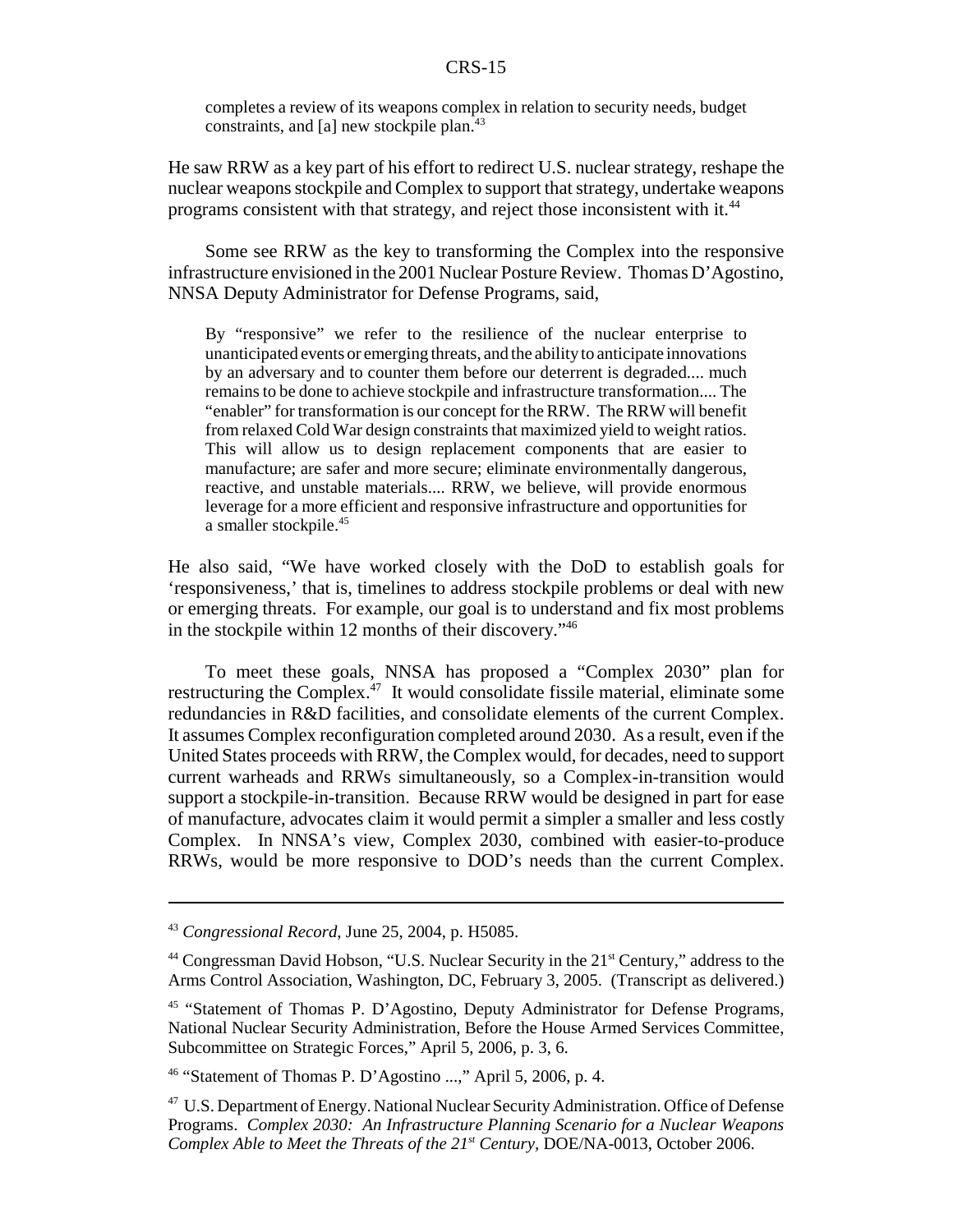Another plan, by a Secretary of Energy Advisory Board (SEAB) task force, proposed more consolidation of production, experimental equipment, and uranium and plutonium than the Complex 2030 plan.<sup>48</sup> One of its elements was a Consolidated Nuclear Production Center (CNPC), which would produce all uranium and plutonium components for nuclear weapons, as well as assembling, surveilling, and disassembling weapons, and storing all weapons not in DOD custody.49

In a letter to Secretary of Energy Samuel Bodman in November 2006, Representative Hobson expressed concern that DOE decided not to analyze the SEAB plan and instead considered Complex 2030 as its proposed action.<sup>50</sup>

If the Department is not willing to conduct a thorough and objective analysis of all reform alternatives including the CNPC, and instead is determined to conduct an obviously prejudicial process aimed at ensuring the Department's preferred outcome, then I will not support funding for the Complex 2030 efforts, including the Reliable Replacement Warhead (RRW) program. RRW is a deal with Congress, but the deal requires a serious effort by the Department to modernize, consolidate, and downsize the weapons complex. Absent that, there is no deal.<sup>51</sup>

In January 2007, NNSA stated it would evaluate the SEAB plan.<sup>52</sup>

Representative Peter Visclosky, Chairman of the Energy and Water Development Appropriations Subcommittee, also expressed concerns about the link between RRW and Complex transformation:

I am also troubled by the apparent unbridled enthusiasm of the nuclear weapons complex over the Reliable Replacement Warhead and wish I saw that same enthusiasm replicated, as far as their dedication to downsizing the complex.... The department [DOE] will have to develop a modernization plan that is nearterm and demonstrates a recognition that the long-term requirements of the nuclear weapons complex are tied to a much smaller nuclear stockpile.<sup>53</sup>

<sup>&</sup>lt;sup>48</sup> U.S. Department of Energy. Secretary of Energy Advisory Board. Nuclear Weapons Complex Infrastructure Task Force. *Recommendations for the Nuclear Weapons Complex of the Future,* 2005.

<sup>49</sup> Ibid., p. 14.

<sup>50</sup> DOE announced this decision in "Notice of Intent to Prepare a Supplement to the Stockpile Stewardship and Management Programmatic Environmental Impact Statement — Complex 2030," in U.S. National Archives and Records Administration. Office of the Federal Register. *Federal Register,* October 19, 2006, p. 61731-61736.

<sup>&</sup>lt;sup>51</sup> Letter from David L. Hobson, Chairman, Energy and Water Development Appropriations Subcommittee, to Samuel W. Bodman, Secretary of Energy, November 16, 2006.

<sup>&</sup>lt;sup>52</sup> U.S. Department of Energy. National Nuclear Security Administration. Office of Defense Programs. *Report on the Plan for Transformation of the National Nuclear Security Administration Nuclear Weapons Complex,* January 31, 2007, p. iii.

<sup>&</sup>lt;sup>53</sup> U.S. Congress. House. Committee on Appropriations. Subcommittee on Energy and Water Development. Hearing on DOE's FY2008 budget for NNSA programs, March 29, 2007.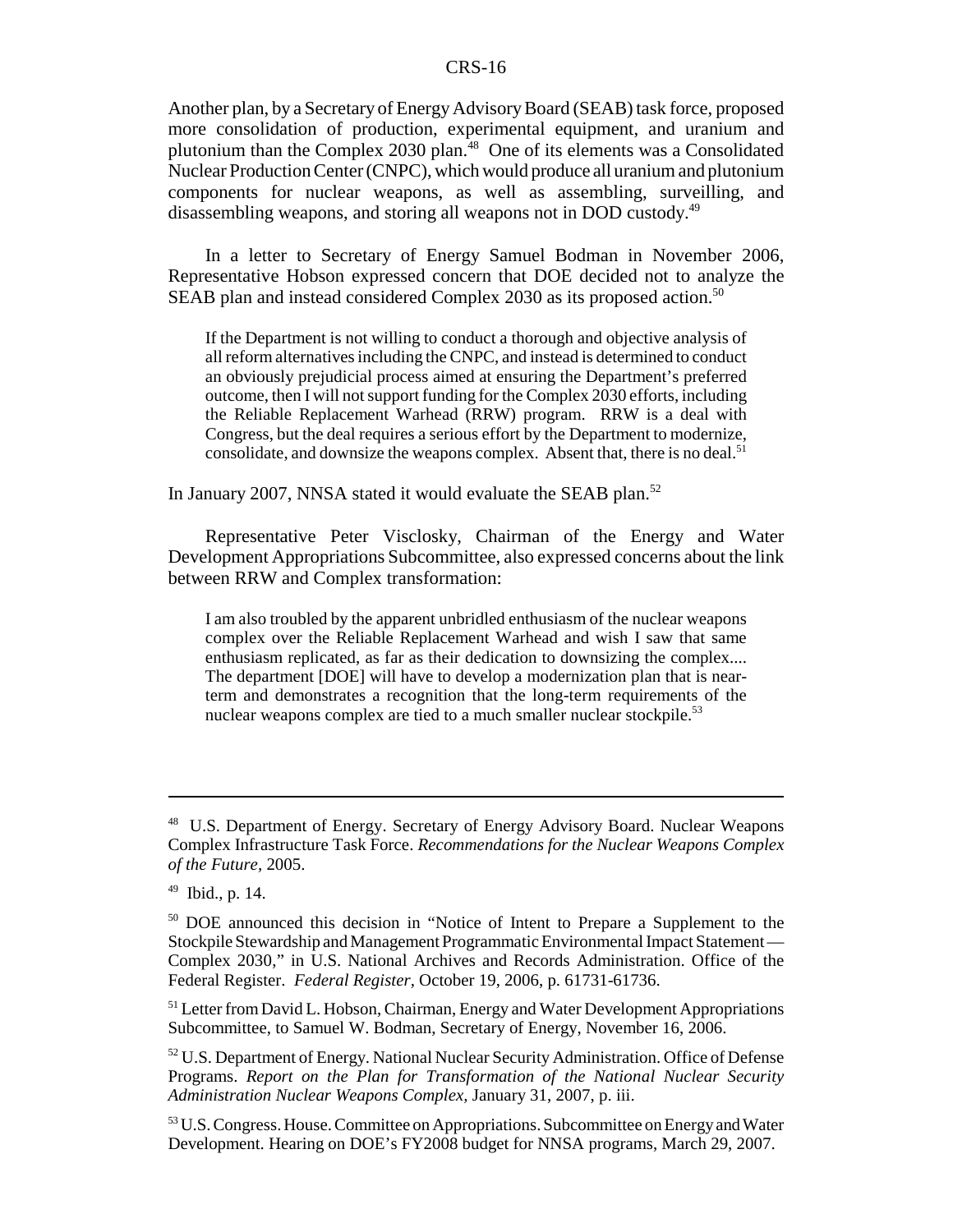### **RRW Program Developments**

Representatives of the Office of the Secretary of Defense, the armed services, and NNSA participate in the Nuclear Weapons Council, which under 10 U.S.C. 179 coordinates their efforts in this area. The council approved forming a DOD-DOE Project Officers Group (POG) for the RRW program in March 2005. According to NNSA, the POG is composed of representatives of NNSA, the nuclear weapon labs (Los Alamos, Lawrence Livermore, and Sandia), the Office of the Secretary of Defense, the U.S. Strategic Command, the Navy, the Air Force, and Lockheed Martin Space Systems Company.<sup>54</sup> There are also observers from the Office of the Chief of Naval Operations, the Defense Threat Reduction Agency, and three nuclear weapon plants (Kansas City, Pantex, and Y-12).<sup>55</sup> In practice, POGs do not take votes, so members and observers participate on an equal footing. The Nuclear Weapons Council tasked the POG to conduct an 18-month design competition, which started with the first POG meeting in May 2005. In the competition, two teams — Los Alamos and Sandia's New Mexico branch, and Lawrence Livermore and Sandia's California branch — were tasked to provide warhead designs consistent with RRW program objectives. The council set the terms of reference for the designs in a memorandum to the POG. DOD requested that the study be done as a competition between the two teams rather than as a collaboration, according to NNSA.

By February 2006, the two teams had become fully confident that their designs would meet military requirements, would not require nuclear testing to certify, and would meet other criteria including ease of manufacturing, reduction in the use of hazardous and exotic materials, and significantly enhanced safety and use control. The teams completed their preliminary designs in March 2006, and released their designs to the competing team. Over the next few months, the labs, POG, and NNSA reviewed and analyzed candidate design concepts. On November 30, 2006, the POG briefed the council on RRW, and the council determined that RRW "is feasible as a strategy for sustaining the nation's nuclear weapons stockpile for the long-term without underground nuclear testing." According to a December 1 press release, the council was expected to select a preferred design "in the next few weeks."56 On March 2, NNSA announced that the Nuclear Weapons Council had selected the California team's design. According to NNSA,

The two nuclear weapons laboratories both submitted designs that fully met all RRW requirements. However, [Acting NNSA Administrator Thomas] D'Agostino noted that higher confidence in the ability to certify the Livermore

<sup>&</sup>lt;sup>54</sup> Lockheed Martin Space Systems Company, a subsidiary of Lockheed Martin Corporation, and its predecessor organizations have developed and manufactured all U.S. SLBMs. This company is on the POG to provide expertise on compatibility of candidate SLBM replacement warhead designs with their delivery system, Trident II missiles.

<sup>55</sup> The Savannah River Site, another nuclear weapons plant, is not involved in the POG because it does not design warhead components; its role is to supply tritium for warheads.

<sup>56</sup> U.S. Department of Energy. National Nuclear Security Administration. "Nuclear Weapons Officials Agree to Pursue RRW Strategy." Press release, December 1, 2006.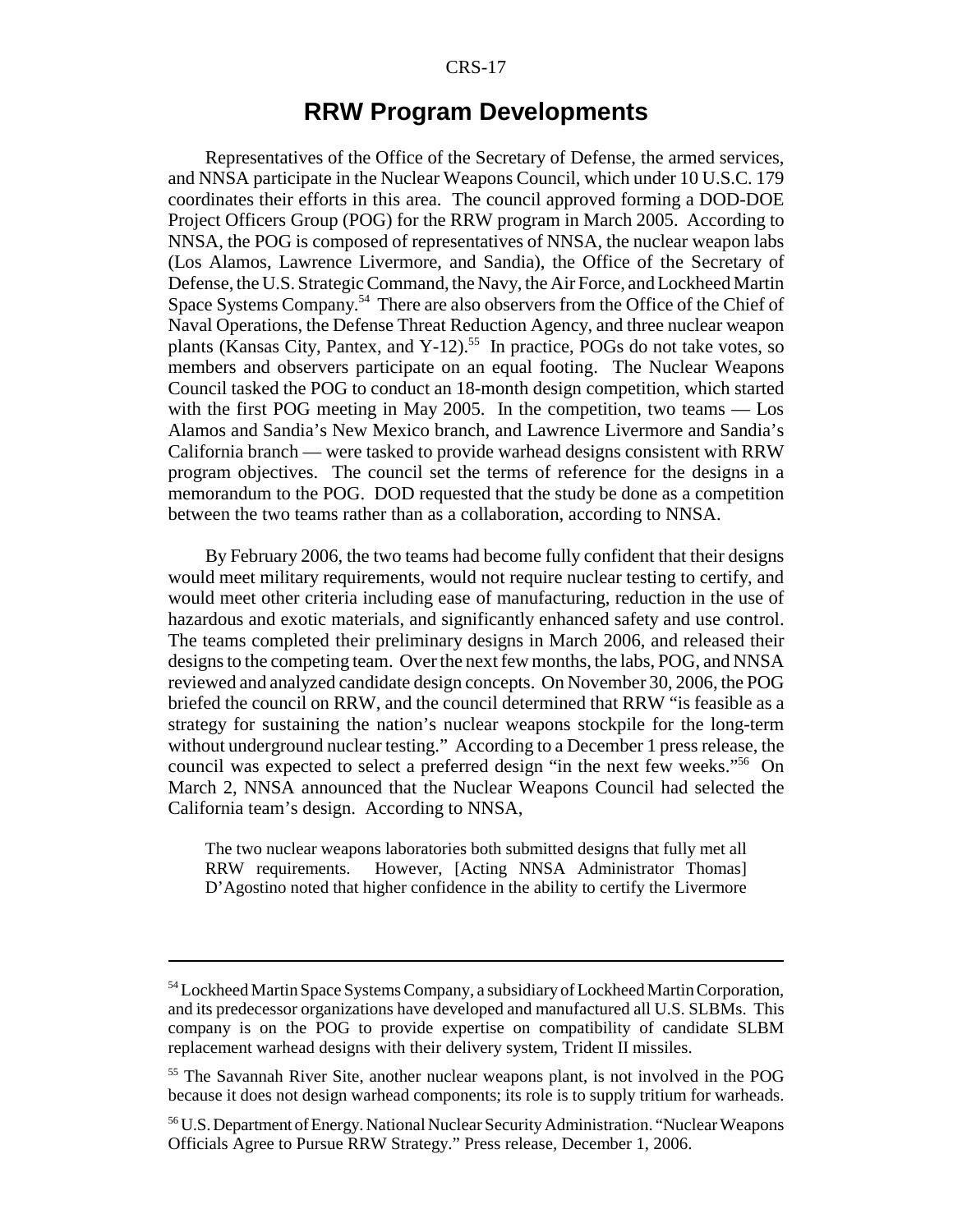design without underground testing was the primary reason for its selection. That design was more closely tied to previous underground testing.<sup>57</sup>

The competing designs were for a submarine-launched ballistic missile (SLBM) replacement warhead. This was consistent with a statement in a House Armed Services Committee report: "the committee encourages the Department of Defense and the Department of Energy to focus initial Reliable Replacement Warhead efforts on replacement warheads for Submarine Launched Ballistic Missiles."58 Specifically, the designs sought to provide the military capability of the W76 warhead. Because of this SLBM focus, the Navy is the POG chair, and the Air Force is co-chair. At the same time, the designs were made so that they can also be used on land-based intercontinental ballistic missiles. In this way, the RRW could serve as a backup in case ICBM warheads encountered a problem. This approach could permit reducing the number of warhead types, meeting an objective in the House Appropriations Committee's energy and water report: "A more reliable replacement warhead will allow long-term savings by phasing out the multiple redundant Cold War warhead designs that require maintaining multiple obsolete production technologies to maintain the older warheads."59

NNSA requests \$88.8 million for FY2008, with most of the funds to be used for a design definition and cost study. The study is to be completed by the end of  $2007.^{60}$ The FY2007 National Defense Authorization Act (P.L. 109-364, Section 3111) sets as an objective having the first production unit (FPU, the first complete warhead from a production line certified for deployment) of RRW in 2012, and NNSA stated in April 2007 that 2012 remains its target date for FPU. However, a Nuclear Weapons Council memorandum of March 2007 states, "Given the level of maturity of the [RRW] design effort to date, our planning target for the First Production Unit, is 2014 plus or minus two years."61 Each year, it would be up to Congress to decide whether to fund the program as requested, modify it, or cancel it.

RRW involves plants as well as labs. The plants involved in RRW (Kansas City, Pantex, and Y-12) provided the labs with design information beginning at an early stage. They are working with the labs and NNSA to identify options for manufacturing processes and infrastructure transformation, such as steering the labs away from hard-to-manufacture designs. The contribution of the plants will change

<sup>&</sup>lt;sup>57</sup> U.S. Department of Energy. National Nuclear Security Administration. "Design Selected for Reliable Replacement Warhead." Press release, March 2, 2007.

<sup>58</sup> U.S. Congress, House Committee on Armed Services, *National Defense Authorization Act for Fiscal Year 2006,* H.Rept. 109-89, to accompany H.R.  $1815, 109<sup>th</sup>$  Cong.,  $1<sup>st</sup>$  sess., 2005, p. 464.

<sup>59</sup> U.S. Congress, House Committee on Appropriations, *Energy and Water Development Appropriations Bill, 2006, H.Rept. 109-86, to accompany H.R. 2419, 109<sup>th</sup> Cong., 1<sup>st</sup> sess.,* 2005, p. 130.

<sup>60</sup> U.S. Department of Defense and Department of Energy. Nuclear Weapons Council. Memorandum for the Nuclear Weapons Council, "Reliable Replacement Warhead 1 (RRW-1) Path Forward," by Kenneth Krieg, Chairman, March 18, 2007.

<sup>&</sup>lt;sup>61</sup> Ibid., attachment by RADM S.E, Johnson, U.S. Navy, and T. D'Agostino, NNSA.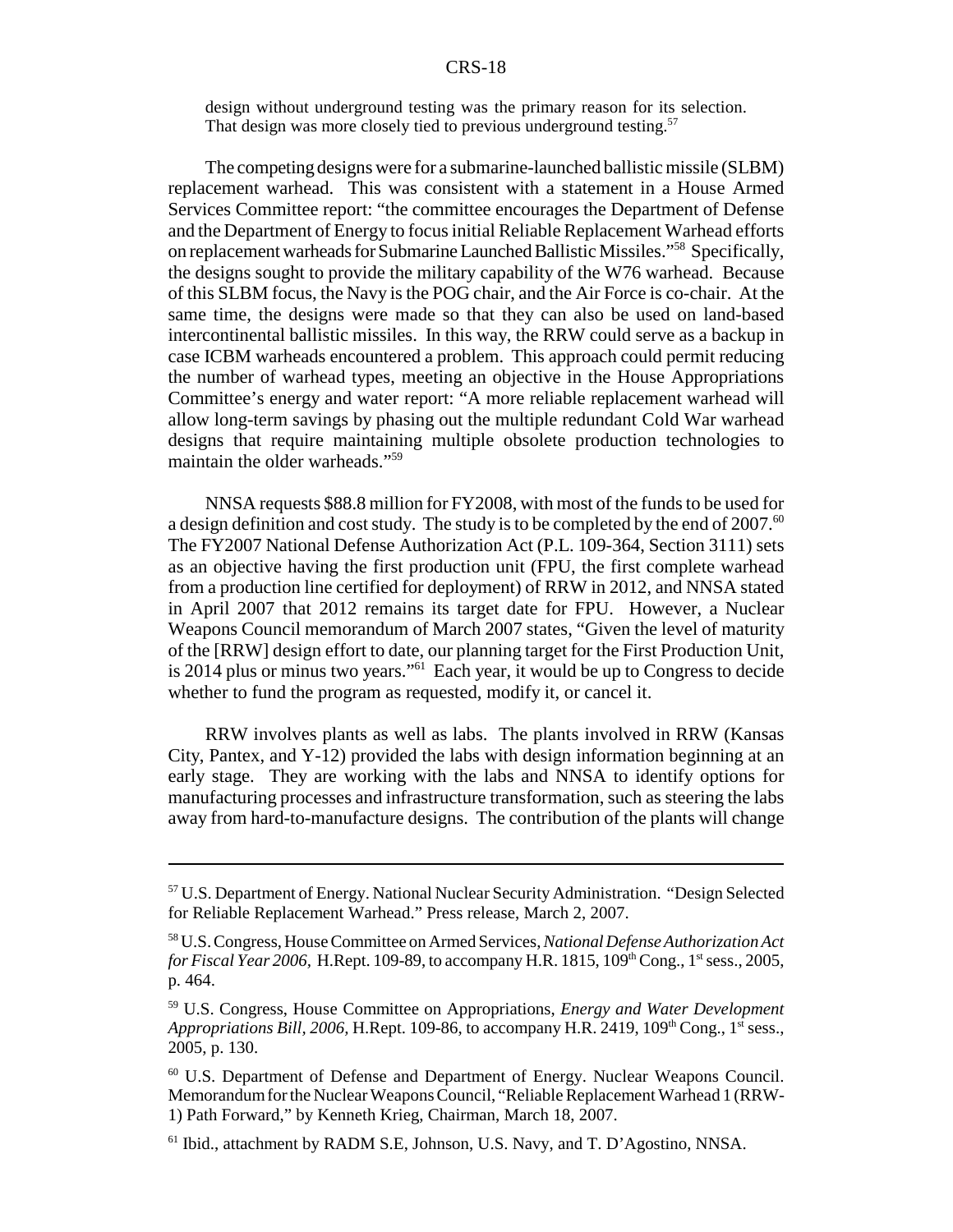over time as the designs become more mature, at which time designers would be in a position to accept detailed recommendations on manufacturing from the plants. The results of this work, NNSA states, will be incorporated in the design and cost study. This role of the plants is in keeping with numerous congressional statements that ease and safety of manufacture, cost savings, and reduction of hazardous materials are goals of RRW.

As of November 2007, the Navy-led RRW POG is conducting a Phase 2A design definition and cost study. The Lawrence Livermore, Los Alamos, and Sandia National Laboratories are working within the POG study to refine the design, review tradeoff options, plan the potential development program, and estimate costs of the  $design.<sup>62</sup>$ 

# **Congressional Action on the FY2006 RRW Request**

Consistent with congressional action in FY2005, NNSA requested \$9.4 million for RRW for FY2006.<sup>63</sup> The request stated that the program "is to demonstrate the feasibility of developing reliable replacement components that are producible and certifiable for the existing stockpile. The initial focus will be to provide cost and schedule efficient replacement pits (see **Appendix**) that can be certified without Underground Tests."64

The House Appropriations Committee reported the FY2006 Energy and Water Development Appropriations Bill, H.R. 2419, on May 18, 2005 (H.Rept. 109-86). The bill passed the House, 416-13, on May 24 with no amendments to the Weapons Activities section. In its report, the committee offered a "qualified endorsement" of RRW "contingent on the intent of the program being solely to meet the current military characteristics and requirements of the existing stockpile." (p. 128) (Page numbers in this section refer to H.Rept. 109-86.) It did not endorse RRW if it produces new weapons for new military missions. (p. 128)

The committee saw RRW as part of a new Sustainable Stockpile Initiative, in which DOE would "develop an integrated RRW implementation plan that challenges the [nuclear weapons] complex to produce a RRW certifiable design while implementing an accelerated warhead dismantlement program and an infrastructure reconfiguration proposal that maximizes special nuclear material [essentially, highly enriched uranium and weapons-grade plutonium] consolidation." (p. 128)

The committee focused on RRW throughout its discussion of Weapons Activities, linked RRW to many Weapons Activities programs, and used the potential

 $62$  Information provided by Lawrence Livermore National Laboratory, November 30, 2007.

<sup>63</sup> U.S. Department of Energy, Office of Management, Budget, and Evaluation/CFO, *FY2006 Congressional Budget Request*, vol. I, National Nuclear Security Administration, DOE/ME-0046, February 2005, p. 68. (Hereafter cited as Department of Energy, *FY2006 Congressional Budget Request*, vol. I.)

<sup>64</sup> Department of Energy, *FY2006 Congressional Budget Request*, Vol. I, p. 82.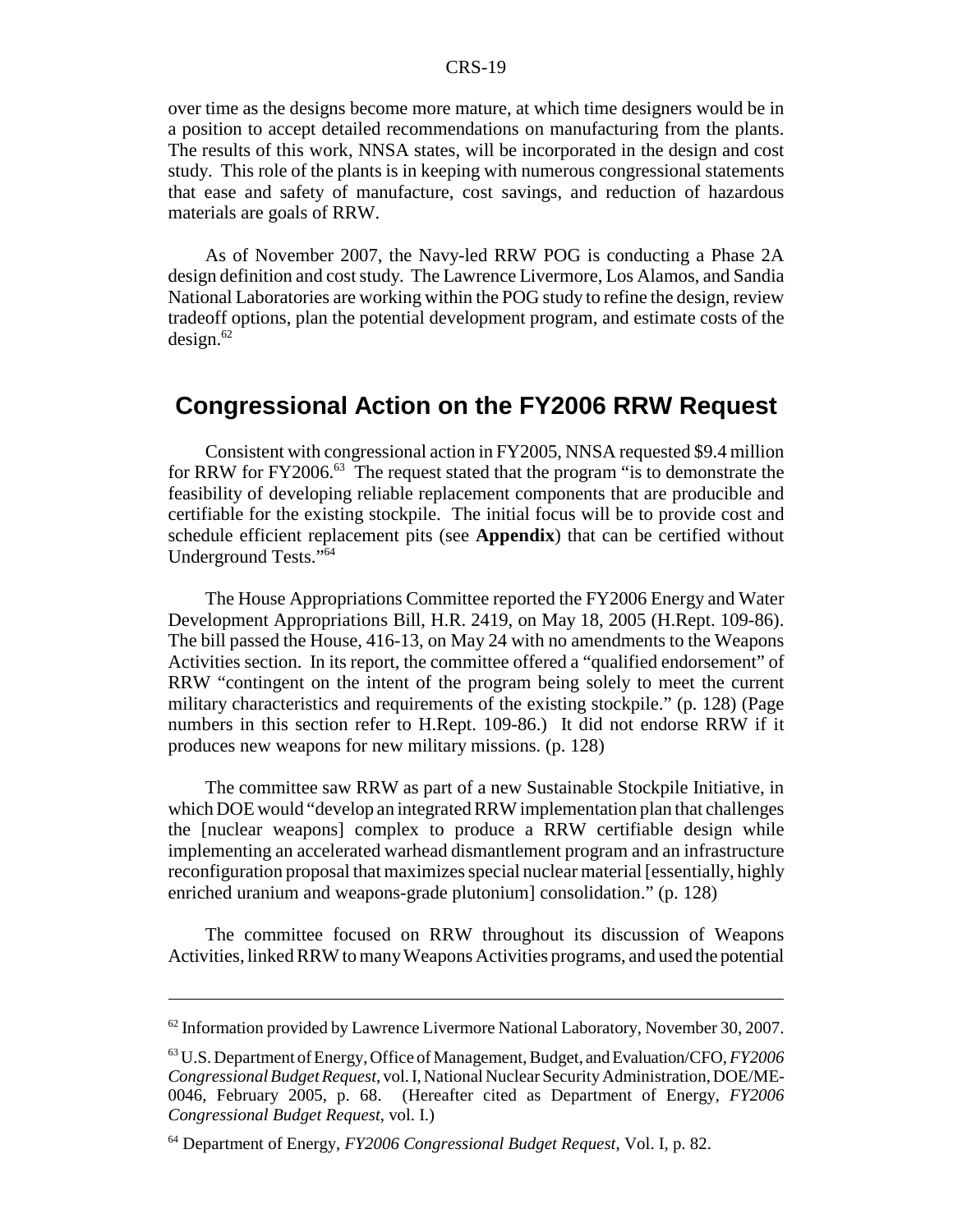of RRW as the rationale to reduce or delay several requested programs. Its many actions and statements on RRW include the following:

- "The RRW weapon will be designed for ease of manufacturing, maintenance, dismantlement, and certification without nuclear testing, allowing the NNSA to transition the weapons complex away from a large, expensive Cold War relic into a smaller, more efficient modern complex. A more reliable replacement warhead will allow long-term savings by phasing out the multiple redundant Cold War warhead designs that require maintaining multiple obsolete production technologies to maintain the older warheads." (p. 128)
- "The Committee directs the Secretary of Energy to establish a Federal Advisory Committee on the Reliable Replacement Warhead initiative...." (p. 128)
- ! A rebaselined LEP, an RRW program plan, and a dismantlement plan would provide "reliable nuclear deterrence" with a stockpile after 2025 that is significantly smaller than the stockpile level planned for 2012. As a result, "the current Life Extension Plans will be scoped back to lower levels and the resources will be redeployed to support the Sustainable Stockpile Initiative." Accordingly, the committee recommended reducing the budget request for Directed Stockpile Work, a major category of Weapons Activities that directly supports weapons in the stockpile, by \$137.3 million to \$1,283.7 million. (p. 129)
- The committee recommended increasing RRW funding from \$9.4 million to \$25.0 million "to accelerate the planning effort to initiative a competition between the NNSA weapons laboratories to develop the design for the RRW re-engineered and remanufactured warhead." (p. 130)
- The committee recommended eliminating the \$4.0 million requested to study the Robust Nuclear Earth Penetrator, in part because it "threatens Congressional and public support for sustainable stockpile initiatives that will actually provide long-term security and deterrent value for the Nation." (p. 131)
- Test Readiness is a program to enable the resumption of nuclear testing at Nevada Test Site should that be deemed necessary. Last year, the committee opposed a move to reduce the test readiness posture (the time between a presidential decision to test and the conduct of the test) from 24 to 18 months, this year, it added RRW to the rationale against an 18-month posture: "The initiation of the Reliable Replacement Warhead (RRW) program designed to provide for the continuance of the existing moratorium on underground nuclear testing by insuring the long-term reliability of the nuclear weapons stockpile obviates any reason to move to a provocative 18-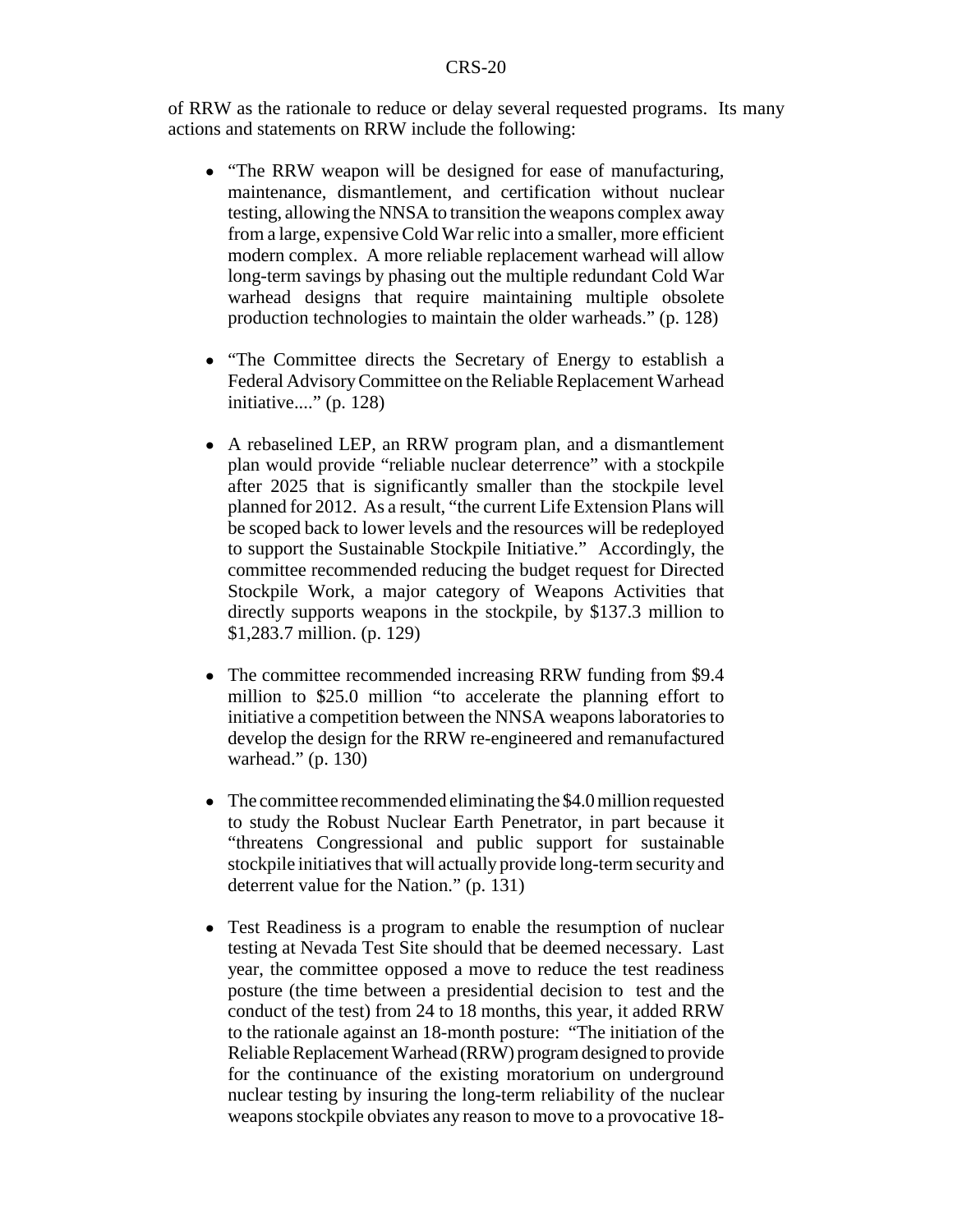month test readiness posture." (p. 132) Accordingly, it recommended reducing Test Readiness funds from \$25.0 million to \$15.0 million.

- The committee noted that "Congressional testimony by NNSA officials is beginning to erode the confidence of the Committee that the Science-based Stockpile Stewardship is performing as advertised." Accordingly, it "redirects ASCI [Advanced Simulation and Computing] funding to maintain current life extension production capabilities pending the initiation of the Reliable Replacement Warhead program" and recommended reducing funding from \$660.8 million to \$500.8 million. (pp. 133-134)
- The committee recommended eliminating the \$7.7 million requested for the Modern Pit Facility (see **Appendix**). It recommended that "NNSA focus its efforts on how best to lengthen the life of the stockpile and minimize the need for an enormously expensive infrastructure facility until the long-term strategy for the physical infrastructure of the weapons complex has incorporated the Reliable Replacement Warhead strategy...." (p. 134)
- The committee recommended eliminating the \$55.0 million requested for construction of the Chemistry and Metallurgy Research Facility Replacement (CMRR) at Los Alamos. "Construction at the CMRR facility should be delayed until the Department [of Energy] determines the long-term plan for developing the responsive infrastructure required to maintain the nation's existing nuclear stockpile and support replacement production anticipated for the RRW initiative." (p. 136)

The House Armed Services Committee reported the FY2006 National Defense Authorization Bill, H.R. 1815, on May 20 (H.Rept. 109-89). The bill passed the House, 390-39, on May 25 with no amendments concerning RRW. The committee recommended providing the amount requested for RRW. The report stated: "The committee firmly believes that the nation must ensure that the nuclear stockpile remains reliable, safe, and secure and that national security requires transforming the Cold War-era nuclear complex. Thus, the committee supports the Reliable Replacement Warhead program. To clearly articulate the congressional intent underlying this program authorization, the committee further states the key goals of the program." (H.Rept. 109-89, p. 463) In Section 3111 of H.R. 1815, the committee required the Secretary of Energy, in consultation with the Secretary of Defense, to carry out the RRW program, and spelled out its objectives for RRW:

(b) Objectives- The objectives of the Reliable Replacement Warhead program shall be —

(1) to increase the reliability, safety, and security of the United States nuclear weapons stockpile;

(2) to further reduce the likelihood of the resumption of nuclear testing;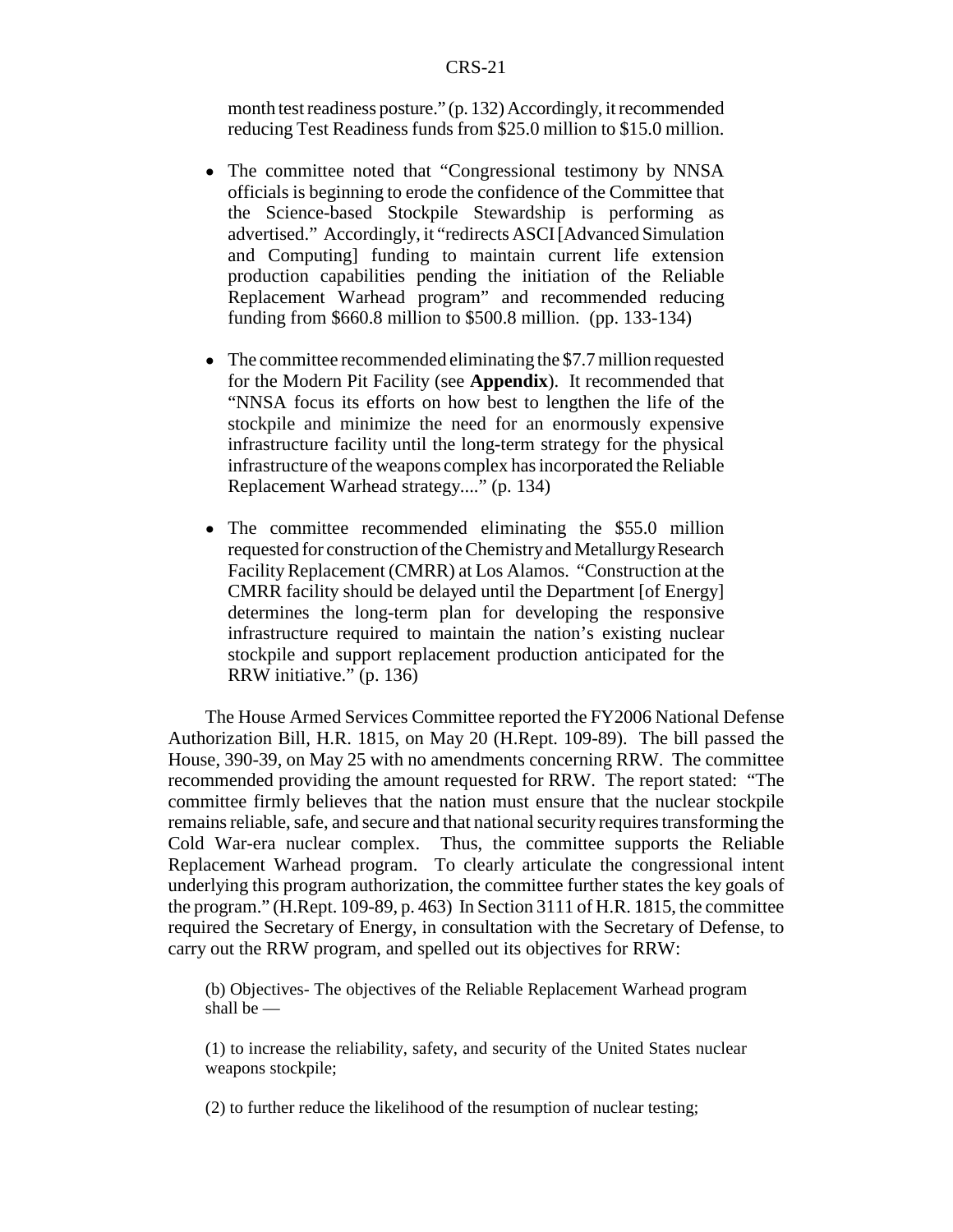(3) to remain consistent with basic design parameters by using, to the extent practicable, components that are well understood or are certifiable without the need to resume underground nuclear testing;

(4) to ensure that the United States develops a nuclear weapons infrastructure that can respond to unforeseen problems, to include the ability to produce replacement warheads that are safer to manufacture, more cost-effective to produce, and less costly to maintain than existing warheads;

(5) to achieve reductions in the future size of the nuclear weapons stockpile based on increased reliability of the reliable replacement warheads;

(6) to use the design, certification, and production expertise resident in the nuclear complex to develop reliable replacement components to fulfill current mission requirements of the existing stockpile; and

(7) to serve as a complement to, and potentially a more cost-effective and reliable long-term replacement for, the current Stockpile Life Extension Programs.

The committee's report (pp. 464-465) described these objectives in more detail. Section 3111 of H.R. 1815 also required the Nuclear Weapons Council to submit an interim report on RRW by March 1, 2006, and a final report by March 1, 2007. The final report is to: assess characteristics of warheads to replace existing ones; discuss the relationship of RRW within SSP and its impact on LEPs; assess the extent to which RRW, if successful, could lead to a reduction in warhead numbers; discuss RRW design criteria that will minimize the likelihood of nuclear testing; describe the infrastructure needed to support RRW; and summarize how funds will be used.

Of the committee's 28 Democratic members, 23 signed a statement of additional views (H.Rept. 109-89, pp. 511-512). According to the statement, "Democrats are willing to explore the concept of the RRW program, but do not yet embrace it." They felt that, to merit support, RRW must reduce or eliminate the need for nuclear testing, lead to dramatic reductions in the arsenal, avoid introducing new mission or weapon requirements, deemphasize nuclear weapons' military utility, increase nuclear security, and "[lead] to ratification and entry into force of the Comprehensive Test Ban Treaty." On the latter point, they maintained that a successful RRW program should erase the main rationale against the treaty, uncertainty about the reliability of the nuclear arsenal. Therefore, "[w]e believe strongly that ratification of the CTBT [Comprehensive Test Ban Treaty] is the logical end result of a successful RRW program...."

The Senate Armed Services Committee reported the FY2006 National Defense Authorization Bill, S. 1042, on May 17. $65$  It recommended providing the amount requested for RRW. It noted that NNSA Administrator Brooks had presented several goals for RRW in his testimony to the committee on April 4:

<sup>&</sup>lt;sup>65</sup> Material in this paragraph is from U.S. Congress, Senate Committee on Armed Services, *National Defense Authorization Act for Fiscal Year 2006*, report to accompany S. 1042, 109th Cong., 1st sess., S.Rept. 109-69, (Washington: GPO, 2005), p. 482.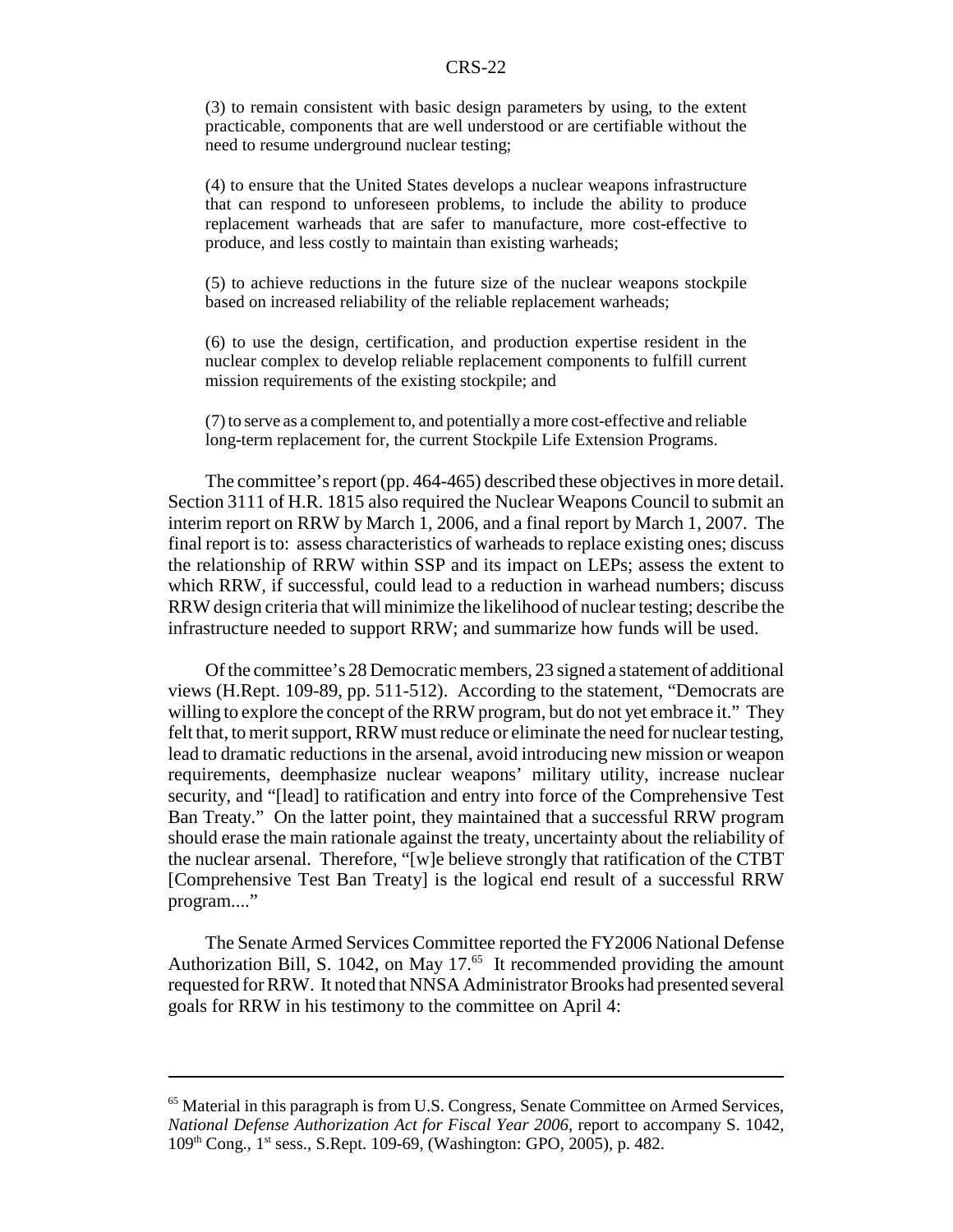- increasing warhead security and reliability;
- developing replacement components that can be manufactured more easily, using materials that are more readily available and more environmentally benign;
- developing replacement components that provide high confidence in warhead safety and reliability;
- developing these components on a schedule that would reduce the need to conduct a nuclear test to address a reliability problem;
- ! reducing the cost and increasing the responsiveness of the infrastructure; and
- increasing confidence in the stockpile enough to permit reductions in non-deployed warheads.

"The committee supports these goals and this modest investment in feasibility studies." It required NNSA's Administrator to submit a report to the congressional defense committees by February 6, 2006, "describing the activities undertaken or planned for any RRW funding in fiscal years 2005, 2006, and 2007." The bill passed the Senate, 98-0, on November 15. The reporting requirement was superseded by a similar requirement in the conference bill.

The defense authorization conference bill, as reported (H.Rept. 109-360) December 8, included the House provision on RRW, somewhat revised, as Section 3111 of the conference bill. Conferees stated:

The conferees support the goal of continuing to ensure that the nuclear weapons stockpile remains safe, secure, and reliable. The conferees believe that the Reliable Replacement Warhead program is essential to the achievement of this goal and support its establishment with the objectives as defined in the provision [section 3111], and as further described in the committee reports of the Committees on Armed Services of the Senate and the House of Representatives for fiscal year 2006.<sup>66</sup>

The measure was signed into law (P.L. 109-163) January 6, 2006.

The Senate Appropriations Committee reported H.R. 2419 on June 16.<sup>67</sup> It endorsed RRW and recommended increasing its funding above the FY2006 request.

The Committee recognizes that RRW is early in its development and will not significantly alter the near-term plans for stockpile support such as LEPs, but

<sup>66</sup> U.S. Congress. Committee of Conference, *National Defense Authorization Act*, conference report to accompany H.R. 1815,  $109<sup>th</sup>$  Cong.,  $1<sup>st</sup>$  sess., H.Rept. 109-360, 2005, p. 900.

<sup>67</sup> U.S. Congress, Senate Committee on Armed Services. *Energy and Water Appropriations Bill, 2006*, S.Rept. 109-84, to accompany H.R. 2419. 109<sup>th</sup> Cong., 1<sup>st</sup> sess., 2005.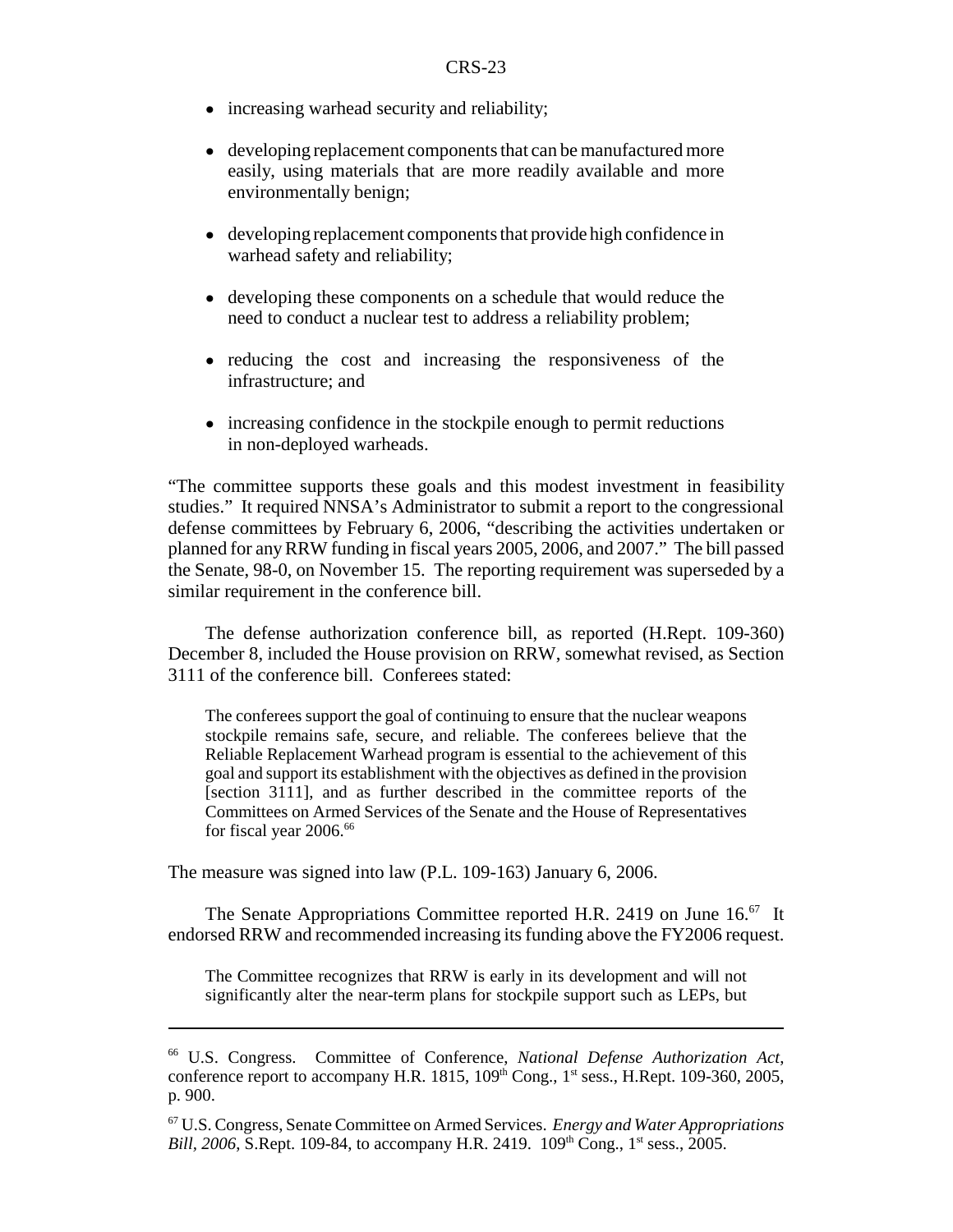NNSA is encouraged to move aggressively to incorporate benefits from RRW into the stockpile as soon as possible.

The Committee recommends \$25,351,000 for RRW to accelerate the planning, development and design for a comprehensive RRW strategy that improves the reliability, longevity and certifiability of existing weapons and their components.<sup>68</sup>

The bill passed the Senate, 92-3, on July 1, with no change to the RRW provision.

Conferees on the energy and water bill reported H.R. 2419 (H.Rept. 109-275) on November 7, 2005. The House agreed to the conference bill, 399-17, on November 9, and the Senate agreed to it, 84-4, on November 14. The President signed it into law (P.L. 109-103) November 19. The bill provides \$25.0 million for RRW. Conferees wanted the Complex to use various resources "to support a Nuclear Weapons Council determination in November 2006."<sup>69</sup> This determination would be a decision on which design to use for the first reliable replacement warhead. Conferees also emphasized goals and requirements of the RRW program:

The conferees reiterate the direction provided in fiscal year 2005 that any weapon design work done under the RRW program must stay within the military requirements of the existing deployed stockpile and any new weapon design must stay within the design parameters validated by past nuclear tests. The conferees expect the NNSA to build on the success of science-based stockpile stewardship to improve manufacturing practices, lower costs and increase performance margins, to support the Administration's decision to significantly reduce the size of the U.S. nuclear stockpile.<sup>70</sup>

In sum, Congress supported RRW in various ways in the FY2006 budget cycle. Both Armed Services Committees recommended fully funding the request, both Appropriations Committees recommended a sharp increase in RRW funding, and Congress appropriated \$25.0 million, reduced to \$24.75 million by a rescission.<sup>71</sup> The four committees saw RRW as a way to achieve a wide range of goals for the nuclear weapons program, spelled out many of these goals in legislation and in committee reports, and required several reports to track the status of RRW.

<sup>68</sup> Ibid., p. 155.

<sup>69</sup> U.S. Congress. Committee of Conference, *Making Appropriations for Energy and Water Development for the Fiscal Year Ending September 30, 2006, and for Other Purposes*, H.Rept. 109-275, to accompany H.R. 2419. 109<sup>th</sup> Cong., 1<sup>st</sup> sess., 2005, pp. 158-159.

<sup>70</sup> Ibid., p. 159.

<sup>71 &</sup>quot;The FY2006 [amount] includes an across-the-board rescission of 1 percent in accordance with the Department of Defense Appropriations Act, 2006, P.L. 109-148." U.S. Department of Energy, Office of Chief Financial Officer, *FY2007 Congressional Budget Request*, vol. 1, National Nuclear Security Administration, DOE/CF-002, February 2006, p. 71.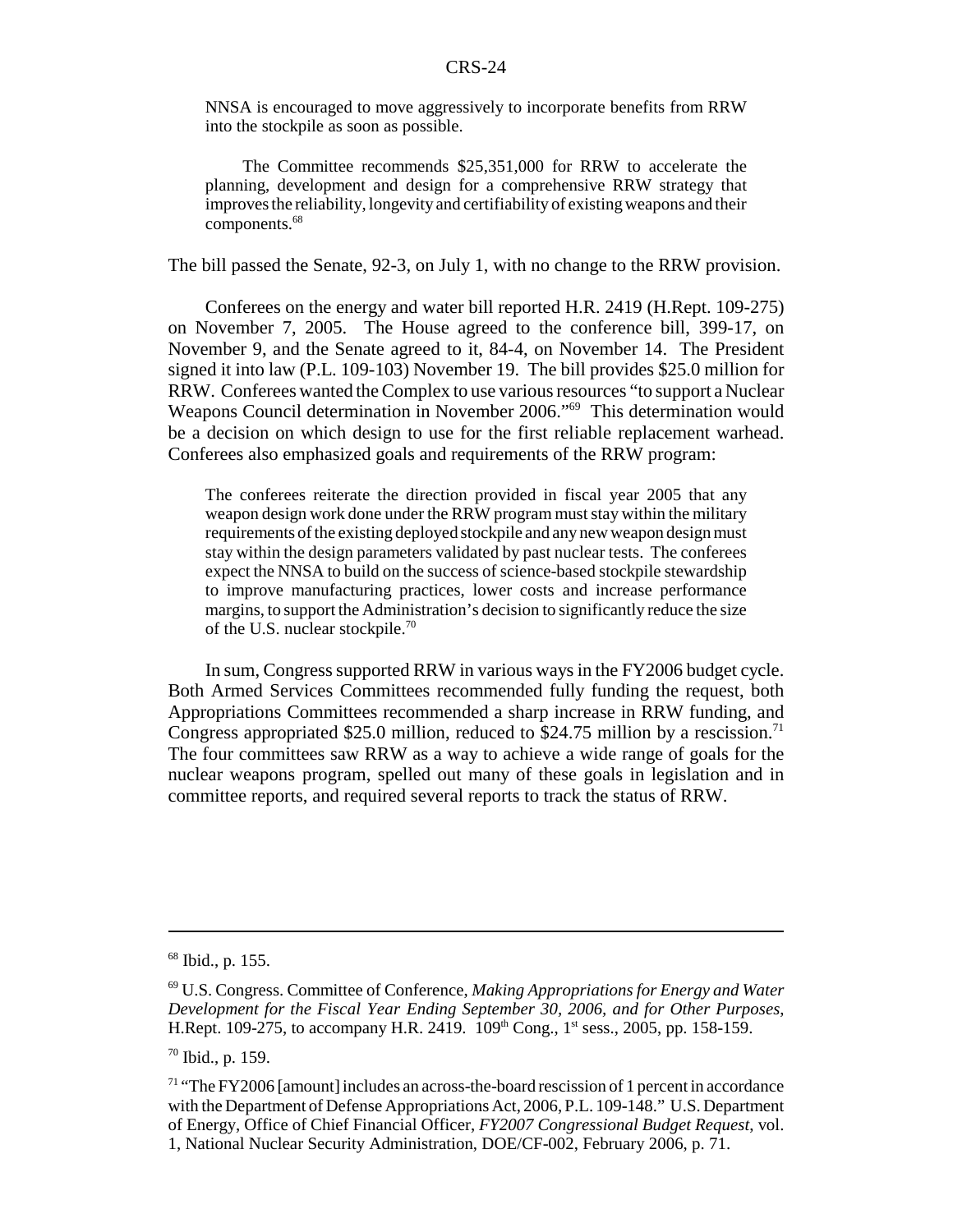### **Congressional Action on the FY2007 RRW Request**

NNSA's FY2007 budget document<sup>72</sup> evidenced a program that gained momentum in the preceding year. The request for RRW was \$27.7 million, up from \$24.8 million for FY2006. (p. 71) (Page numbers in parentheses in the next few paragraphs refer to NNSA's FY2007 budget document.) Outyear budgets are: FY2008, \$14.6 million; FY2009, \$29.7 million; FY2010, \$29.6 million; and FY2011, \$28.7 million. (p. 72) The FY2006 budget request document contained few references to RRW because the program received its first funding just two months before that document was released. In contrast, the FY2007 document contains 30 or more references to RRW that show many sites and programs linked to RRW. Programs are discussed below; sites include Kansas City Plant (p. 620), Livermore (p. 627), Los Alamos (p. 635), Pantex (p. 646), Sandia (p. 651), and Y-12 (p. 665). What emerges is a program that is drawing on many resources of the Complex beyond the program's own budget. This is in accord with a directive in the FY2006 energy and water conference report:

The conferees expect that the laboratories and plants will also utilize the existing resources in the Directed Stockpile, Campaigns, and Readiness in Technical Base and Facilities accounts [the three largest accounts of the Stockpile Stewardship program] where applicable to further the RRW design options to support a Nuclear Weapons Council determination in November 2006.73

Various programs expect to support RRW in many ways:

- "During the period FY2007-2011, the Science Campaign will endeavor to make significant progress toward providing the experimental data and certification methodologies necessary to support the current stockpile workload and future requirements that will include the Reliable Replacement Warhead and reflect an evolving stockpile." (p. 96)
- ! Within the Dynamic Materials Properties program of the Science Campaign, "A second principal effort is to characterize the reaction kinetics and dynamics of high explosives, with special emphasis on improving the modeling of insensitive high explosives that will be used in replacement warheads to provide improved safety and surety." (p. 100)
- ! Within the Engineering Campaign, Enhanced Surveillance deliverables in the outyears are planned to support Reliable Replacement Warhead components assessment" (p. 116) and the Enhanced Surety program "will support studies such as the Reliable Replacement Warhead." (p. 118)

<sup>72</sup> Department of Energy, *FY2007 Congressional Budget Request*, vol. 1.

<sup>73</sup> Committee of Conference, *Making Appropriations for Energy and Water Development for the Fiscal Year Ending September 30, 2006...*, H.Rept. 109-275, pp. 158-159.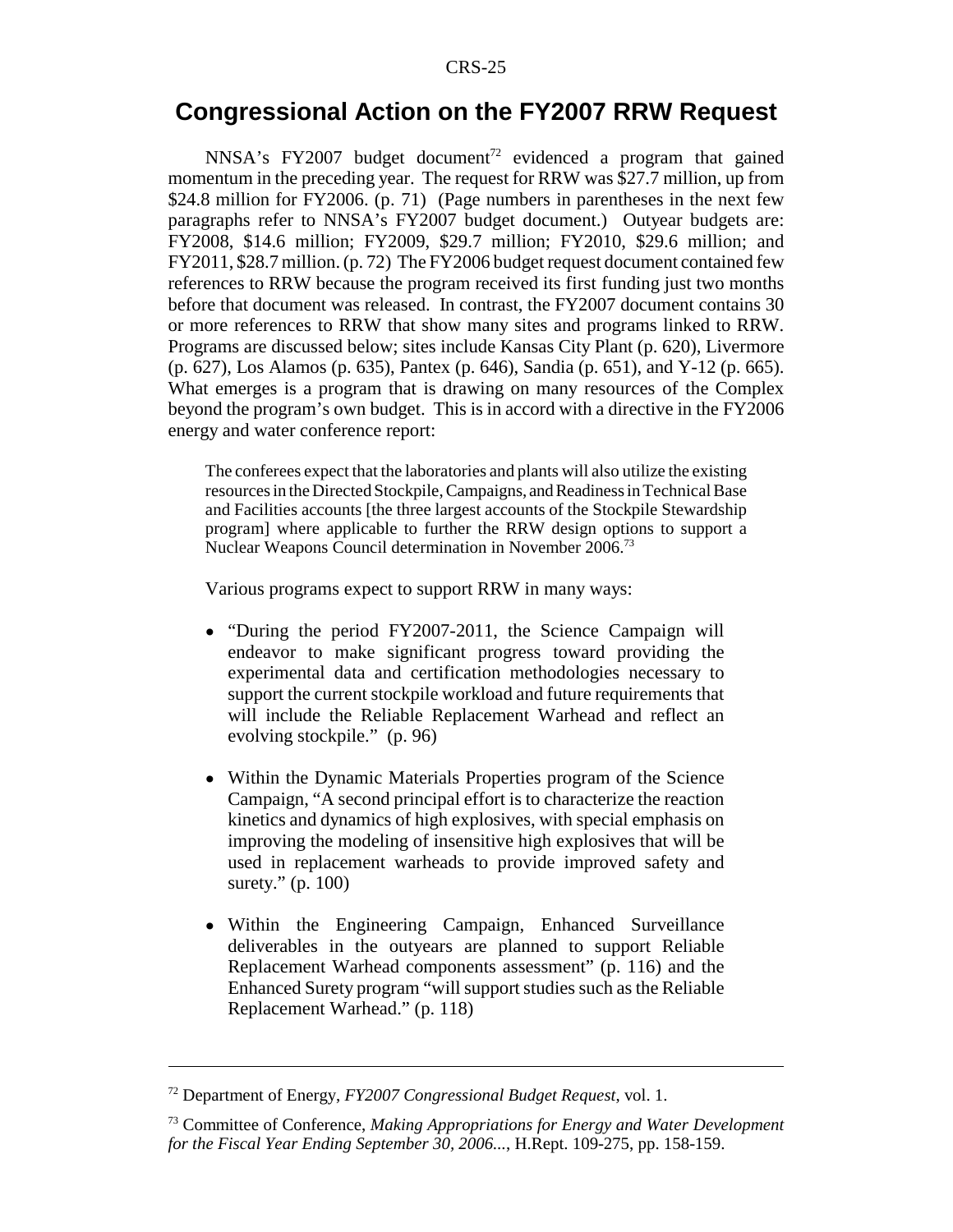- ! "Only through ASC [the Advanced Simulation and Computing Campaign] simulations can National Nuclear Security Administration (NNSA) determine the effects of changes to current systems as well as margins and uncertainties in future and untested systems, such as the RRW." (p. 176)
- ! Within the Pit Manufacturing and Certification Campaign, "Additional personnel will be hired and additional equipment procured to support manufacture of existing pit types (or a RRW pit)," and Los Alamos and Livermore "will continue planning and development of integral experiments in FY2007 in support of certification of reliable replacement warhead pits." (p. 191)

The budget document offers many details of the proposed program.

The Nuclear Weapons Council (NWC) approved the Reliable Replacement Warhead (RRW) Feasibility Study which began in May 2005, and is expected to take 18 months to complete. The goal of the RRW Study is to identify designs that will sustain long term confidence in a safe, secure and reliable stockpile and enable transformation to a responsive nuclear weapon infrastructure. The Joint DOE/DOD RRW Project Officer's Group (POG) was tasked to oversee a laboratory design competition for a RRW warhead with the FPU [first production unit] goal of FY 2012. The POG will assess technical feasibility including certification without nuclear testing, design definition, manufacturing, and an initial cost assessment to determine whether the proposed candidates will meet the RRW study objectives and requirements. At the end of the study, the POG will establish the preferred RRW design options and recommendations to the NWC Standing and Safety Committee (NWCSSC) and NWC....

In FY 2007 specific activities include: with NWC approval, proceed with detailed design and preliminary cost estimates of RRW concepts to confirm that RRW designs provide surety enhancements, can be certified without nuclear testing, are cost-effective, and will support both stockpile and infrastructure transformation. (83)

Further, "The RRW budget will increase when the RRW option is selected and starts development and production engineering activities." (76)

The John Warner National Defense Authorization Act for Fiscal Year 2007, P.L. 109-364 (H.R. 5122), increased the amount requested by \$20.0 million to support a second RRW design competition. It required NNSA to submit a plan for transform the Complex to achieve a responsive infrastructure by 2030 (Section 3111), with a report on the plan due February 1, 2007. An objective of the plan is "To prepare to produce replacement warheads under the Reliable Replacement Warhead program at a rate necessary to meet future stockpile requirements, commencing with a first production unit in 2012 and achieving steady-state production using modern manufacturing processes by 2025." It required (Section 3116) NNSA to enter into an arrangement with the National Academy of Sciences (NAS) to have the latter prepare a study of Quantification of Margins and Uncertainties, a method to assess the nuclear stockpile. The study is to evaluate, among other things, "Whether the application of the quantification of margins and uncertainty used for annual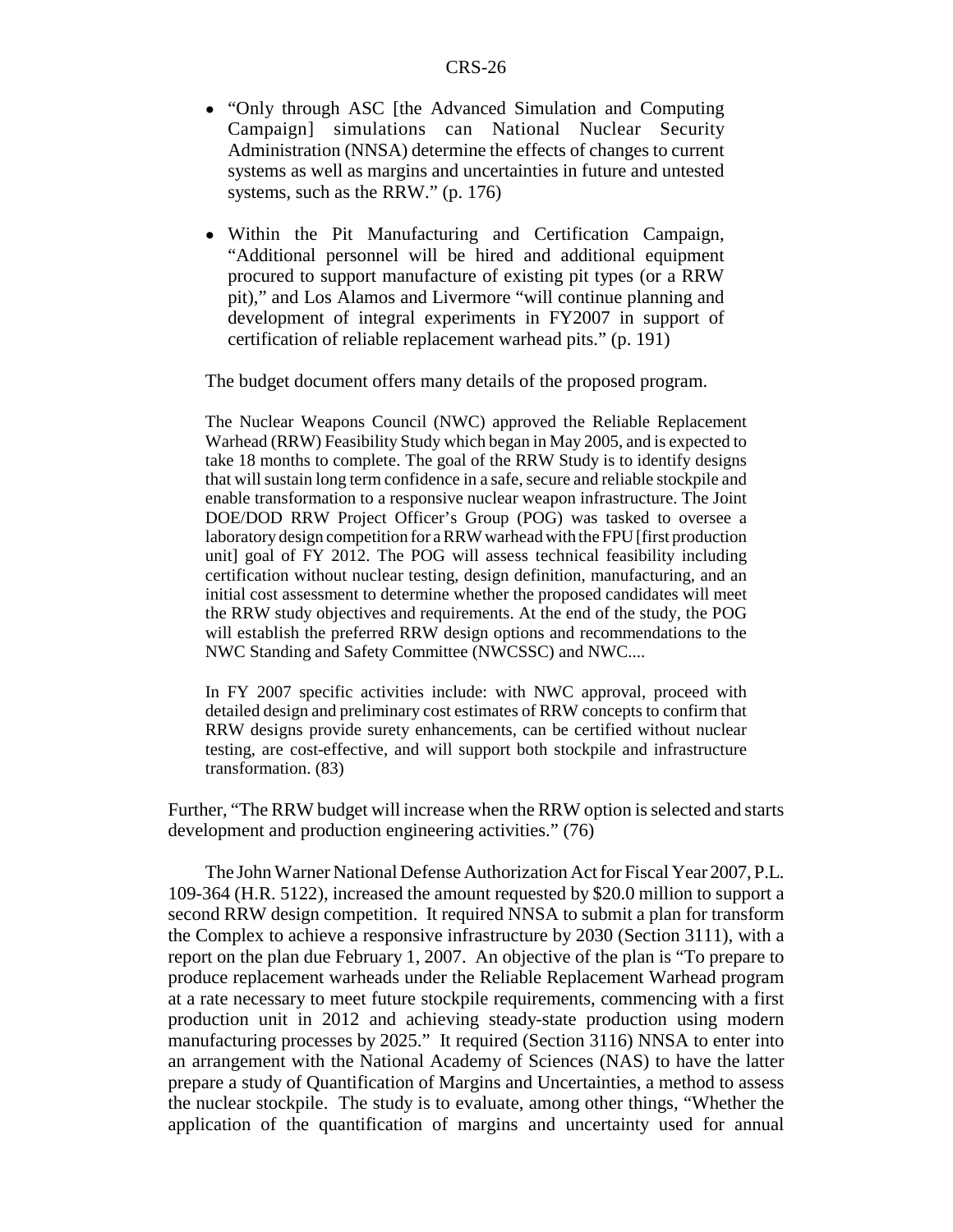assessments and certification of the nuclear weapons stockpile can be applied to the planned Reliable Replacement Warhead program so as to carry out the objective of that program to reduce the likelihood of the resumption of underground testing of nuclear weapons." As of December 3, 2007, NAS expects to deliver an interim report in March 2008 and a final report in August 2008. Both will be delivered to NNSA and Congress in classified form with an unclassified summary.<sup>74</sup>

The House Appropriations Committee "supports the RRW, but only if it is part of a larger package of more comprehensive weapons complex reforms."75 It criticized NNSA's Complex 2030 plan as basically modernization in place, and favored a plan by a DOE task force.<sup>76</sup> It recommended \$52.7 million for RRW, an increase of \$25.0 million, but fenced the latter amount until DOE provides the committee with a "comprehensive complex transformation plan."77 It directed NNSA to engage the JASON Defense Advisory Group to "evaluate the competing RRW designs" and to analyze "the feasibility of the fundamental premise of the RRW initiative that a new nuclear warhead can be designed and produced and certified for use and deployed as an operationally-deployed nuclear weapon without undergoing an underground nuclear test."78 The report is due March 31, 2007. Professor Roy Schwitters, Chair of the JASON Steering Committee, met with House Appropriations Committee staff and NNSA officials to set a schedule for the JASON study; the schedule calls for a preliminary report to be submitted to NNSA by March 1, 2007, an executive summary of the final report by August 1, 2007, and the final report by October 1, 2007.<sup>79</sup> (As noted, the executive summary was transmitted on September 28 and the final report by October 1.) The House passed the bill, 404-20, on May 24, 2006, with no amendments to RRW provisions.

The Senate Appropriations Committee recommended \$62.7 million for RRW.

The Committee ... recognizes the need to protect against unforeseen challenges and urges the NNSA to accelerate the transition to a responsive infrastructure and to proceed expeditiously with the RRW design. The Committee also realizes that a dual track strategy of supporting eight legacy systems and a RRW program is not sustainable and therefore has taken steps in this legislation to reduce the number of legacy systems and begin the replacement with RRW designs. The

77 House Committee on Appropriations, *Energy and Water Development Appropriations Bill, 2007,* p. 108, 111.

78 Ibid., p. 109-110.

<sup>&</sup>lt;sup>74</sup> Information provided by National Academy of Sciences, December 3, 2007.

<sup>75</sup> U.S. Congress. House Committee on Appropriations. *Energy and Water Development Appropriations Bill, 2007, H.Rept. 109-474 to accompany H.R. 5427, 109*<sup>th</sup> Cong.,  $2<sup>nd</sup>$  sess., 2006, p. 108.

 $^{76}$  Ibid., p. 107. For the task force plan, see U.S. Department of Energy. Secretary of Energy Advisory Board. Nuclear Weapons Complex Infrastructure Task Force. Recommendations for the Nuclear Weapons Complex of the Future, 2005.

<sup>&</sup>lt;sup>79</sup> Information provided by Roy Schwitters, S.W. Richardson Foundation Regental Professor of Physics, University of Texas at Austin, and Chair of the JASON Steering Committee, email, January 29, 2007.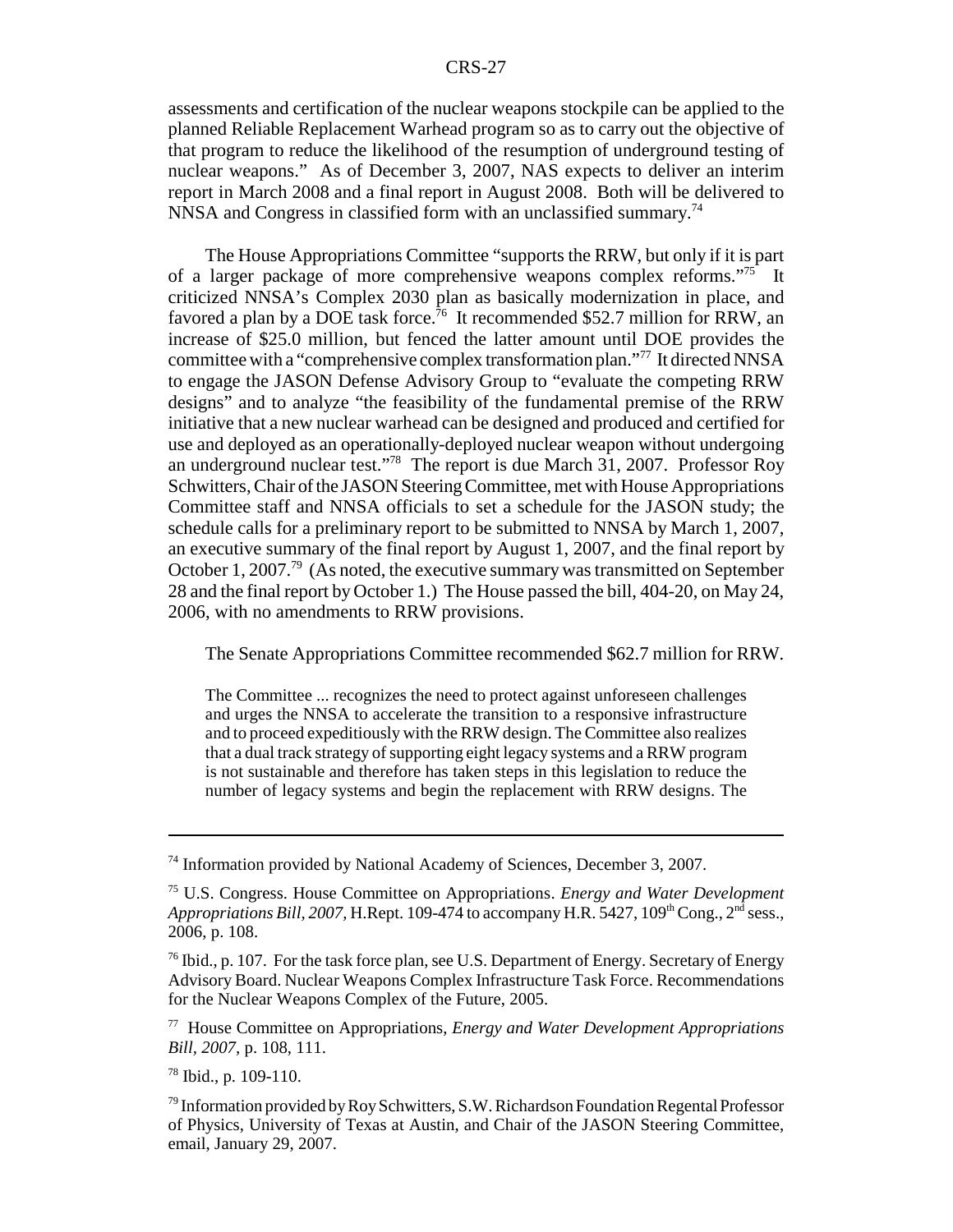Committee has also initiated a second design competition for another RRW  $design...^{80}$ 

Regarding the second competition, the committee urged DOE and NNSA to "expand the RRW program immediately to ensure that our strategic forces have at least two different certified RRW warheads" to guard against failure in one system. It recommended using \$10.0 million for this second competition, with a first production unit goal of  $2014$ ,  $81$  and adding \$4.0 million to "accelerate the deployment" of surveillance devices into the RRW design. $82$  This bill was placed on the Senate legislative calendar on June 29, but the Senate took no further action on it.

Congress did not pass a separate FY2007 Energy and Water Development Appropriations Act, but instead included these funds in a continuing resolution (P.L. 110-5, February 15, 2007) to fund energy and water and many other programs through the balance of FY2007. DOE's FY2007 operating plan includes \$35.8 million for RRW.

### **Congressional Action on the FY2008 RRW Request**

The President submitted his FY2008 budget request to Congress on February 5, 2007. The NNSA request document presents details of the DOD-NNSA plan for RRW. In November  $2006$ ,<sup>83</sup> according to the document,

the NWC [Nuclear Weapons Council] decided that the RRW for submarine launched ballistic missiles is feasible and should proceed to complete a Phase 2A design definition and cost study. In addition, the NWC determined that the RRW is to be adopted as the strategy for maintaining a long term safe, secure and reliable nuclear deterrent and as such also directed the initiation of a conceptual study for an additional RRW design.<sup>84</sup>

The document also stated that the

shift in strategy from a Life Extension Program to a RRW program will require substantial planning and resource realignments between the Departments of Defense and Energy that will not be completed in time for the FY 2008 budget

<sup>80</sup> U.S. Congress. Senate Committee on Appropriations. *Energy and Water Appropriations Bill, 2007, S.Rept. 109-274 to accompany H.R. 5427, 109<sup>th</sup> Cong., 2<sup>nd</sup> sess., 2006, p. 146.* 

<sup>81</sup> Ibid., p. 148.

<sup>82</sup> Ibid., p. 151.

<sup>83</sup> U.S. Department of Energy. Office of Chief Financial Officer. *FY 2008 Congressional Budget Request.* Volume 1, National Nuclear Security Administration. DOE/CF-014, February 2007, p. 19. Available at [http://www.mbe.doe.gov/budget/08budget/Content/ Volumes/Vol\_1\_NNSA.pdf].

<sup>84</sup> Ibid., p. 88.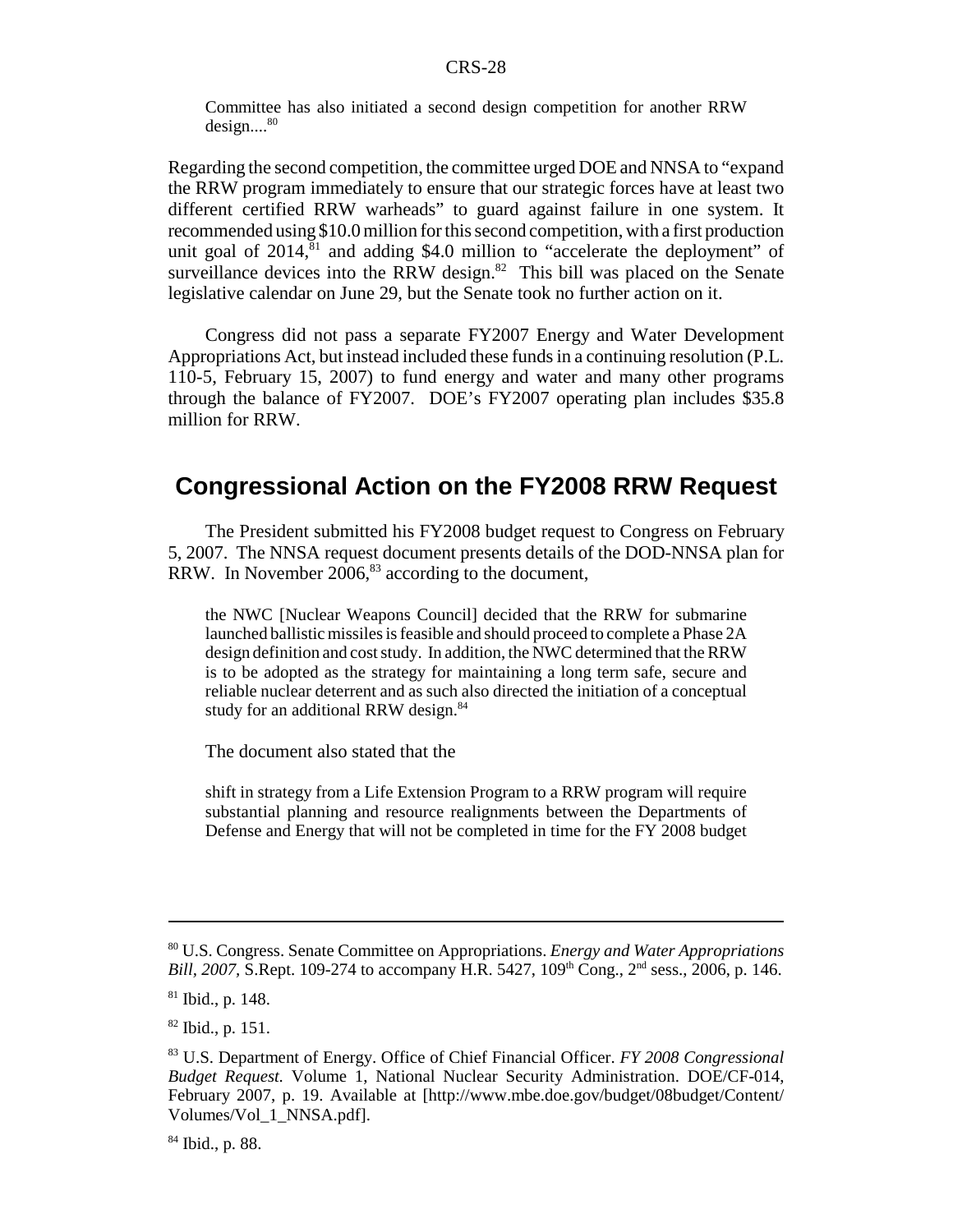submission. When planning is complete, expected at the end of FY 2007, an RRW budget adjustment will be requested.<sup>85</sup>

It further stated that the budget approach for FY2008 for transforming the nuclear stockpile included the following goal: "Maintain a relatively level DSW [Directed Stockpile Work] budget with RRW development funded through reductions in resources required to support legacy weapons."86

While NNSA's RRW budget figures are thus subject to revision, the projected figures as presented are as follows (in millions): FY2008, \$88.769; FY2009, \$99.787; FY2010, \$109.240; FY2011, \$167.358; and FY2012, \$179.933.<sup>87</sup> In addition, the Navy requests \$30.0 million for FY2008, and estimates a request of \$50.0 million for FY2009, for RRW.<sup>88</sup> These figures are DOD funds to develop a cost estimate and to "[c]ontinue the RRW Program into Phase 3 Engineering Development, when approved by Congress and the Nuclear Weapons Council."<sup>89</sup> Examples of this work for RRW include development of an arming, fuzing, and firing system and of "ancillary reentry body types," as well as integration of RRW with the Trident II (D5) missile that will carry the RRW.<sup>90</sup> The Navy plans to award contracts for at least \$29.5 million of the FY2008 request in October 2007, and for at least \$49.0 million of the FY2009 request in October  $2008<sup>91</sup>$  While keeping in mind NNSA's caveats, the projected total for RRW in the NNSA budget for FY2008- FY2012 and the Navy budget for FY2008-FY2009 is \$725.1 million.

The House Armed Services Committee's Strategic Forces Subcommittee marked up its portion of H.R. 1585, the FY2008 defense authorization bill, on May 2, 2007. The full committee retained the subcommittee's provisions relating to RRW and completed its markup May 9. The rule for considering the bill (H.Res. 403, H.Rept. 110-151) did not make in order any amendments regarding RRW. H.R. 1585 passed the House, 397-27, on May 17 (roll no. 373).

The bill as passed by the House included several provisions relevant to RRW:

 $85$  Ibid., p. 19.

<sup>&</sup>lt;sup>86</sup> Ibid., p. 64. Directed Stockpile Work, or DSW, is the part of the Weapons Activities budget that involves work directly on nuclear weapons in the stockpile, such as monitoring their condition; maintaining them through repairs, refurbishment, life extension, and modifications; R&D in support of specific warheads; and dismantlement. "Legacy weapons" are those currently in the stockpile, which were designed, tested, manufactured, and deployed during the Cold War; the Life Extension Program is one of the programs within the Stockpile Stewardship Program that is used to maintain them.

<sup>87</sup> Ibid., pp. 75, 76.

<sup>88</sup> U.S. Department of the Navy. *Fiscal Year (FY) 2008/2009 Budget Estimates: Justification of Estimates,* Research, Development, Test & Evaluation, Navy, Budget Activity 7, February 2007, at [http://www.finance.hq.navy.mil/fmb/08pres/rdten/RDTEN\_ba7\_book.pdf], pages (using pdf numbers) 24-25, 40-42.

 $89$  Ibid., pdf p. 41.

 $90$  Ibid.

 $91$  Ibid., pdf p. 42.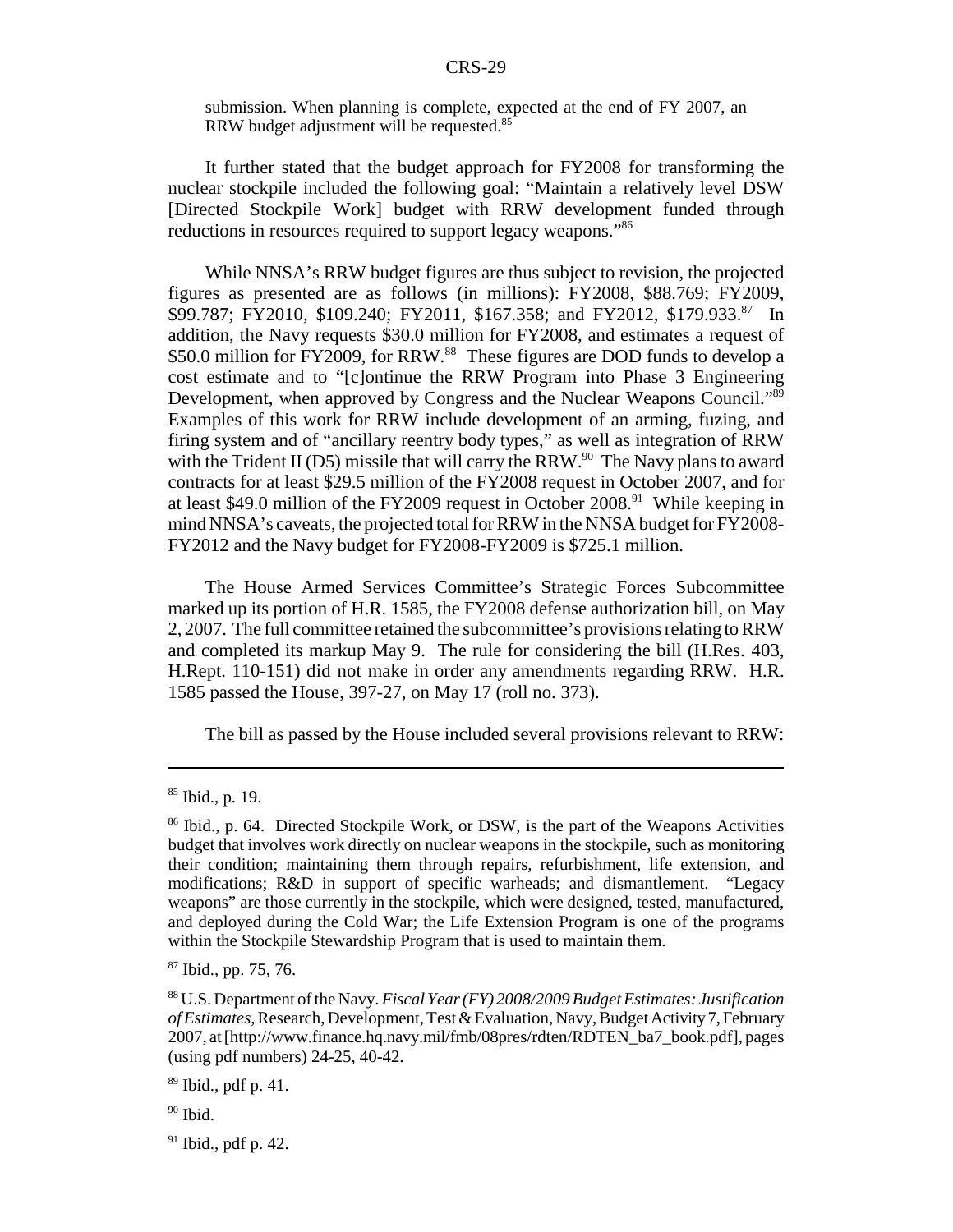- A congressional commission on U.S. strategic posture (Section 1046). Among other things, the commission would recommend a strategic posture and nuclear weapons strategy. It would include the force structure to support the strategy, "the number of nuclear weapons required to support the strategy, including the number of replacement warheads required, if any," an analysis of the effectiveness of the strategy, and the size of the Complex needed to support the strategy. The committee stated in its report that it "believes that there is an urgent need for a debate over the role of nuclear weapons in U.S. strategic posture.... the Administration ... has not articulated its views on the role of nuclear weapons in U.S. strategic posture since issuance of the [Nuclear Posture Review, i.e., at the end of 2001]. The committee believes clear policy objectives should be established before Congress commits to ambitious new programs."92 The commission's report would be due by December 1, 2008.
- A reduction in the Navy's request for RRW funds from \$30.0 million to \$5.0 million. The committee noted (p. 191) that the Navy said the funds would permit continuing RRW into Phase 3 engineering development (see below), but "[t]he committee does not support moving into Phase 3 activities during fiscal year 2008, but understands that the Navy intends to pursue better design definition [of RRW] as part of the Phase 2a study during fiscal year 2008."
- A reduction in NNSA's RRW funds, from \$88.8 million requested to \$68.8 million (pp. 528-529). The committee noted that P.L. 109- 163, the FY2006 National Defense Authorization Act, set several objectives for RRW, such as increasing reliability, safety, and security of the nuclear stockpile, reducing the likelihood of resumed nuclear testing, and using components that can be certified without nuclear testing. "The committee believes it is too soon to judge whether the RRW program can achieve these objectives.... the committee believes the focus of the RRW program during fiscal year 2008 should be the analysis necessary to describe in detail how the RRW program will achieve these objectives." Further, "[t]he committee supports establishing clear nuclear weapons requirements before committing to the RRW program, and sees the planned Phase 2a design review and cost study as consistent with this approach." Accordingly, the committee limited FY2008 NNSA RRW funds "for Phase 2a study activities only."
- Elimination of funds (\$24.9 million requested) for a Consolidated Plutonium Center (CPC) (pp. 529-530). This facility would make pits. The committee "finds that construction of a CPC is only

<sup>92</sup> U.S. Congress. House. Committee on Armed Services. *National Defense Authorization Act for Fiscal Year 2008,* H.Rept. 110-146, to accompany H.R. 1585, 110<sup>th</sup> Congress, 1<sup>st</sup> Session, 2007, p. 390.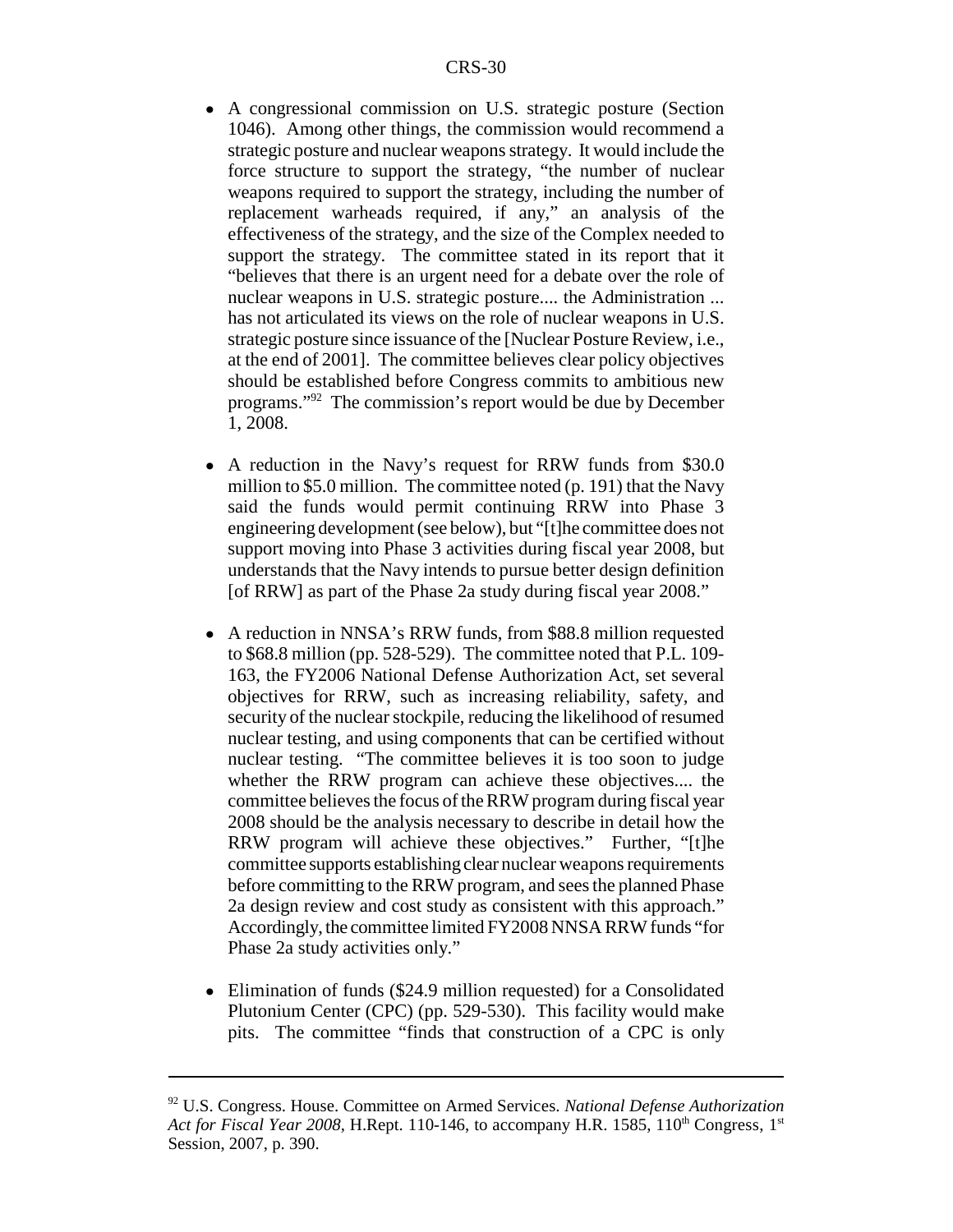required if the United States moves toward large-scale production of pits. The committee does not believe the need for such large scale processing has been established."

- A study on using existing pits for RRW (pp. 538-539). The committee felt that the need for CPC had not been established in part because of the prospect of reusing existing pits in RRWs. In testimony before the Strategic Forces Subcommittee in March 2007, Thomas D'Agostino, then Acting Administrator of NNSA, stated that existing pits might be suitable for use in RRW bombs but not RRW ballistic missile warheads.<sup>93</sup> The House-passed bill required NNSA, in consultation with the Nuclear Weapons Council, to conduct the study, to be completed by February 1, 2008. The study (section 3111 of H.R. 1585) would assess the feasibility of pit reuse for RRW, whether it is more desirable to remanufacture warheads with existing or with newly-manufactured pits, the number of pits suitable for remanufacture, and "the extent to which remanufacturing warheads with existing pits, as compared to remanufacturing warheads with newly manufactured pits, would reduce future requirements for new pit production."
- ! Eliminate funds for a B61 bomb life extension program (LEP). The prospect of pit reuse figured into another committee action. The request contained \$63.1 million for the B61 LEP account. The B61 is currently undergoing an LEP, but NNSA planned to begin a Phase 6.2/Phase 6.2A study (see below) for another LEP for the B61. However, "[t]he committee views the initiation of a new B61 LEP ... as unwarranted while the NNSA examines the feasibility of pit reuse for the remanufacture of warheads." Accordingly, it reduced the B61 LEP account by \$4.2 million and directed NNSA "to make no funds available for commencement of the new B61 LEP." (p. 530).

In its May 23 markup of the FY2008 Energy and Water Development Appropriations Bill, the Energy and Water Development Subcommittee eliminated NNSA funds for RRW. (The subcommittee has jurisdiction over RRW funds in the NNSA request but not in the Navy request.) Subcommittee Chairman Peter Visclosky's statement on the subcommittee's markup included the following:

#### REDUCING UNNEEDED NUCLEAR WEAPONS

Without question, there is a need for a comprehensive nuclear defense strategy and stockpile plan to guide transformation and downsizing of the stockpile and nuclear weapons complex, and until progress is made on this critical issue, there will be no new facilities or Reliable Replacement Warhead. Only when a future nuclear weapons strategy is established can the Department of Energy determine

<sup>93</sup> U.S. Congress. House. Committee on Armed Services. Subcommittee on Strategic Forces. Hearing on the FY2008 budget request for DOE's atomic energy program. Testimony of Thomas D'Agostino, Acting Administrator, NNSA, March 20, 2007.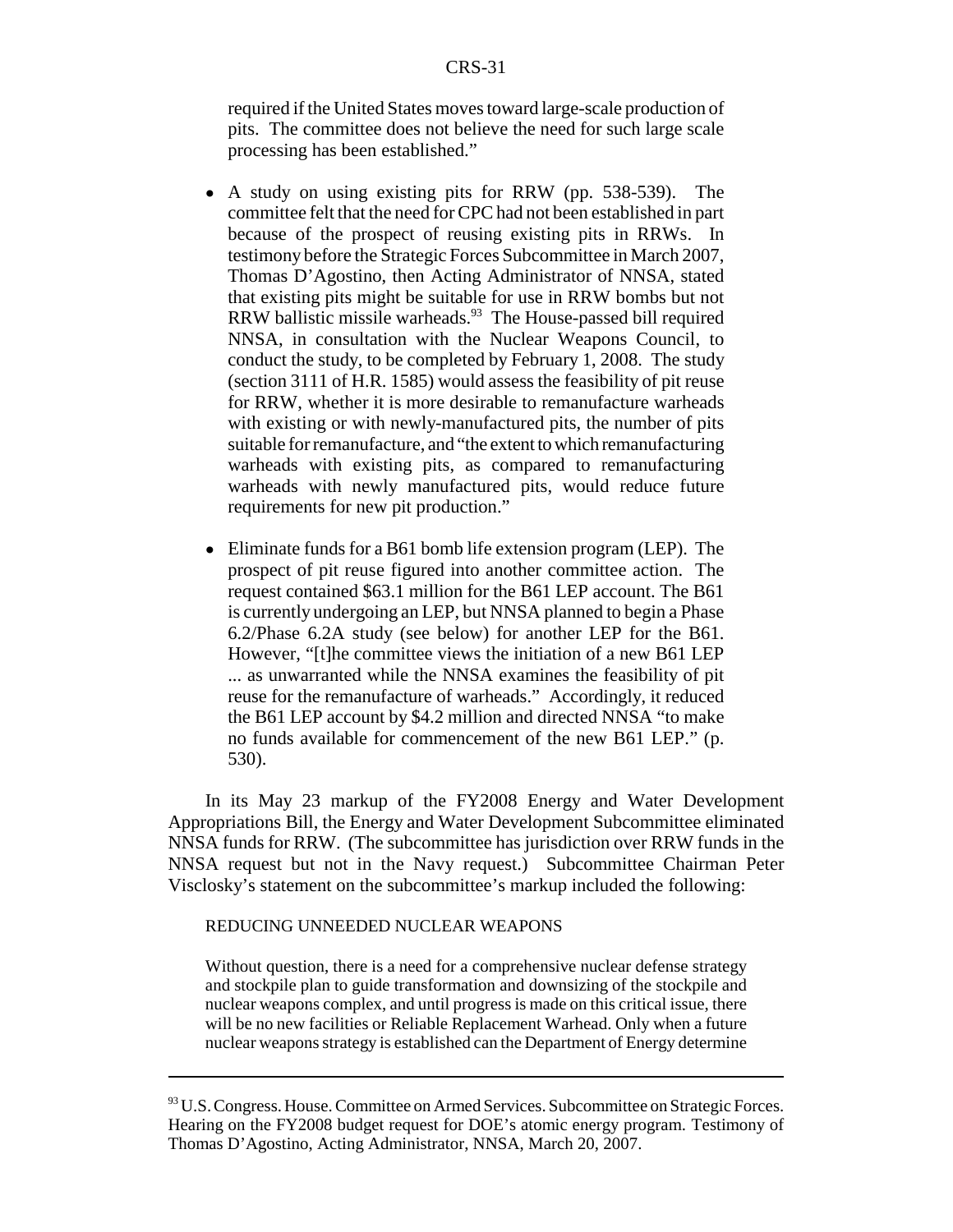the requirements for the future nuclear weapons stockpile and nuclear weapons complex plan.

Given the serious international and domestic consequences of the U.S. initiating a new nuclear weapons production activity, it is critical that the administration lay out a comprehensive course of action before funding is appropriated. Given the track record of mismanagement at the agency for projects that have a plan, I don't think it is asking too much for a comprehensive nuclear strategy before we build a new nuclear weapon.<sup>94</sup>

The House Appropriations Committee marked up the bill on June  $6<sup>95</sup>$  The committee bill recommended eliminating all NNSA funds for RRW. The report expressed extreme displeasure at changes in the program: "The Committee finds the RRW program the DoD and NNSA have pursued at the direction of Congress goes far beyond the scope and purpose of the original congressional language and intent.... The Committee is unconvinced that pursuing the RRW design competition to a production phase is necessary at this time." It expressed concern that this program might impede nuclear nonproliferation:

A particularly troubling issue for the Committee related to the RRW proposal is the contradictory U.S. policy position of demanding other nations give up their nuclear ambitions while the U.S. aggressively pursues a program to build new nuclear warheads. The Administration needs to develop a policy rationale that explains why the RRW program is not contradictory and does not undermine our international nuclear nonproliferation goals.

The committee raised further concerns with the Administration's rationale for the nuclear weapons program and NNSA's plan for the Complex. It stated that the RRW program and Complex 2030 "are being proposed in a policy vacuum without any Administration statement on the national security environment that the future nuclear deterrent is designed to address." Accordingly, "The Committee believes it is premature to proceed with further development of the RRW or a significant nuclear complex modernization plan, until a three-part planning sequence is completed." This sequence has three elements: "a comprehensive nuclear defense and nonproliferation strategy"; a detailed description translating that strategy into a "specific nuclear stockpile"; and "a comprehensive, long-term expenditure plan, from fiscal year 2008 through fiscal year 2030...." The Committee did not specify a due date for this plan, but "views completion of this three-part planning sequence as a necessary condition before considering additional funding for Complex 2030 and RRW activities." The House passed the bill, 312-112 (roll no. 641), on July 17, leaving the RRW provisions unchanged.

 $94$  U.S. Congress. House Committee on Appropriations. Subcommittee on Energy and Water Development. "Fiscal Year 2008 Energy and Water Development Appropriations Bill: Statement of Chairman Peter J. Visclosky," May 23, 2007, pp. 3-4, available at [http:// appropriations.house.gov/pdf/ViscloskyStatementFY2008SubC.pdf].

<sup>95</sup> U.S. Congress. House Committee on Appropriations. *Energy and Water Development Appropriations Bill, 2008.* 110<sup>th</sup> Congress, 1<sup>st</sup> Session, 2007, unnumbered full committee print. Quotes in this paragraph are from ibid., pp. 93-98.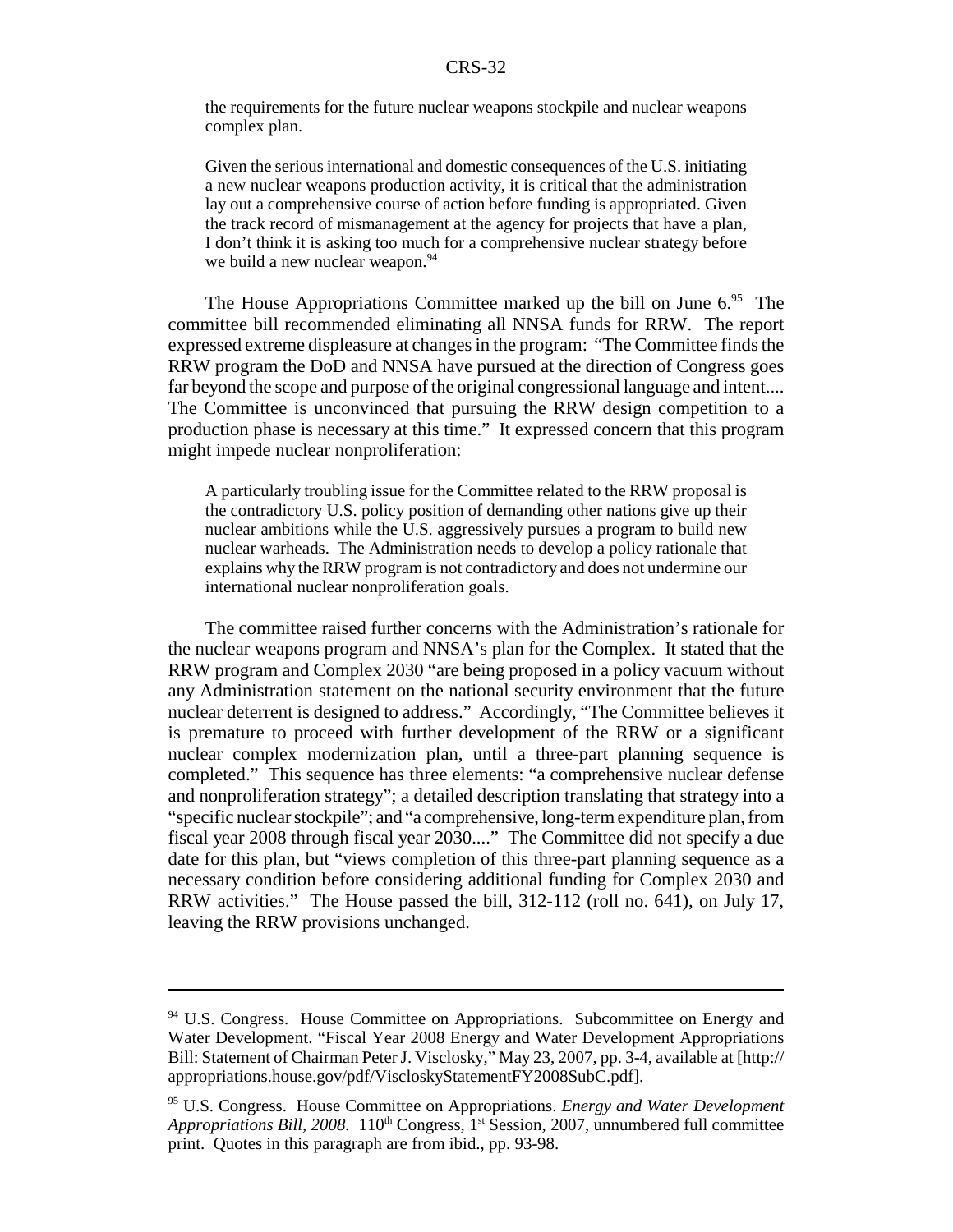The Senate Armed Services Committee's National Defense Authorization Bill, S. 1547, would reduce the Navy's RRW request of \$30.0 million by \$15.0 million, the amount for support of Phase 3. The committee's report "recommends no funds for RRW activities beyond phase 2A in fiscal year 2008."96 The committee stated that in addition to \$88.8 million that the NNSA request labeled as RRW, the request contained RRW funds in other budget elements: Engineering Campaigns, \$86.4 million; Pit Manufacturing and Certification Campaign, \$37.9 million; and Readiness Campaign, \$25.0 million, for a total of \$238.1 million. The committee recommended reducing this amount by \$43.0 million and restricting FY2008 RRW work to Phase 2A and below. "[T]he committee believes that many years of research are necessary before any such decision [proceeding beyond Phase 2A] can be made or even meaningfully discussed."<sup>97</sup> Further, "The RRW as envisioned by the NNSA and the NWC [Nuclear Weapons Council] would be a new warhead ... As a new warhead, there are many policy questions, concerns, and issues that must be raised, discussed, and resolved before any decision can be made to move to phase 3 or beyond."<sup>98</sup> At the same time, "The committee believes that the technical work [on RRW] must go forward apace with the policy discussion and before any decision on RRW development, manufacturing, or deployment."<sup>99</sup>

The committee discussed its policy concerns in detail. It stated,

The idea of a new nuclear warhead and leadership in nonproliferation are distinctly at odds in the absence of additional steps and policies to reduce the reliance on nuclear weapons, accelerate reductions in the size of the stockpile, formalize the moratorium on nuclear weapons testing, strengthen the nonproliferation regime, and renew commitments to all aspects of the Treaty on the Nonproliferation of Nuclear Weapons.<sup>100</sup>

As part of this policy focus, Section 1061 of S. 1547 required a revised nuclear posture review, to include, among other things, the role of nuclear forces, the relationship among deterrence policy, targeting, and arms control, the nuclear delivery systems required, the nuclear weapons complex required, and the stockpile required, "including any plans for replacing or modifying warheads."

Section 3122 of S. 1547, "Sense of Congress on the Nuclear Nonproliferation Policy of the United States and the Reliable Replacement Warhead," is another part of the committee's policy focus. Under this section, it would be the sense of Congress that the United States should: reaffirm its commitment to Article VI of the Nuclear Nonproliferation Treaty (discussed below), initiate talks with Russia to reduce numbers of nuclear weapons, work with other nuclear weapon states to

<sup>96</sup> U.S. Congress. Senate. Committee on Armed Services. *National Defense Authorization Act for Fiscal Year 2008, S.Rept. 110-77 to accompany S. 1547, 110<sup>th</sup> Congress, 1<sup>st</sup> Session,* 2007, p. 206.

<sup>&</sup>lt;sup>97</sup> Ibid., p. 624.

<sup>98</sup> Ibid., p. 625.

<sup>99</sup> Ibid., p. 627.

 $100$  Ibid., p. 626.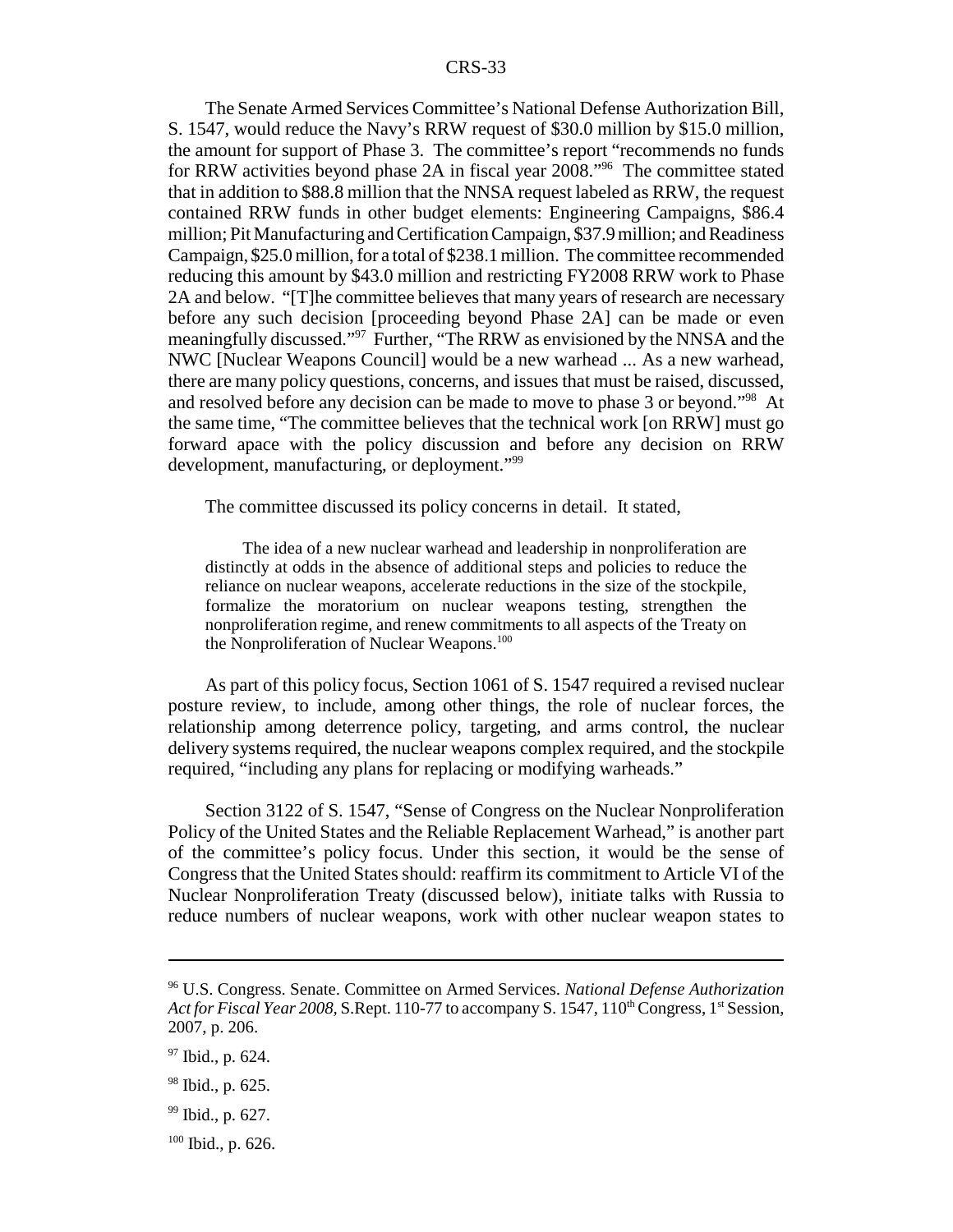"decrease reliance on, and the importance of, nuclear weapons," and "formulate any decision on whether to manufacture or deploy a reliable replacement warhead within the broader context of the progress made by the United States toward achieving each of the goals described in [this section]." Further, under Section 3122, "the Senate should ratify the Comprehensive Nuclear-Test-Ban Treaty."

The Senate Appropriations Committee reported S. 1751, the Energy and Water Development Appropriations Bill, on July 9.<sup>101</sup> The report stated, "The Committee" is divided on the Reliable Replacement Warhead (RRW) program, but unified in its desire to review and discuss our national strategic defense policy and the role of nuclear weapons in the post-cold war and post-September  $11<sup>th</sup>$  world." The committee recommended \$66.0 million for NNSA for RRW in order to complete Phase 2A. It made clear that it was not committed to proceeding with Phase 3 but wanted "a more vigorous analysis and debate" first. It wanted more information to help with this decision, such as characteristics of the future stockpile, the possible effects of RRW on U.S. nuclear nonproliferation efforts, and comparative costs of RRW vs. LEP. To this end, it favored a bipartisan, congressionally-created commission "to evaluate and make recommendations on the role of nuclear weapons in our future strategic posture.... That Commission report can form the basis of information and advice from which the President and the Congress can make decisions about the future of RRW and other weapons programs." At the same time, "[i]t will be incumbent upon NNSA to provide specific details as to how many RRW weapons will be manufactured, how the Department of Defense intends to integrate the system into the stockpile and how many weapons from the existing deterrent can be retired." Although the committee recommended funds to continue Phase 2A work on the first RRW type, it barred the use of funds for initial research on a second RRW type.

On July 20, the Secretaries of Energy, Defense, and State issued a statement urging Congress to fully fund RRW for FY2008.<sup>102</sup> They stressed the "essential role" that nuclear weapons play in maintaining deterrence," argued that "it becomes increasingly difficult to certify the existing stockpile of weapons," and said that pursuit of RRW "is critical to sustaining long-term confidence in our deterrent capability." Further, "[d]elays on RRW also raise the prospect of having to return to underground testing to certify existing weapons." Responding to this statement, Representatives Skelton and Tauscher wrote a letter to the secretaries, stating in part:

We see promise in the proposed RRW program, but we take issue with your assertion that any delay in RRW would "force the United States to maintain a large stockpile of nuclear weapons and sustain it through increasingly costly and risky Life Extension Programs," and "raise the prospect of having to return to underground nuclear testing to certify existing weapons."

<sup>101</sup> U.S. Congress. Senate. Committee on Appropriations. *Energy and Water Appropriations Bill, 2008, S.Rept. 110-127, to accompany S. 1751, 110<sup>th</sup> Congress, 1<sup>st</sup> Session, 2007.* Quotes in this paragraph are from ibid., pp. 150-153.

 $102$  "National Security and Nuclear Weapons: Maintaining Deterrence in the  $21<sup>st</sup>$  Century: A Statement by the Secretary of Energy, Secretary of Defense and Secretary of State," July 2007, 3 p.; available at [http://www.nnsa.doe.gov/docs/factsheets/2007/NA-07-FS-04.pdf].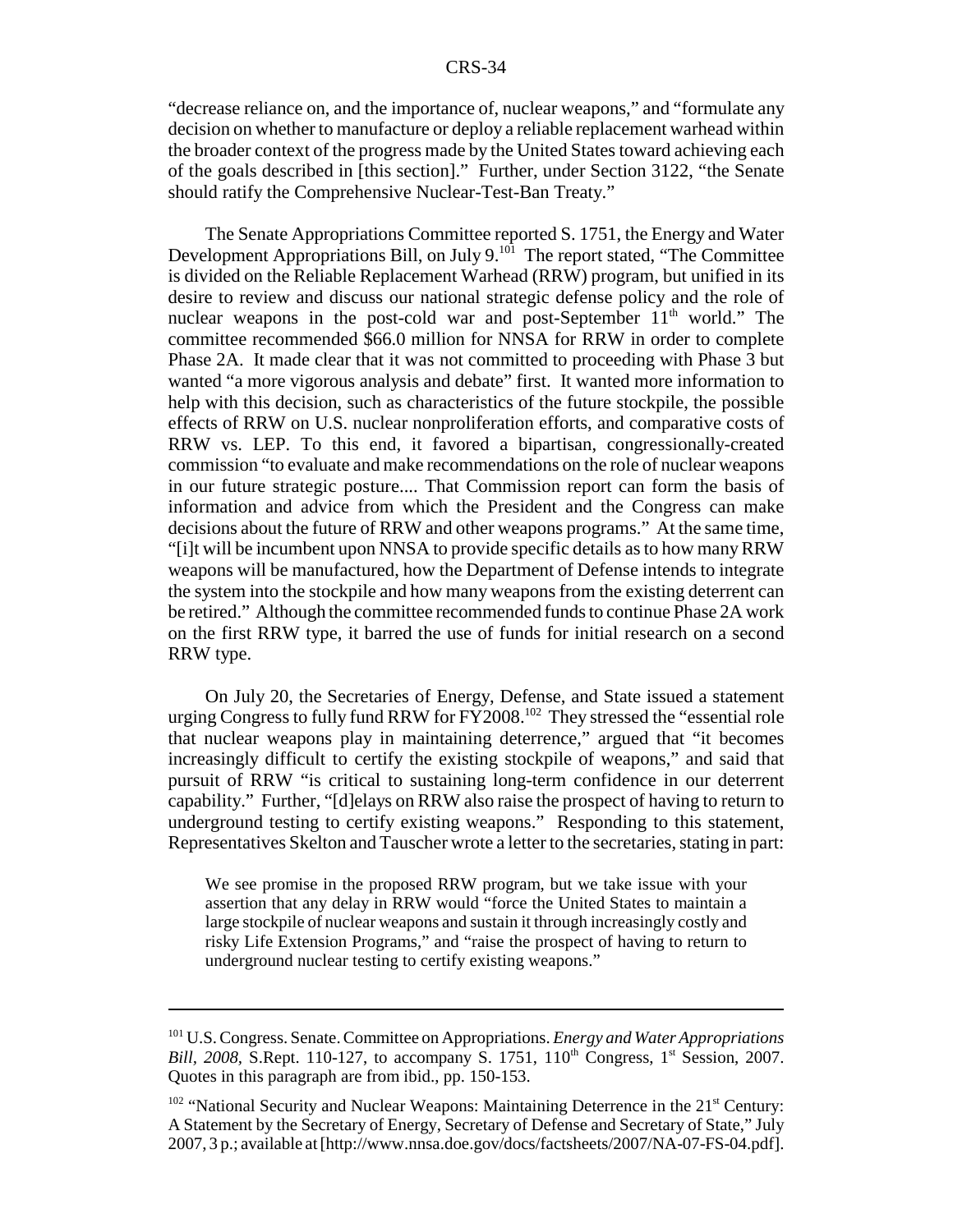As we stated in the report accompanying the National Defense Authorization Act for FY 2008, it is too early to know whether RRW can deliver on the objectives that have been established for the program, and the prudent course at this point is rigorous study of the feasibility of achieving those objectives.103

Representatives Hobson and Visclosky also responded to the statement. They said, "the Joint Statement reads as a description of the status quo," and continued,

the Joint Statement goes so far as to imply that RRW is the only available option for addressing the concerns about the existing stockpile of legacy nuclear weapons. Particularly troubling is the direct link between a resumption of nuclear testing and the provision of funding for RRW:

*"Delays on RRW also raise the prospect of having to return to underground nuclear testing to certify existing weapons."*

It is irresponsible for the Administration to make such an assertion. ... There is no record of congressional testimony or reports sent to Congress by the Administration claiming that the safety, security, or reliability of the existing legacy stockpile is on a performance cliff such that a resumption of testing to verify performance of the warheads would be a necessity.<sup>104</sup>

Funds for the Navy's RRW work fall under the jurisdiction of the Defense Appropriations Subcommittee. The House Appropriations Committee reported the defense appropriations bill (H.R. 3222, H.Rept. 110-279) on July 30. It recommended eliminating the \$30.0 million Navy request for RRW. The House passed this bill, 395-13, on August 5 (roll no. 846), leaving this provision unchanged.

On August 1, Senator Feinstein introduced S. 1914, Nuclear Policy and Posture Review Act of 2007. Subsection (c) of this bill would require the President to report to Congress on the results of a nuclear policy review by September 1, 2009, and to report to Congress on the results of a nuclear posture review by March 1, 2010. The bill also provides, "no funds may be appropriated or otherwise made available for the Reliable Replacement Warhead Program for fiscal years 2008, 2009, or 2010 until the reports required under subsection (c) have been submitted to Congress."

A Phase 3 decision could be delayed to FY2010 or beyond for several reasons. The House Armed Services Committee called for a report on U.S. strategic posture, due December 2008, stating, "The committee believes clear policy objectives should

<sup>&</sup>lt;sup>103</sup> Letter from Representative Ike Skelton, Chairman, House Armed Services Committee, and Representative Ellen Tauscher, Chairman, Subcommittee on Strategic Forces, House Armed Services Committee, to Secretary Samuel W. Bodman, Department of Energy, Secretary Robert M. Gates, Department of Defense, and Secretary Condoleezza Rice, Department of State, July 26, 2007.

<sup>&</sup>lt;sup>104</sup> Letter from Representative David Hobson, Ranking Minority Member, and Representative Peter J. Visclosky, Chairman, Subcommittee on Energy and Water Development, House Appropriations Committee, to The Honorable Robert Gates, Secretary of Defense, The Honorable Condoleezza Rice, Secretary of State, and The Honorable Samuel Bodman, Secretary of Energy, August 1, 2007.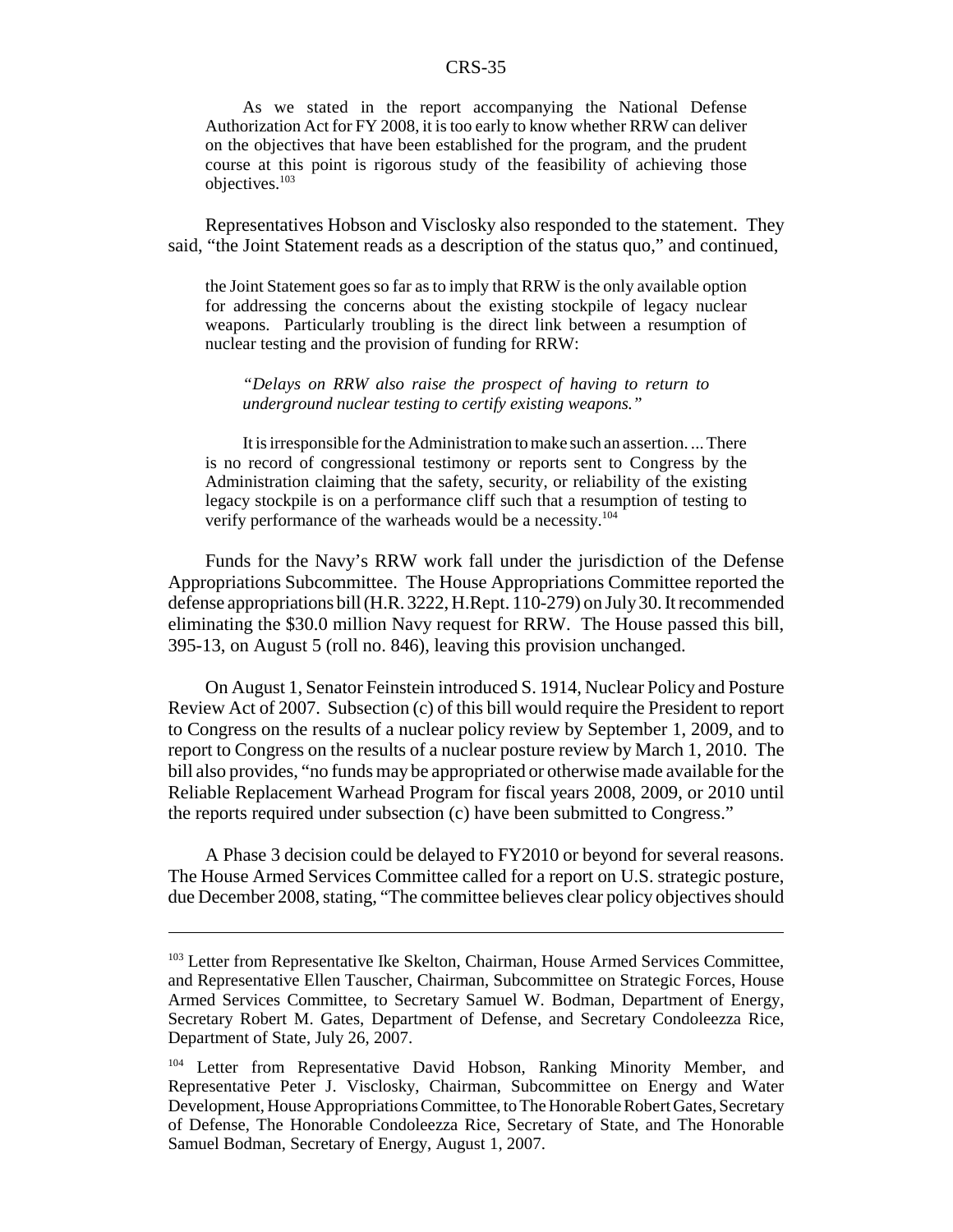be established before Congress commits to ambitious new programs."105 The Senate Armed Services Committee called for a nuclear posture review, to be submitted to Congress in December 2009.<sup>106</sup> Congress may wish to evaluate these reports before deciding how to proceed with RRW. There may also be interest in examining what approach to RRW a new presidential administration may adopt in 2009. Staff at the Lawrence Livermore, Los Alamos, and Sandia National Laboratories have indicated that were a delay to occur, continuing Phase 2A through FY2008 and FY2009 would allow more time for in-depth study of RRW issues such as safety, use control, cost, and manufacturing, thereby potentially reducing technical risk. They believe that this work could be accomplished by a small core team at modest cost.<sup>107</sup>

The Senate Appropriations Committee reported H.R. 3222, the Department of Defense Appropriations Bill, on September 14. It recommended reducing Navy RRW funding by  $$15.0$  million.<sup>108</sup>

As noted earlier, the JASON Defense Advisory Group delivered a classified report on RRW, along with an unclassified executive summary, to Congress on September 28. The report was required by the FY2007 House Appropriations Committee's report (H.Rept. 109-474) on energy and water appropriations. It stated that the design for the first RRW type, WR1, "is pursued with the above principles [on how to assess confidence and provide for successful certification] in mind, but certification is not yet assured. The certification plan presented needs further development.... Substantial work remains on the physical understanding of the surety mechanisms that are of high priority to the RRW program." (p. 6) It recommended steps to "ensure that the new manufacturing processes [proposed for RW1] do not have a deleterious effect on WR1 performance" and made several recommendations to establish a peer review to establish confidence in the warhead's design, such as having the effectiveness of the peer review mechanism "examined periodically by an independent organization" and having the review team "broadly constituted" with "authority to pose formal tests of a computational or experimental nature to the design team." (pp. 7-8).

NNSA lauded the report, saying that it confirmed that NNSA's "approach towards developing a Reliable Replacement Warhead (RRW) was proceeding with appropriate scientific principles" and "concluded that NNSA's current approach, with additional technical, experimental and peer review enhancements, could determine that RRW can be certified for the stockpile without the need to conduct an

<sup>105</sup> U.S. Congress. House. Committee on Armed Services. *National Defense Authorization Act for Fiscal Year 2008, H.Rept. 110-146, to accompany H.R. 1585, 110<sup>th</sup> Congress, 1<sup>st</sup>* Session, 2007, p. 390.

<sup>106</sup> U.S. Congress. Senate. Committee on Armed Services. *National Defense Authorization Act for Fiscal Year 2008, S.Rept. 110-77 to accompany S. 1547, 110<sup>th</sup> Congress, 1<sup>st</sup> Session,* 2007, p. 395.

<sup>&</sup>lt;sup>107</sup> Information provided by Lawrence Livermore, Los Alamos, and Sandia National Laboratories, multiple personal communications, August 2007.

<sup>108</sup> U.S. Congress. Senate. Committee on Appropriations. *Department of Defense Appropriations Bill, 2008, S.Rept.* 110-155, to accompany H.R. 3222,  $110^{th}$  Congress,  $1^{st}$ Session, 2007, p. 228.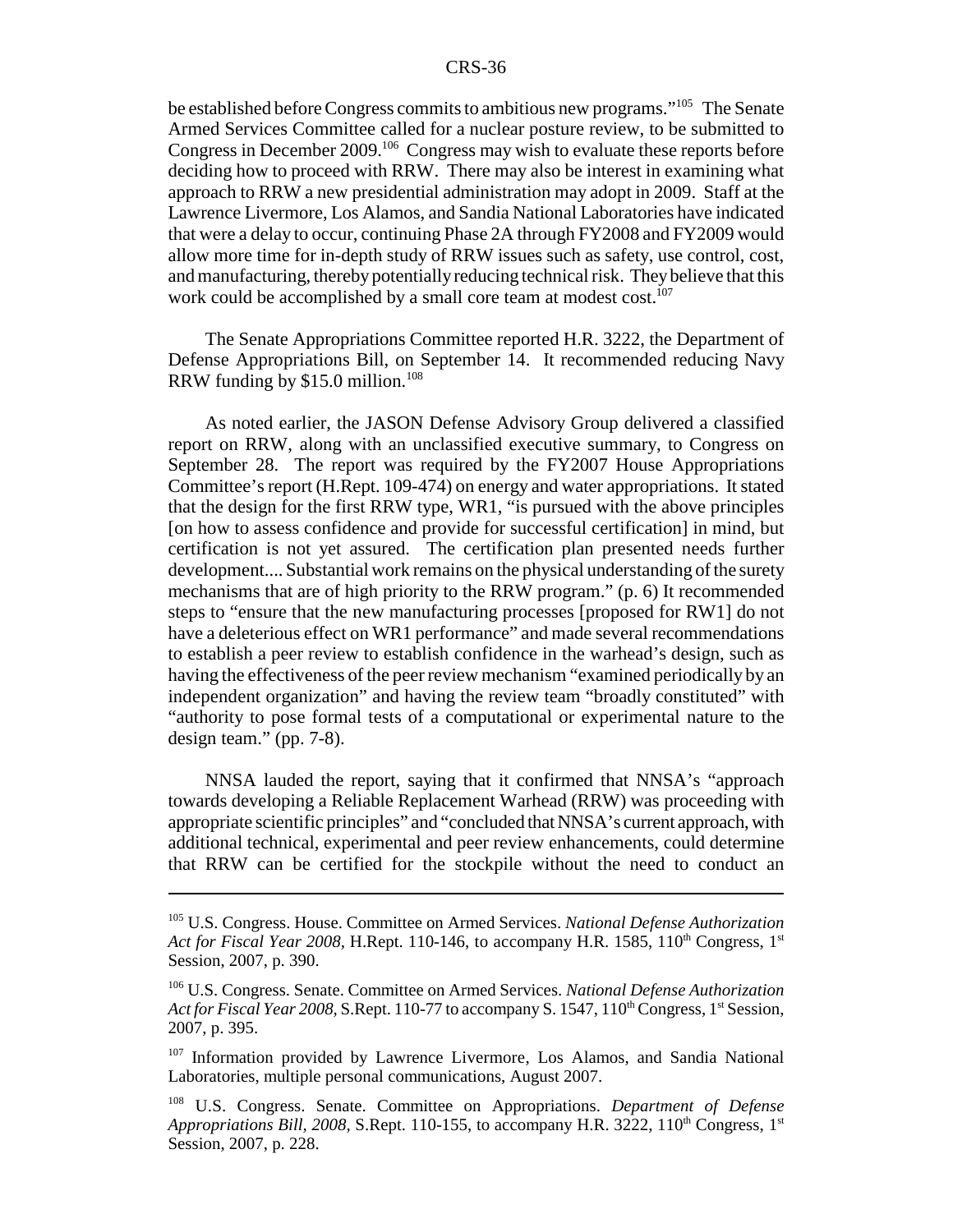underground nuclear test." Further, NNSA Administrator Thomas D'Agostino said, "I am pleased that the JASON panel feels that we are on the right track."109 In a subsequent letter, D'Agostino stated, "Resolution of issues raised in the JASON's study can only be achieved if this [RRW] R&D effort is allowed to proceed and is funded along the lines of the request submitted last February...."<sup>110</sup>

Representatives Visclosky and Hobson issued a statement on the JASON report. They said, "Once again, independent sources have raised serious questions that must be addressed before proceeding with the RRW.... Only when the Department of Energy has completed the work recommended by the JASON report, can the nation appropriately consider what role an RRW might play as a  $21<sup>st</sup>$  century nuclear deterrent."<sup>111</sup>

In October, DOD appealed items in the FY2008 defense appropriations bill. One item was RRW. DOD asked that Congress provide the \$15 million that the Senate provided for the Navy's RRW effort rather than the House-passed \$0. It stated that \$15.0 million is "the minimum level of funding needed by the Navy to begin Phase 2A activities in FY2008, and with at least the same level of funding in FY2009, to complete the effort within 2 years, one year later than the date that could have been achieved with the President's original budget request for this item." DOD detailed how the money would be spent: it "is required to begin the Navy portion of Phase 2A and for risk reduction analysis and preliminary development of a follow-on Arming, Fuzing and Firing (AF&F) subsystem for all weapons associated with the Mk5 aeroshell deployed on the TRIDENT II D5 Fleet Ballistic Missile System."<sup>112</sup>

On November 6, conferees on the defense appropriations bill filed their report (H.Rept. 110-434), which included \$15.0 million for the Navy for RRW. On November 8, the House agreed to the conference report, 400-15, and the Senate did so by voice vote.

An article in November 2007 offered some support for RRW. It reported that a letter to Senators Jon Kyl and Pete Domenici from former Secretary of State Henry Kissinger said, "I believe that research and design of the RRW should continue." The article also cited a letter by former Secretary of State George Shultz and Sidney Drell, professor emeritus of physics at Stanford University, to Kissinger that stated, "research work on new RRW designs should certainly go ahead. Such work would make possible the decision to implement the construction phase of the program were

<sup>&</sup>lt;sup>109</sup> U.S. Department of Energy. National Nuclear Security Administration. "Independent Scientific Review Confirms Technical Approach to RRW," news release, September 28, 2007, p. 1.

<sup>110</sup> Letter from Thomas P. D'Agostino, Administrator, NNSA, to The Honorable Carl Levin, Chairman, Committee on Armed Services, United States Senate, October 5, 2007, p. 2.

<sup>&</sup>lt;sup>111</sup> "Visclosky and Hobson: Work Outlined in JASON Report Must Be Completed before Considering RRW," September 27, 2007.

<sup>112</sup> U.S. Department of Defense. *FY 2008 Defense Appropriation Appeals.* October 2007, p. R&D-52.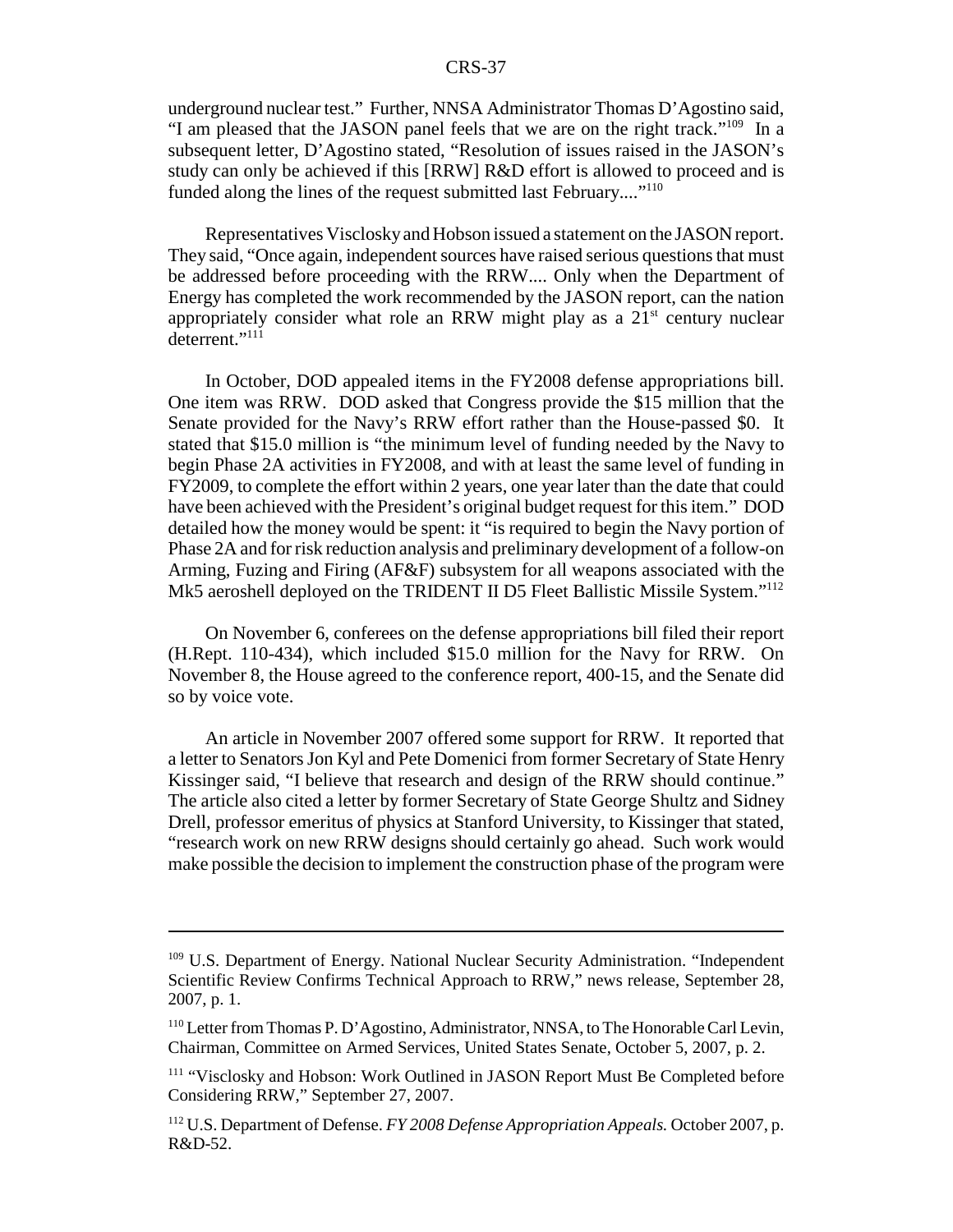that to be desired at some future time. The design work itself is relatively small in cost and need not be viewed in any way as an eventual commitment to go ahead."113

The conference version of H.R. 1585, FY2008 National Defense Authorization Act, provided \$66.0 million for RRW. It contained several provisions on RRW.

- It barred moving RRW beyond Phase 2A in FY2008 (section 3111). The conference report stated, "The conferees believe clarification of the United States' long-term nuclear weapons policy is a prerequisite to any major decisions on the size and composition of the nuclear weapons stockpile and the complex that supports it. To that end, the conference agreement includes section 1062 establishing a congressionally appointed bipartisan commission to examine U.S. nuclear policy and strategic posture, and section 1070, requiring that a new Nuclear Posture Review be submitted to Congress in December 2009."114
- It required a study on the use of existing pits in the RRW program (section 3121)
- It included a sense of Congress provision that the United States should make any decisions on RRW in the context of progress made toward several goals related to nuclear nonproliferation and arms reduction (section 3126)
- ! As an aid to future decisions on nuclear weapons and related matters, it provided for establishing a commission on nuclear policy and strategic posture (section 1062), with a report due December 1, 2008, and required a new nuclear posture review be submitted to Congress in December 2009 (section 1070).

On December 12, the House agreed to the conference report on H.R. 1585, 370-49. On December 14, the Senate agreed to the conference report, 90-3.

On December 16, the House Rules Committee posted the FY2008 consolidated appropriations bill (the House amendments to Senate amendment to H.R. 2764, State, Foreign Operations, and Related Programs Appropriations Act, 2008). According to the NNSA section of the report,

The amended bill provides no funds for the Reliable Replacement Warhead (RRW), as proposed by the House. As stated in both the House and Senate reports, Congress believes a new strategic nuclear deterrent mission assessment for the  $21<sup>st</sup>$  century is required to define the associated stockpile requirements

<sup>113</sup> Jon Fox, "Former Secretaries of State Support New Warhead," *Global Security Newswire,* November 15, 2007. The article does not provide the date of the letters.

<sup>114</sup> U.S. Congress. Committee of Conference. *National Defense Authorization Act for Fiscal Year 2008.* H.Rept. 110-477, conference report to accompany H.R. 1585. 110<sup>th</sup> Congress, 1<sup>st</sup> Session, 2007, p. 1290.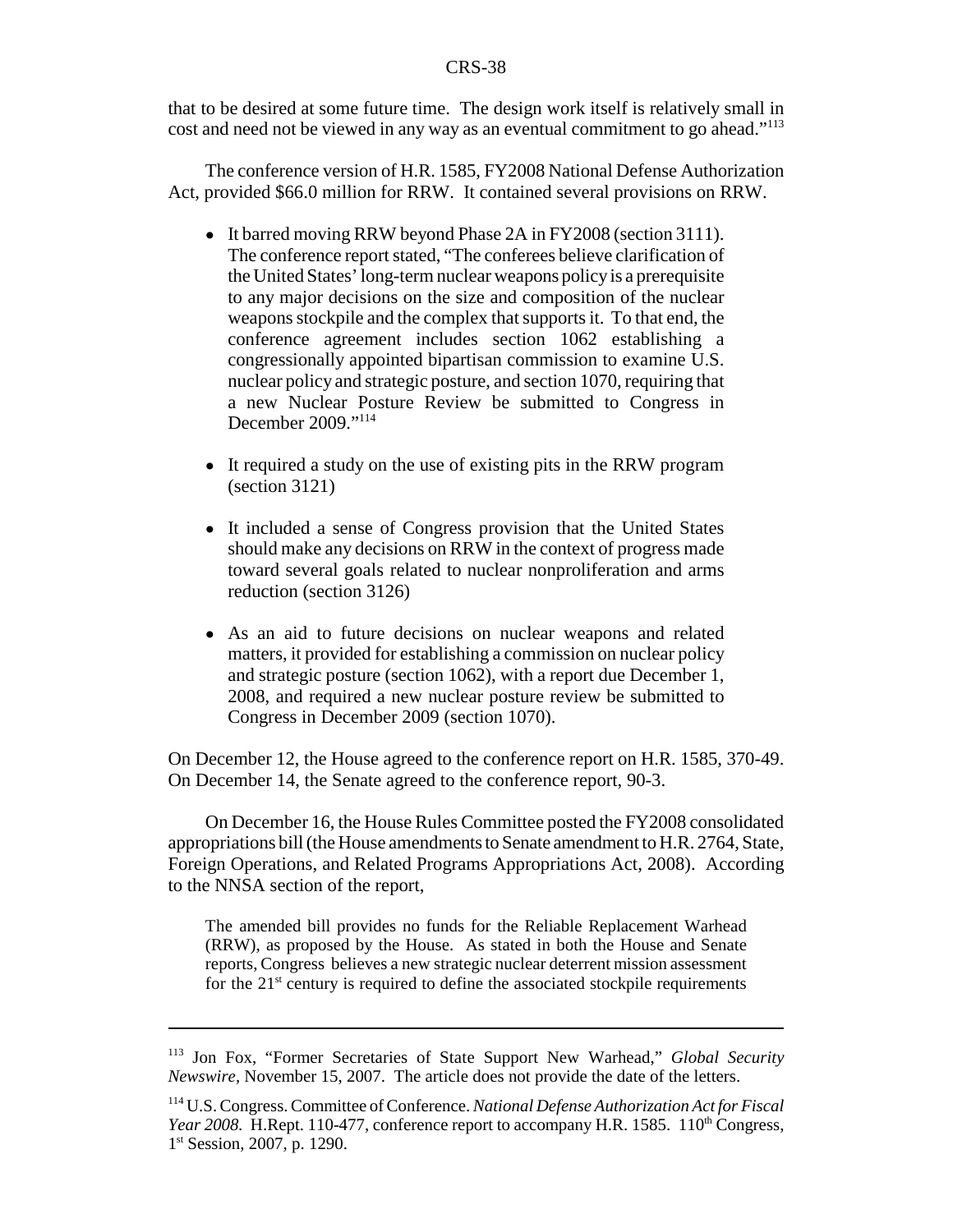and determine the scope of the weapons complex modernization plans. The NNSA is directed to develop a long-term scientific capability roadmap for the national laboratories to be submitted to the Committees on Appropriations.<sup>115</sup>

The House agreed to the first House amendment to the Senate amendment (i.e., the omnibus appropriations bill), 253-154, on December 17 (roll call 1171). (The second House amendment was for Emergency Supplemental Appropriations for Operation Enduring Freedom and for Other Purposes.) Commenting on the bill, according to a press report, Representative Peter Visclosky, Chairman of the House Energy and Water Development Appropriations Subcommittee, said, "[m]oving forward on a new nuclear weapon is not something this nation should do without great consideration ... the U.S. needs a comprehensive nuclear defense strategy, and a revised stockpile plan to guide the transformation and downsizing of the [nuclear weapons] complex," while an NNSA spokesman said that eliminating NNSA RRW funding means "we will likely have to go down a path of a full-life extension program for nuclear weapons in our stockpile, which in the long run will be more costly, without introducing modern safety and security measures into our weapons."<sup>116</sup>

# Policy Options and Issues for the 110<sup>th</sup> Congress

The RRW program has made considerable progress since its inception, opening new choices and questions for Congress.

**Drop RRW.** Congress could short-circuit the entire decision process that RRW would entail by terminating RRW and proceeding with LEP only. CRS Report RL33748 presents many arguments for and against this course of action.

**Slow the pace of RRW.** The first production unit of RRW is scheduled for 2012 or 2014, as noted earlier. At the same time, the pit aging study referenced above has extended the anticipated service life of pits considerably. Since one justification for proceeding quickly with RRW was the fear that age-related defects might cause pits not to function correctly by about the time a new pit manufacturing facility could become operational, the extended "lease on life" offered by the pit aging report might permit RRW to proceed at a slower pace. A press report stated,

Some members of Congress have said the plutonium studies raised questions about the need for the RRW program. Rep. David L. Hobson ... said yesterday that, based on the plutonium studies, "they should take a breath because there are

<sup>115</sup> U.S. House. Committee on Rules. *Text of the House Amendments to Senate Amendment to H.R. 2764 – State, Foreign Operations, and Related Programs Appropriations Act, 2008 (Consolidated Appropriations Act, 2008).* Joint Explanatory Statement to Accompany Consolidated Appropriations Amendment, Division C, Energy and Water, p. 44 (pdf page 88), available at [http://www.rules.house.gov/110/text/omni/jes/jesdivc.pdf].

<sup>116</sup> Walter Pincus, "Nuclear Warhead Cut from Spending Bill," *Washington Post,* December 18, 2007, p. 2.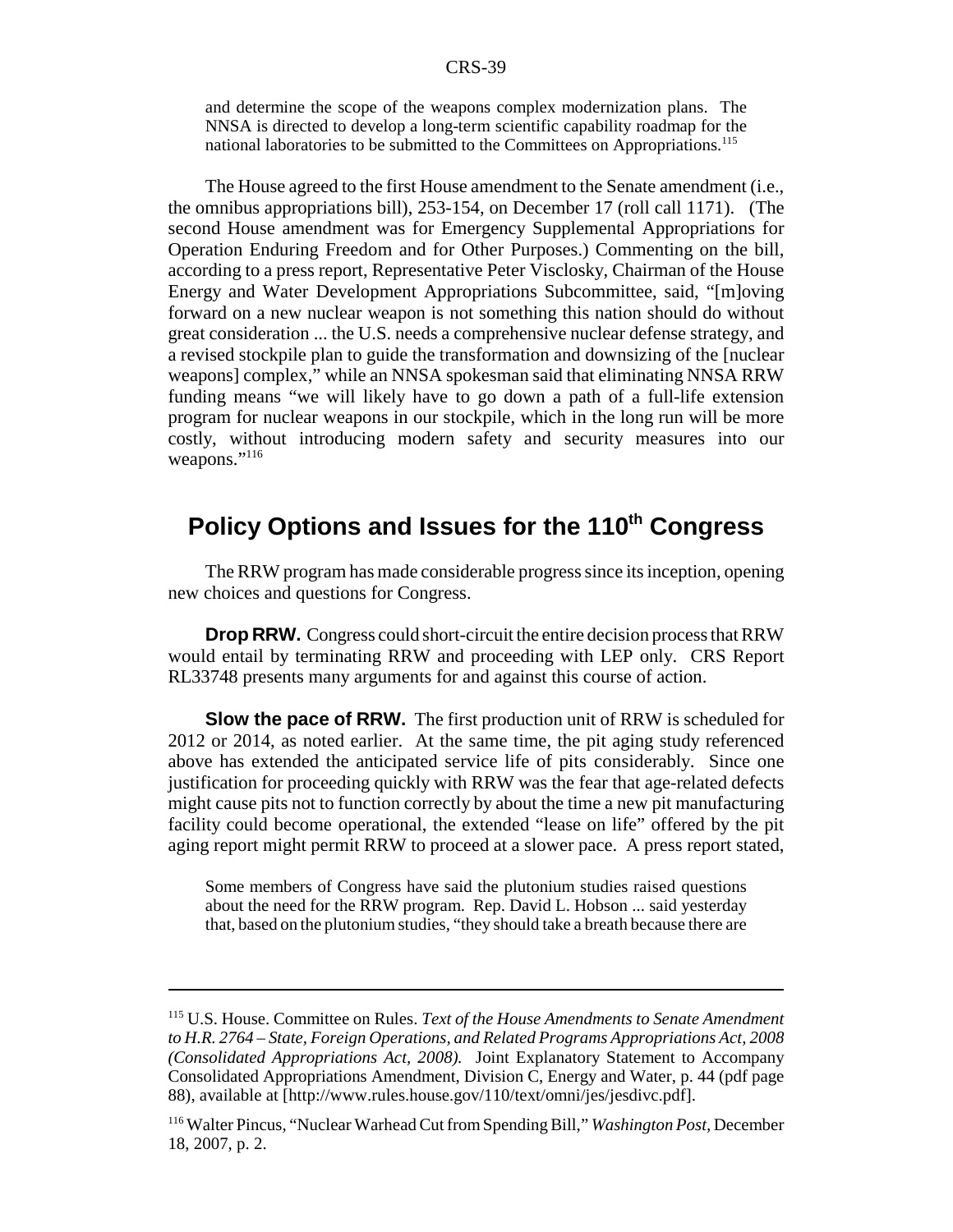lots of demands for money." He added: "Congress is not going to be as robust about this though there is a need to have some scientific work done."117

**Gather More Information.** The 110<sup>th</sup> Congress will not need to make a final decision to proceed with RRW. That decision will come due if NNSA requests funds to begin full-scale development, currently expected around FY2010. Further, many current unknowns could make a decision to proceed with RRW premature. Cost is important to the decision, yet long-term cost projections are notoriously unreliable. There are technical uncertainties, such as whether the winning RRW design can be turned into a functioning warhead. The future Complex has yet to be determined, along with how it might differ depending on whether the United States pursues LEP or RRW and how it would handle a transition to an all-RRW stockpile. Stockpile numbers decades out are unknowable, yet a Complex would spend money unnecessarily if sized too large and could not support requirements if sized too small. Unless it rejects RRW, Congress may wish to use the time before a decision must be made to gather more information to bound these unknowns.

**Examine the Link Between RRW and a Reconfigured Complex.** Some argue that the Complex must be streamlined and consolidated to support RRW, and that RRW will permit a smaller and less costly Complex because RRW components will be easier to manufacture and assemble and will use less hazardous material. On the other hand, revising the Complex would be very costly, as would production of perhaps thousands of RRWs, and the pit aging study may provide grounds for delaying a decision on Complex reconfiguration. Congress may wish to determine how long it would take for savings from RRW and a reconfigured Complex to exceed the investment costs, with both figures adjusted for net present value to reflect the time value of money.<sup>118</sup> Congress may also consider what upgrades the Complex would need in order to support LEPs.

**Consider the Scheduling of a Second RRW Design Competition.** A congressional report called for a second competition with an FPU of FY2014.119 A second RRW, if designed so that it could back up the first, would guard against the prospect that the failure of one RRW type could force the withdrawal of part of the U.S. strategic nuclear force. A second RRW design competition would also help maintain the RRW program. On the other hand, a 2012 FPU for the first RRW appears optimistic, as noted, so a 2014 FPU for a second RRW may be as well. More time between a first and second RRW would give more opportunity for refining RRW design and for feedback from production to design. Further, alternate warheads for each type of long-range bomber and missile are available if the first

<sup>117</sup> Walter Pincus, "New Nuclear Weapons Program to Continue," *Washington Post,* December 2, 2006, p. 7.

<sup>&</sup>lt;sup>118</sup> For further information on net present value, see U.S. Department of Defense. Office of the Under Secretary of Defense for Acquisition, Technology, and Logistics. "Contract Pricing Reference Guides," at Defense Procurement and Acquisition Policy website, [http://www.acq.osd.mil/dpap/contractpricing/vol2chap9.htm].

<sup>119</sup> U.S. Congress. Senate. Committee on Appropriations. *Energy and Water Appropriations Bill, 2007.* S.Rept. 109-274, 109<sup>th</sup> Congress, 2<sup>nd</sup> Session, 2006, p. 148.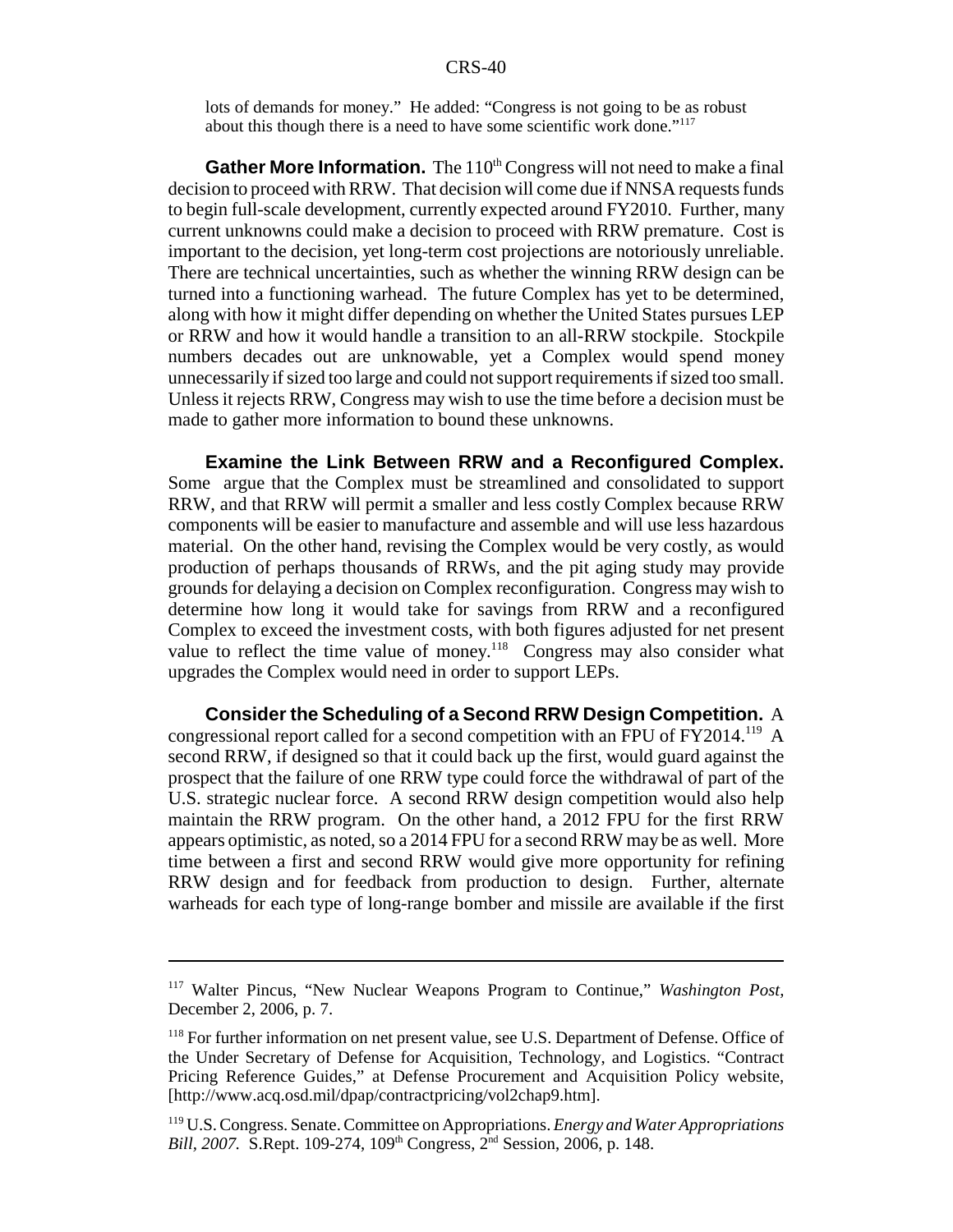RRW encountered a problem. At issue are whether to initiate a second RRW design competition and, if so, on what schedule.

**Consider How to Handle Moving WR1 to a More Advanced Phase of Development.** Nuclear weapons development proceeds in carefully-defined "phases." This process dates back at least to a 1953 agreement between the Atomic Energy Commission (a predecessor agency of DOE) and DOD that numbers the phases as follows: 1, weapon conception; 2, program study; 3, development engineering; 4, production engineering; 5, first production; 6, quantity production and stockpile.<sup>120</sup> The Nuclear Weapons Council updated this agreement in 2000 with guidelines for a "Phase 6.X Process" in which the phases in the 1953 agreement were applied to refurbishment of existing weapons (i.e., those in Phase  $6$ ).<sup>121</sup> Thus, Phase 6.1 was concept assessment for refurbishing an existing weapon. The 2000 update included a Phase 6.2A, design definition and cost study. By extension, Phase 2A is design definition and cost study for a new warhead.

NNSA staff provided the following information in April 2007. The plan was for the first RRW to enter Phase 2A in early May 2007, with a goal of completing that phase by the end of December 2007. The weapon would then be ready for a decision by the Nuclear Weapons Council on moving to Phase 3. If the council approved, during FY2008, of beginning RRW Phase 3, NNSA might ask the Armed Services and Appropriations Committees for approval to reprogram funds for that purpose. Most of the \$88.8 million requested for RRW for FY2008 is for work on Phase 2A, with a small portion of the money for Phase 3 work. However, the national defense authorization bill as reported from the conference committee in December 2007 (H.R. 1585, section 3111) barred the use of FY2008 funds to support RRW activities beyond Phase 2A.

Nonetheless, a decision on moving RRW to Phase 3 might be at issue in the second session of the  $110<sup>th</sup>$  Congress. RRW's transition to Phase 3 is important for Congress. Phase 3 involves considerably more money than does Phase 2A. In addition, while Phase 2A is a study, the results of which might lead to the cancellation of a weapon program, Phase 3 carries a much stronger presumption that the weapon will proceed through development to production and deployment. Legislation reflects the importance of the move from Phase 2A to Phase 3. P.L. 107-314, FY2003 National Defense Authorization Act, Section 3143, "Requirements for Specific Request for New or Modified Nuclear Weapons," requires that a request for funds for each new weapon in Phase 3 or higher, or for each modified weapon in Phase 6.3 or higher, with exceptions such as for life extension programs, be presented as a separate line item, while requests for funds for earlier phases are to be combined into a single line item. P.L. 108-136, FY2004 National Defense Authorization Act, Section 3117, also highlights the importance of engineering development as a congressional decision point by barring the Secretary of Energy from beginning

 $120$  U.S. Atomic Energy Commission. "An Agreement Between the AEC and the DOD for the Development, Production, and Standardization of Atomic Weapons," March 21, 1953, 10 p.

<sup>&</sup>lt;sup>121</sup> U.S. Department of Defense and Department of Energy Nuclear Weapons Council. "Procedural Guideline for the Phase 6.X Process," April 19, 2000, 13 p.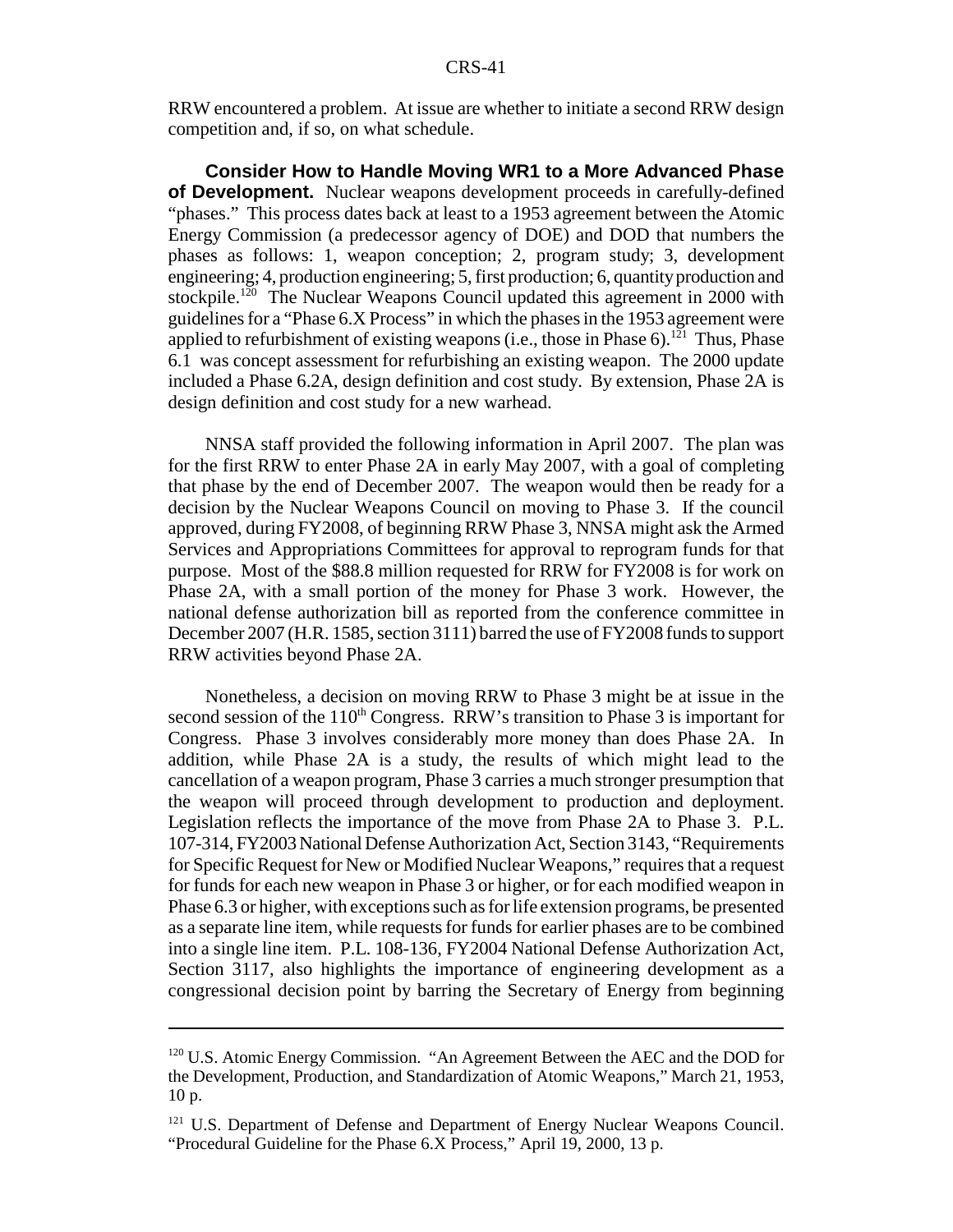engineering development or any subsequent phase of the Robust Nuclear Earth Penetrator without specific congressional authorization.

If RRW does not begin Phase 3 until the FY2009 budget is approved, possibly the fall of 2008, what happens to the RRW program during the hiatus from December 2007 until the budget is approved? NNSA indicates that it would continue basic experiments and technology development for RRW as an extension of Phase 2 that could considerably reduce risks and future schedule, as funding allowed.

**Should RRW Be Linked to the Comprehensive Test Ban Treaty (CTBT)?** The CTBT bars all nuclear explosions.<sup>122</sup> The United States and other nations signed it beginning in 1996; as of December 2007, 177 nations have signed it and 141 have ratified.<sup>123</sup> However, 44 specified nations must ratify for it to enter into force, and ten, including the United States, have not ratified. The Senate rejected it in 1999 on such grounds as the capability of the Stockpile Stewardship Program to maintain current warheads, possible need for new warheads, need for new security features, questions about monitoring ability, and the prospect that other nations might make militarily significant gains through clandestine testing. With the passage of time, some argue that Stockpile Stewardship has demonstrated its capability, Congress has rejected new warheads for new missions, and detection capability has improved greatly. In this view, the CTBT merits a reconsideration. Others prefer to avoid nuclear testing but also do not want to enter the CTBT; they would maintain the current moratorium. Still others argue that Stockpile Stewardship tools have not been verified by nuclear testing, militarily significant clandestine cheating is still possible, and some security features could be added only with testing. They would resume testing at a low pace and low yield.

RRW's support in Congress has by some accounts diminished, $124$  so some favoring RRW see a CTBT-RRW link as a possible quid pro quo. Similarly, some favoring the CTBT also raise the prospect of a quid pro quo, arguing that NNSA claims that RRW will reduce the likelihood of a need to return to testing. On the other hand, some RRW supporters see RRW as deserving approval on its merits and fear that the CTBT could impair U.S. security, while some CTBT supporters feel that the prospects for CTBT ratification will increase over time and that RRW undermines U.S. ability to take the lead on nuclear nonproliferation; advocates of both positions would reject a CTBT-RRW link.

**Will RRW Weaken U.S. Nuclear Nonproliferation Efforts?** RRW advocates hold that LEP will cause confidence in the stockpile to decline, and with it U.S. ability to assure allies that the U.S. deterrent is sound, to dissuade competitors from beginning nuclear programs, to deter adversaries, and if necessary to defeat enemies, as called for in the 2001 Nuclear Posture Review. In contrast, they say,

<sup>122</sup> See U.S. Congress. Congressional Research Service. *Nuclear Weapons: Comprehensive Test Ban Treaty.* CRS Report RL33548, by Jonathan Medalia.

<sup>&</sup>lt;sup>123</sup> For status of ratifications, see the Comprehensive Nuclear-Test-Ban Treaty Organization Preparatory Commission website at [http://www.ctbto.org].

<sup>124</sup> Walter Pincus, "Congress Skeptical of Warhead Plan," *Washington Post,* April 22, 2007, p. 5.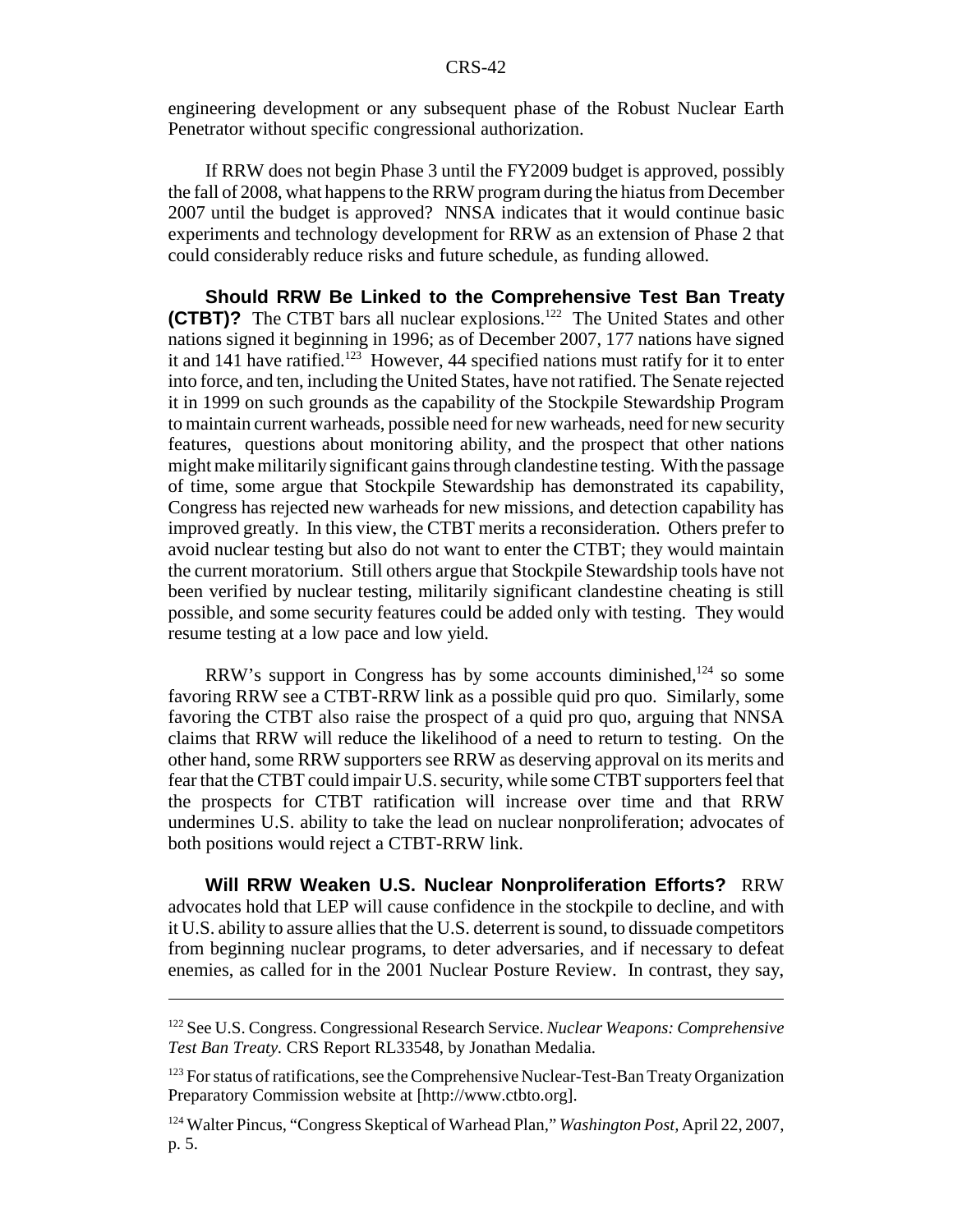RRW is designed as a replacement weapon rather than a new weapon with new military capabilities, and one that will be easier to manufacture, maintain, and certify than current warheads, with wider performance margins to raise confidence that it will work as intended. This confidence is important for nuclear nonproliferation because it makes friends and allies less inclined to develop their own nuclear weapons in response to actions of potential proliferators like North Korea or Iran. As Japanese Foreign Minister Taro Aso said shortly after the North Korean nuclear test of October 2006, "There is no need to arm ourselves with nuclear weapons either. For Japan's own defense we have this Mutual Defense Treaty with [the] United States and we have the commitment, and that commitment has been reconfirmed by Secretary Rice, that there is this commitment to make sure that the security system will work." $125$  Without confidence in U.S. nuclear weapons, it is argued, that commitment becomes of questionable value. Moreover, any nation seeking to manufacture nuclear weapons would require a decades-long effort that is insensitive to U.S. actions. According to John Harvey, Director of NNSA's Policy Planning Staff, "The RRW effort itself has positive implications for nonproliferation. Because these warheads would be designed with more favorable performance margins, and be less sensitive to incremental aging effects, they would reduce the possibility that the United States would ever be faced with a need to conduct a nuclear test to diagnose or remedy a stockpile reliability problem." Further, he notes that this nation has taken many actions consistent with Article VI of the Nuclear Nonproliferation Treaty (NPT), in which the parties "[undertake] to pursue negotiations in good faith on effective measures relating to cessation of the nuclear arms race at an early date and to nuclear disarmament." Such actions include agreeing, in the Moscow Treaty, to significant reductions in operationally-deployed strategic nuclear weapons; taking steps to reduce the U.S. nuclear stockpile; and removing up to 200 metric tons of highly enriched uranium from weapons use.<sup>126</sup>

Critics are concerned that other nations would perceive RRW as a new weapon that is at odds with the reciprocity of obligations between nuclear and nonnuclear weapon states that is the core of the NPT, and particularly with U.S. obligations under Article VI. As a result, in this view, RRW would make it harder to deal with Iranian and North Korean nuclear programs, and those programs in turn could lead to a follow-on wave of possible proliferators. For example, if Japan, Saudi Arabia, and Egypt saw nuclear weapons spreading, they might undertake nuclear programs of their own. By signaling that the United States places heavy value on nuclear weapons through the RRW program instead of seeking to downplay and devalue these weapons, these critics maintain, the United States undermines its ability to lead worldwide nuclear nonproliferation efforts. Former Senator Sam Nunn said,

On the RRW itself, if Congress gives a green light to this program in our current world environment — and I stress in our current world environment — I believe

<sup>&</sup>lt;sup>125</sup> U.S. Department of State. "Remarks [by Secretary of State Condoleezza Rice] with Japanese Foreign Minister Taro Aso After Their Meeting," Tokyo, Japan, October 18, 2006, available at [http://www.state.gov/secretary/rm/2006/74669.htm].

<sup>126</sup> John Harvey, "U.S. Nuclear Weapons Programs: Implications for Nonproliferation," Remarks at NATO Conference: "NATO and the Future of the NPT," NATO Defense College, Rome, Italy, September 12, 2006 (as revised November 27, 2006), pp. 3, 6.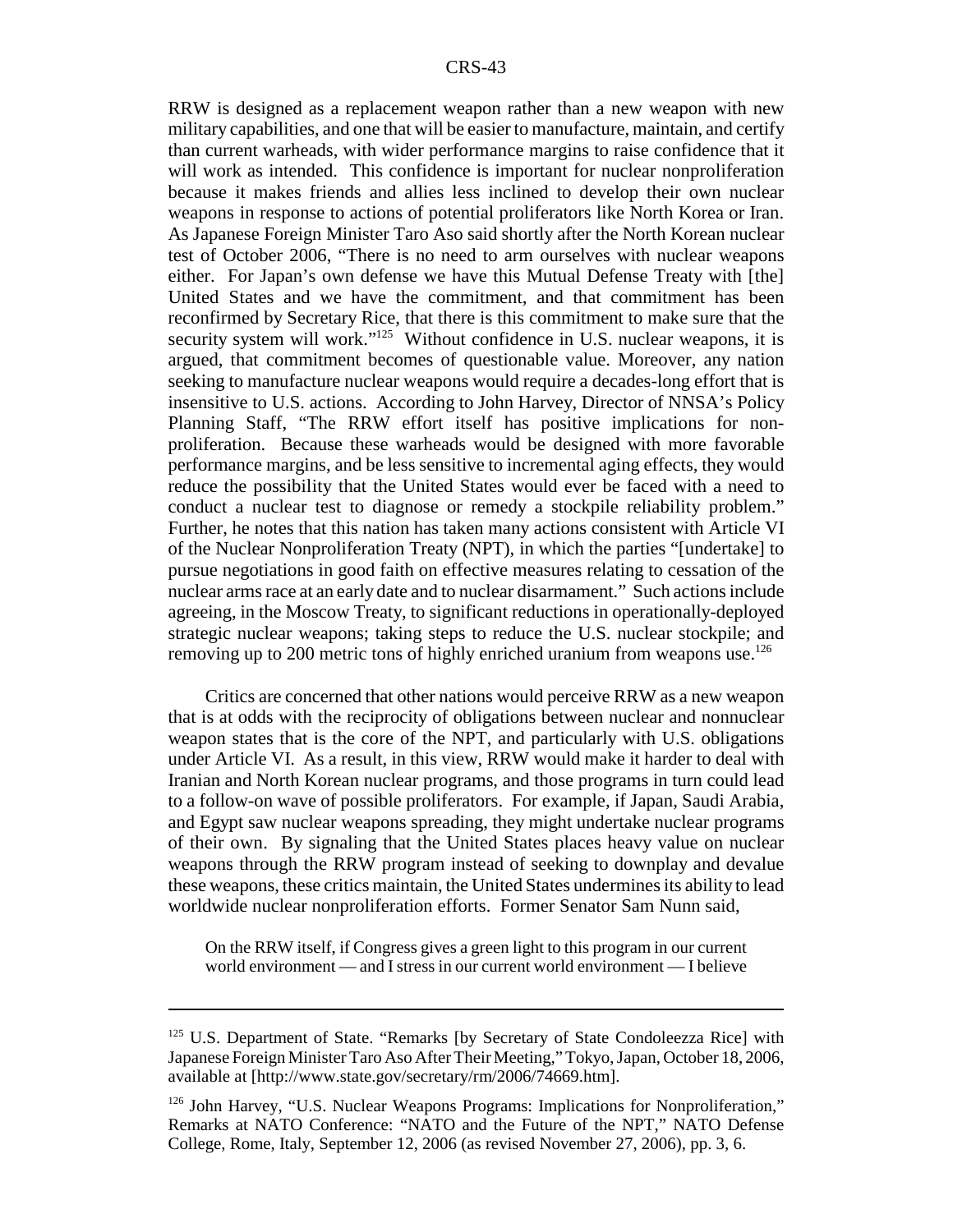that this will be misunderstood by our allies, exploited by our adversaries, complicate our work to prevent the spread and use of nuclear weapons.... and make resolution of the Iran and North Korea challenges all the more difficult. Also, I think it will make it more difficult to discourage the many new countries that are right on the tipping point of beginning their enrichment process.... we will pay a very high price in terms of our overall national security if Congress goes forward with this program.... So I would not fund additional work on the RRW at this time, certainly not development and going forward with deployment.<sup>127</sup>

Similarly, former Secretary of Defense William Perry said, "on balance, I believe that we could defer action for many years on the RRW program. And I have no doubt that this would put us in a stronger position to lead the international community in the continuing battle against nuclear proliferation, which threatens us all."128

# **Chronology, 2007-**

- **12/00/08** A new Nuclear Posture Review, required by the conference version of H.R. 1585, FY2008 defense authorization bill, section 1070, is due to Congress.
- **12/01/08** A study by the Congressional Commission on the Strategic Posture of the United States, established by the conference version of H.R. 1585, FY2008 defense authorization bill, section 1062, is due.
- **06/00/08** (Approximate date) A report on using existing pits for the RRW program, required by the conference version of H.R. 1585, FY2008 defense authorization bill, section 3121, is due to Congress six months after the bill is enacted into law.
- **03/00/08** The National Academy of Sciences expects to deliver an interim study on Quantification of Margins and Uncertainties, a method to assess the nuclear stockpile, to NNSA and Congress. Among other things, the study will evaluate if this method can be applied to RRW. The study is required by P.L. 109-364, the FY2007 National Defense Authorization Act, Section 3116. The final study is due August 2008.
- **12/12/07** The House agreed to the conference report on H.R. 1585, the defense authorization bill, 370-49.
- **12/06/07** The conference report on H.R. 1585, the national defense authorization bill, was ordered to be printed. It contains several provisions on RRW, as described above.

<sup>&</sup>lt;sup>127</sup> U.S. Congress. House. Committee on Appropriations. Subcommittee on Energy and Water Development. Hearing on nuclear weapon activities. 109<sup>th</sup> Congress, 1<sup>st</sup> Session, March 29, 2007.

 $128$  Ibid.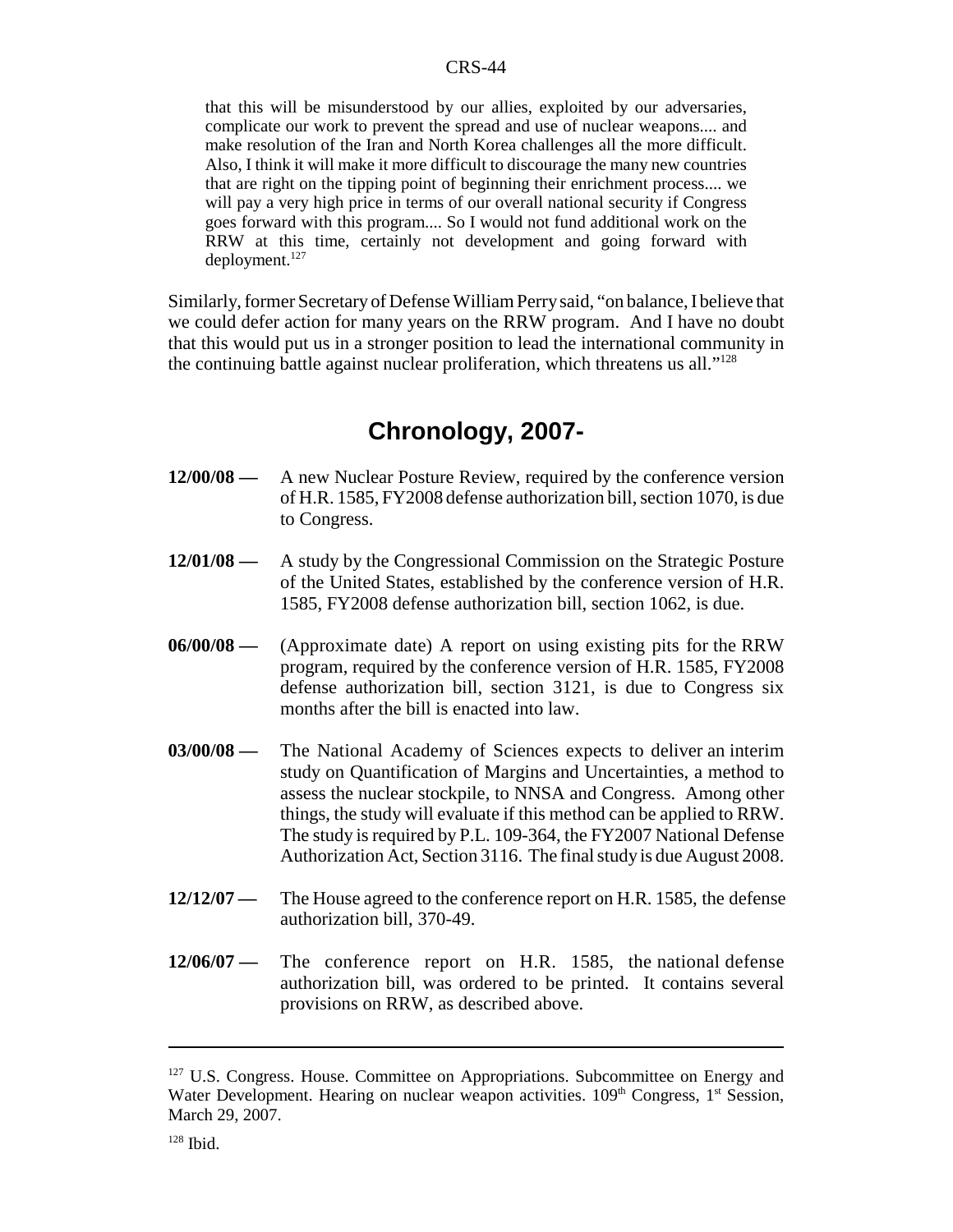- **11/06/07** Conferees on the Department of Defense appropriations bill filed their report, which included \$15.0 million for the Navy for RRW.
- **09/28/07** NNSA delivered to Congress a JASON report on RRW that was required by the House Appropriations Committee's report on FY2007 energy and water appropriations.
- **09/14/07** The Senate Appropriations Committee reported H.R. 3222, the Department of Defense Appropriations Bill.
- **07/17/07** The House passed the FY2008 Energy and Water Development Appropriations Bill, 312-112, leaving RRW provisions unchanged.
- **07/09/07** The Senate Appropriations Committee reported S. 1751, the Energy and Water Development Bill.
- **06/06/07** The House Appropriations Committee marked up the FY2008 Energy and Water Development Appropriations Bill. The committee recommended eliminating NNSA funds for RRW and directed the Administration to prepare a comprehensive nuclear planning assessment, which it views "as a necessary condition before considering additional funding for Complex 2030 and RRW activities."
- **05/25/07** The Senate Armed Services Committee's mark of S. 567, FY2008 National Defense Authorization Bill, reduced the total RRW request (NNSA and Navy) by \$43 million and limited FY2008 activities for the RRW program to Phase 2A activities.
- **05/23/07** The House Energy and Water Development Appropriations Subcommittee's mark of the FY2008 Energy and Water Development Appropriations Bill eliminated NNSA funds for RRW.
- **05/17/07** The House passed H.R. 1585, the FY2008 defense authorization bill, 397-27. The bill reduced RRW funding for by \$20.0 million and for the Navy by \$25.0 million, kept the program for the first RRW in Phase 2A for FY2008, and required several studies related to RRW.
- **04/24/07** The American Association for the Advancement of Science released a report, "The United States Nuclear Weapons Program: The Role of the Reliable Replacement Warhead."
- **03/02/07** NNSA announced that the Nuclear Weapons Council selected the design by Livermore and Sandia-California as the winner of the RRW design competition.
- **03/01/07** The Secretary of Energy and Secretary of Defense are to submit a final report to congressional defense committees on feasibility and implementation of the RRW program, as required by P.L. 109-163, FY2006 National Defense Authorization Act, Section 3111.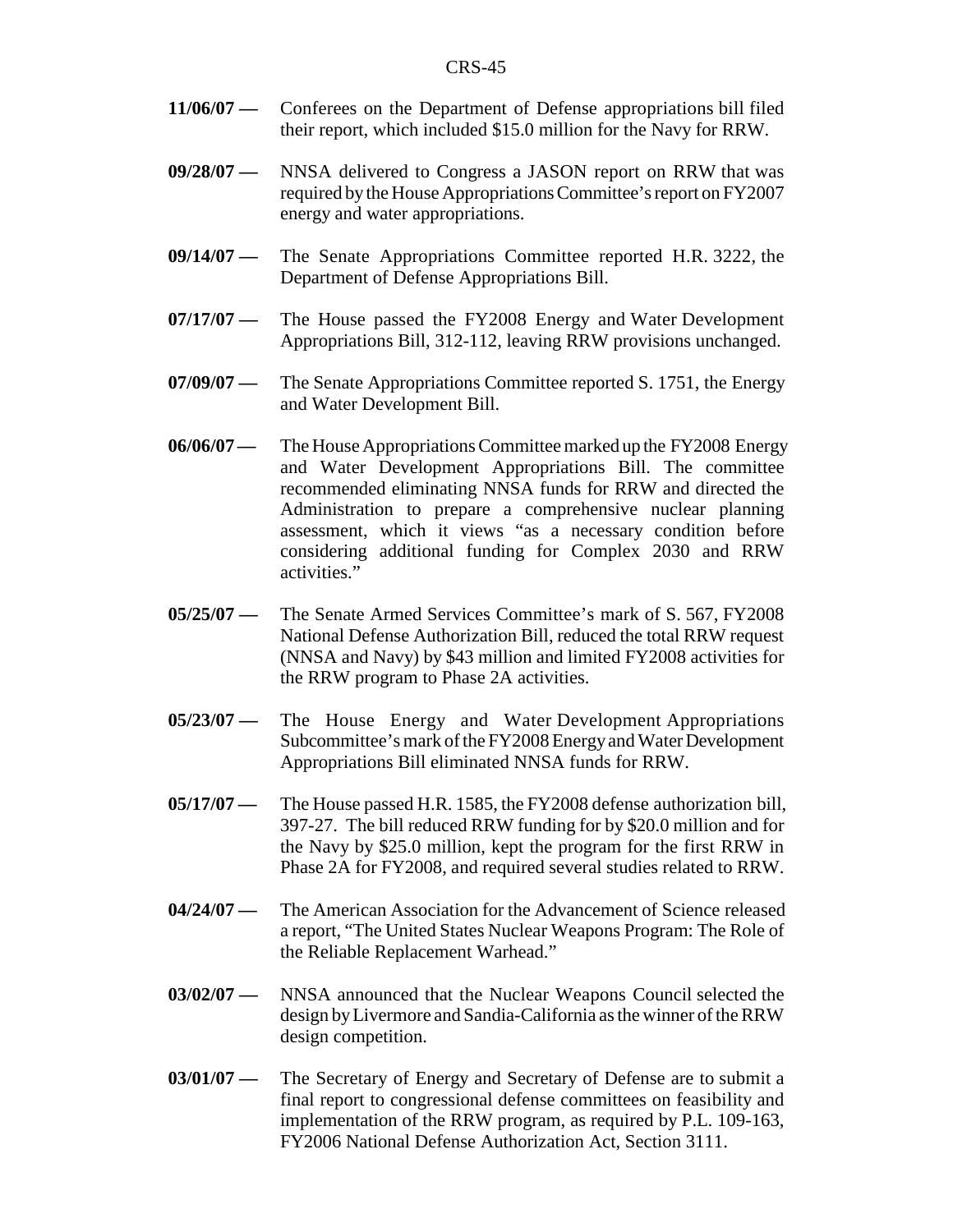- **02/18/07** A committee of the American Association for the Advancement of Science delivered an interim progress report, "The United States Nuclear Weapons Program: The Role of the Reliable Replacement Warhead."
- **01/31/07** NNSA released its "Report on the Plan for Transformation of the National Nuclear Security Administration Nuclear Weapons Complex," as required by P.L. 109-364, the FY2007 National Defense Authorization Act, Section 3111. An objective of the plan is "To prepare to produce replacement warheads under the Reliable Replacement Warhead program...."

# **For Additional Reading**

- American Association for the Advancement of Science, Center for Science, Technology and Security Policy, Nuclear Weapons Complex Assessment Committee, *The United States Nuclear Weapons Program: The Role of the Reliable Replacement Warhead,* April 2007, 34 p.
- Brown, Harold, and John Deutch, "The Nuclear Disarmament Fantasy," *Wall Street Journal,* November 19, 2007, p. 19.
- Fox, Jon, "Former Secretaries of State Support New Warhead," *Global Security Newswire,* November 15, 2007.
- Gaffney, Frank, Jr., "The Genie-Stuffers," *Washington Times,* June 19, 2007, p. 15.
- Harvey, John, "U.S. Nuclear Weapons Programs: Implications for Nonproliferation," remarks at NATO Conference, "NATO and the Future of the NPT," NATO Defense College, Rome, Italy, September 12, 2006, revised November 27, 2006, 6 p. + attachment.
- Hemley, R.J., et al., *Pit Lifetime,* (JASON report), The MITRE Corporation, McLean, VA, JSR-06-335, January 11, 2007, 20 p.
- Hoffman, Ian, "Nuclear Deal May Come with Strings: Democrats Signal Openness to New Arsenal, as Long as It Is Linked with Test Ban Treaty Ratification," *Contra Costa Times,* February 3, 2007, p. F4.
- JASON [Defense Advisory Group], The MITRE Corporation, "Reliable Replacement Warhead: Executive Summary," JSR-07-336E, McLean, VA, September 7, 2007, 8 p.
- Kimball, Daryl, "Replacement Warheads and the Nuclear Test Ban," *Defense News,* March 5, 2007.
- "The Next Generation of Nuclear Weapons," *Bulletin of the Atomic Scientists* (several short articles by multiple authors), July/August 2007, pp. 30-49.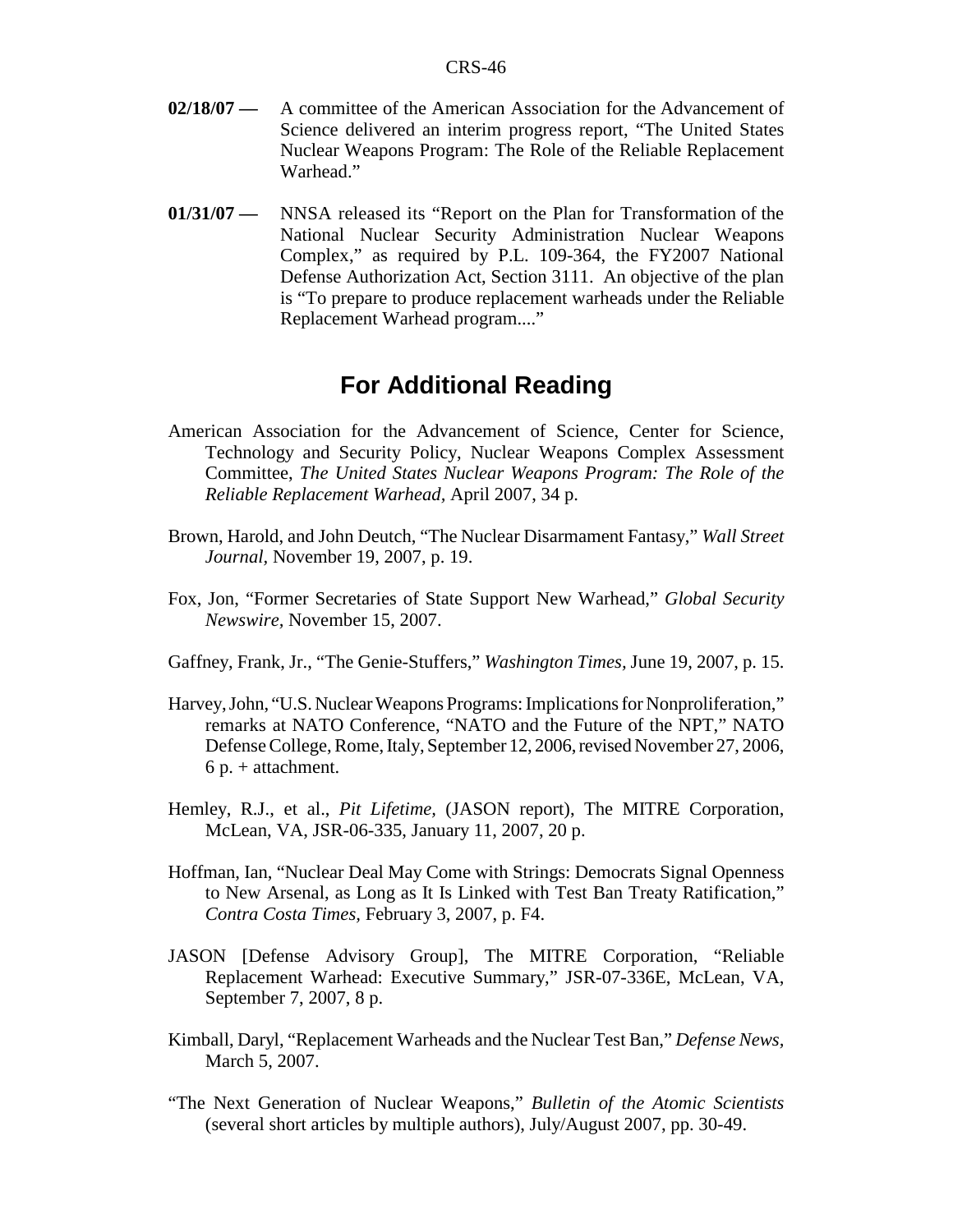- "National Security and Nuclear Weapons: Maintaining Deterrence in the 21st Century: A Statement by the Secretary of Energy, Secretary of Defense and Secretary of State," July 2007.
- Pincus, Walter, "Congress Skeptical of Warhead Plan," *Washington Post,* April 22, 2007, p. 5.
- Scheber, Thomas, *Reliable Replacement Warheads: Perspectives and Issues,* publication 0005 of the United States Nuclear Strategy Forum, National Institute Press, August 2007, 31 p.
- Spring, Baker, "Congress's Critical Role in the Reliable Replacement Warhead (RRW) Program," Heritage Foundation Executive Memorandum 1026, May 11, 2007, 2 p.
- U.S. Department of Defense and Department of Energy. Nuclear Weapons Council. "Memorandum for the Nuclear Weapons Council (NWC), Subject: Reliable Replacement Warhead 1 (RRW-1) Path Forward," March 18, 2007, 1 p. + attachment.
- U.S. Department of Energy. National Nuclear Security Administration. "Design Selected for Reliable Replacement Warhead," news release, March 2, 2007.
- U.S. Department of Energy. National Nuclear Security Administration. Office of Defense Programs. *Report on the Plan for Transformation of the National Nuclear Security Administration Nuclear Weapons Complex,* [report to] Congressional Defense Committees as requested by the United States Congress in Public Law 109-364, John Warner National Defense Authorization Act for Fiscal Year 2007, January 31, 2007, 31 p.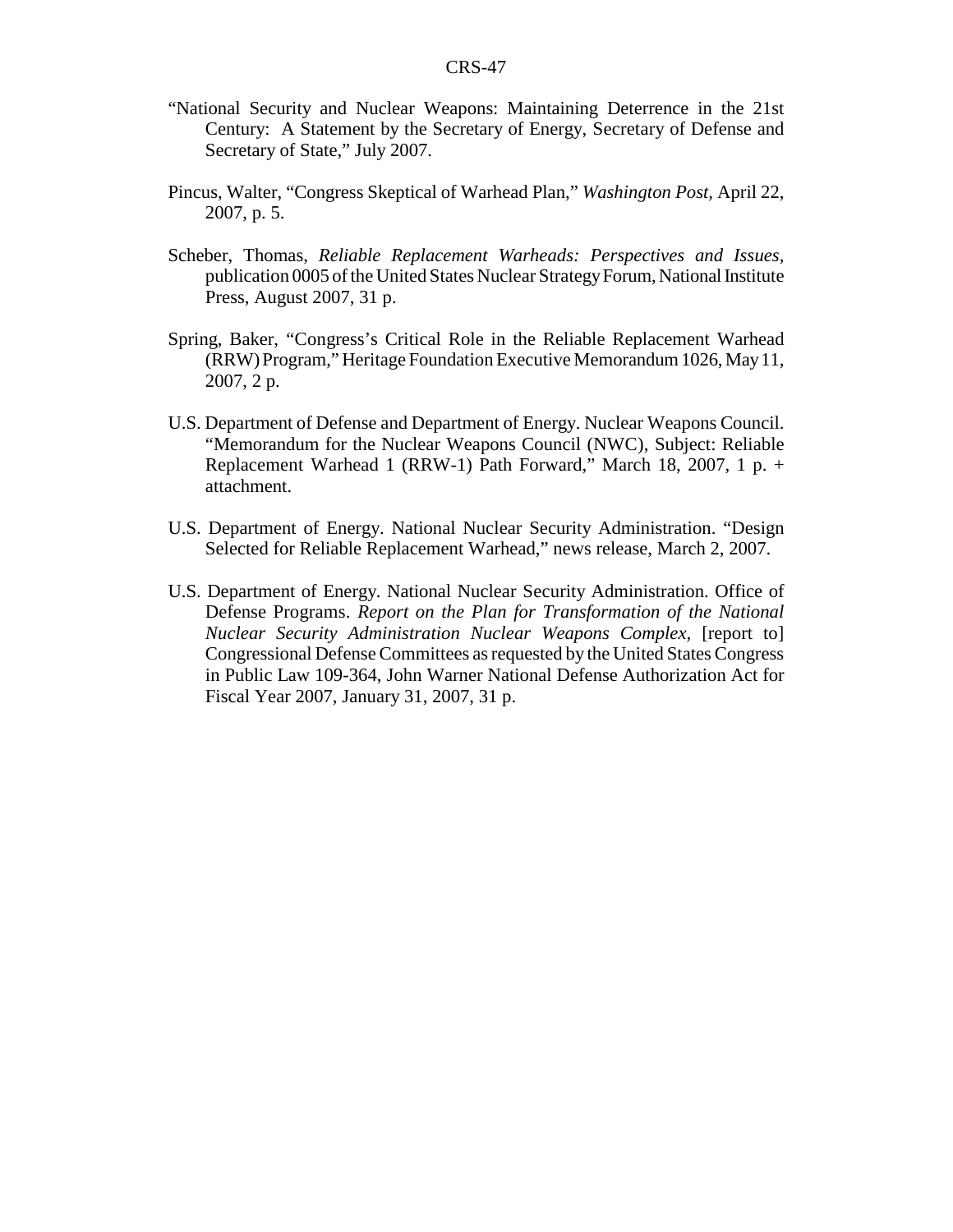# **Appendix. Nuclear Weapons, Nuclear Weapons Complex, and Stockpile Stewardship Program**

This report refers to nuclear weapons design, operation, and production throughout. This Appendix describes key terms, concepts, and facilities as an aid to readers not familiar with them.

Current strategic (long-range) and most tactical nuclear weapons are of a twostage design.<sup>129</sup> The first stage, the "primary," is an atomic bomb similar in principle to the bomb dropped on Nagasaki. The primary provides the energy needed to trigger the second stage, or "secondary."

The primary has at its center a "pit," a hollow core containing fissile material (typically plutonium) and containment shells of other metals. It is surrounded by chemical explosive shaped to generate a symmetrical inward-moving (implosion) shock front. When the explosive is detonated, the implosion compresses the plutonium, increasing its density so much that it becomes supercritical and can sustain a runaway nuclear chain reaction. A neutron generator injects neutrons into the plutonium. The neutrons drive this reaction by splitting (fissioning) plutonium atoms, repeatedly doubling the number of neutrons released. But the chain reaction can last only the briefest moment before the force of the nuclear explosion drives the plutonium outward so that it becomes subcritical and can no longer support a chain reaction. To increase the fraction of plutonium that is fissioned, boosting the yield of the primary, another system injects "boost gas" — a mixture of deuterium and tritium (isotopes of hydrogen) gases — into the pit before the explosive is detonated. The intense heat and pressure of the fission chain reaction cause this gas to undergo fusion. While the fusion reaction generates energy, its purpose is to generate a great many neutrons and thus "boost" the fission chain reaction to a higher level.

A metal "radiation case" channels the energy of the primary to the secondary, which contains fission and fusion fuel. The energy ignites the secondary, which releases most of the energy of a nuclear explosion. The primary, radiation case, and secondary comprise the "nuclear explosive package." Thousands of "nonnuclear" components are also needed to make the nuclear explosive package into a militarily usable weapon, such as an arming, firing, and fuzing system, an outer case, and electrical and physical connections linking a bomb to an airplane or a warhead to a missile.

Nuclear weapons were designed, tested, and manufactured by the nuclear weapons complex, which is composed of eight government-owned contractoroperated sites: the Los Alamos National Laboratory (NM) and Lawrence Livermore National Laboratory (CA), which design nuclear explosive packages; Sandia National Laboratories (NM and CA), which designs nonnuclear components; Y-12 Plant (TN), which produces uranium components and secondaries; Kansas City Plant (MO),

<sup>129</sup> U.S. Department of Energy, *Final Programmatic Environmental Impact Statement for Stockpile Stewardship and Management,* DOE/EIS-0236, September 1996, summary volume, p. S-4. That page contains further information on nuclear weapon design and operation.